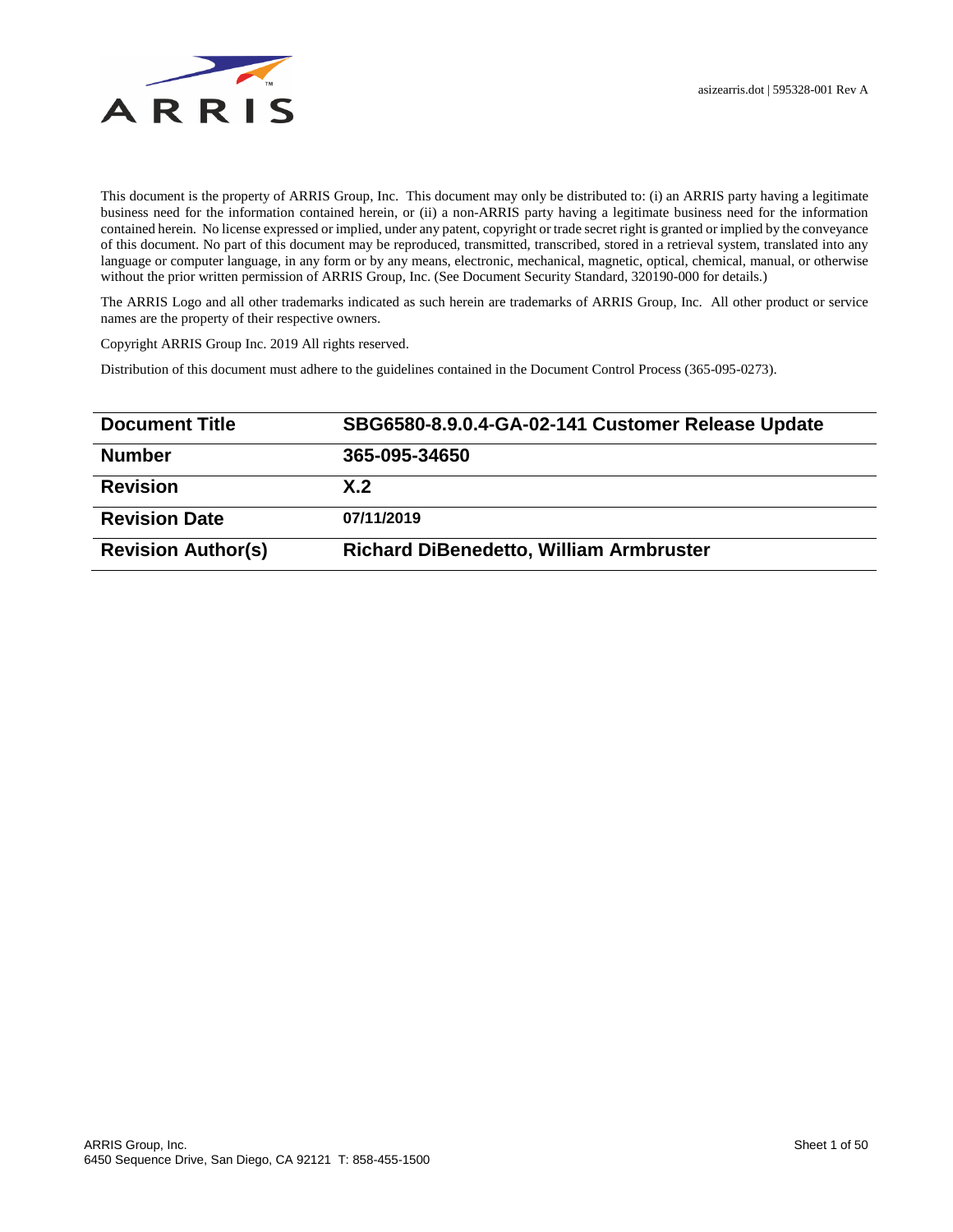| Rev | Notice # Description                                                | Author                      | <b>Revision</b><br><b>Date</b> |
|-----|---------------------------------------------------------------------|-----------------------------|--------------------------------|
| X.1 | SBG6580-8.9.0.4-GA-02-141 Customer Release Update                   | DiBenedetto /<br>Armbruster | 6/25/2019                      |
| X.2 | Removed MIB Support for Modifying the Newly Reissued CA Certificate | DiBenedetto /<br>Armbruster | 7/11/2019                      |
| X.3 | Firmware Download Fails if Filename Syntax/Case is Changed          | DiBenedetto /<br>Armbruster | 09/24/2019                     |

# Revision History - see Workflow History for approvers and approval dates, and Notice for release dates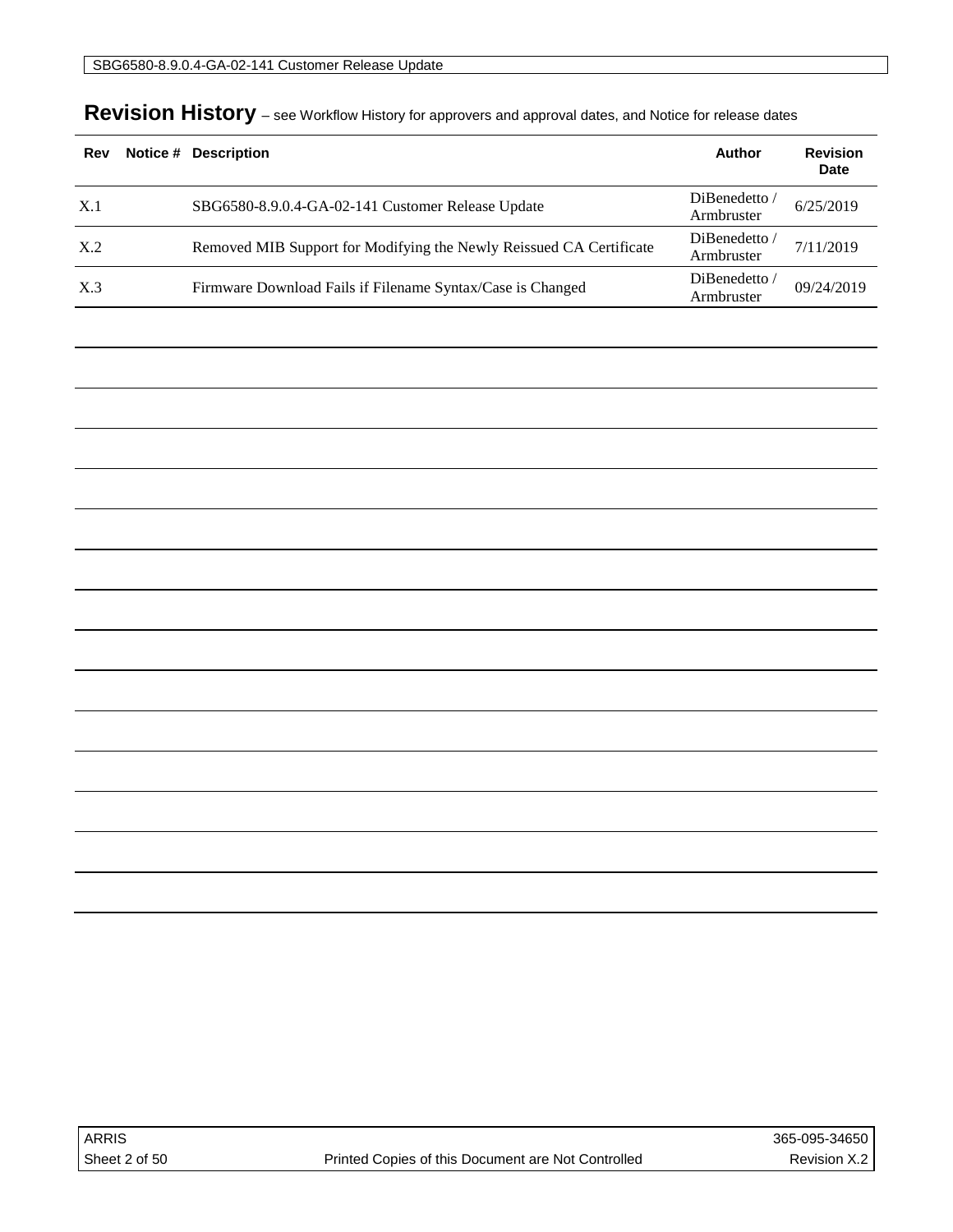SBG6580-8.9.0.4-GA-02-141 Customer Release Update

## **1. INTRODUCTION**

This GA firmware release is based on the SBG6580-8.9.0.3-GA-02-123 GA Release of firmware.

# **2. PRODUCT(S)**

SBG6580

- **\*Note:** With the introduction of the SBG6580-6.5.0.0-GA-00-226 firmware release for the SBG6580, a new firmware numbering change has taken place. To locate this firmware on the DigitalCM Motorola Website (https://digitalcm.motorola.com), enter the "SBG6580" prefix in the "Search For: Enter Search Criteria" box located on the "Generally Available Software" page.
- **\*\*Note:** The SBG6580 HW Rev.1, SBG6580 HW Rev.2, and SBG6580 HW Rev.3 will take the same firmware image as identified in Section 6 *"Firmware Release Name"*. The SBG6580 HW Rev. 2 **WILL NOT** accept any firmware image prior to the SBG6580-3.3.1.0-GA-09-058 release of firmware. The SBG6580 HW Rev. 3 **WILL NOT** accept any firmware image prior to the SBG6580-3.5.8.1-GA-01-477 release of firmware. The SBG6580 HW Rev.1 will continue to support all previous releases of firmware.
- **\*\*\*Note:** Unless otherwise noted, all firmware Fixes and New Features affecting the complete SBG6580 family will be identified using the generic *SBG6580* naming convention. Any product specific changes will be noted with the specific product name, i.e.; SBG6580J.

# **3. RELEASE DATE**

June 25, 2019 – SBG6580-8.9.0.4-GA-02-141

## **4. RELEASE TYPE**

General Release builds are designated with the "GA-xx-xx" format. Engineering and Lab Trials are designated with the "ENG-xx-xx / LAB-xx-xx format" and are *not considered GA (General Availability) Releases.* "SH" builds refer to images, which have a shell capability for diagnostic and monitoring purposes. "NOSH" builds have this capability removed.

## **5. HARDWARE**

SBG6580 (DOCSIS Variant)

- **This hardware version incorporates support for:**
	- **Upstream 5-42 MHz**
	- **Downstream 91–1002 MHz**

## **6. FIRMWARE RELEASE NAMES**

SBG6580 – SBG6580-8.9.0.4-GA-02-141-NOSH-NNDMN.p7

## **7. OPERATIONAL CONSIDERATIONS**

## **7.1. Firmware Download Fails if Filename Syntax/Case is Changed**

With this release of firmware, the SBG6580 is *unable to download firmware* in which the firmware *filename does not begin with "SBG6580"*.

- For Example:
	- The filename on the TFTP/HTTP download server is "*ARRIS-sbg6580-8.9.0.4-ga-02- 141-nndmn.p7*", *the firmware download will be rejected*.
	- The filename on the TFTP/HTTP download server is "*SBG6580-ARRIS-8.9.0.4-ga-02- 141-nndmn.p7*", *the firmware download will be loaded correctly*.

| <b>ARRIS</b>  |                                                    | 365-095-34650 |
|---------------|----------------------------------------------------|---------------|
| Sheet 3 of 50 | Printed Copies of this Document are Not Controlled | Revision X.2  |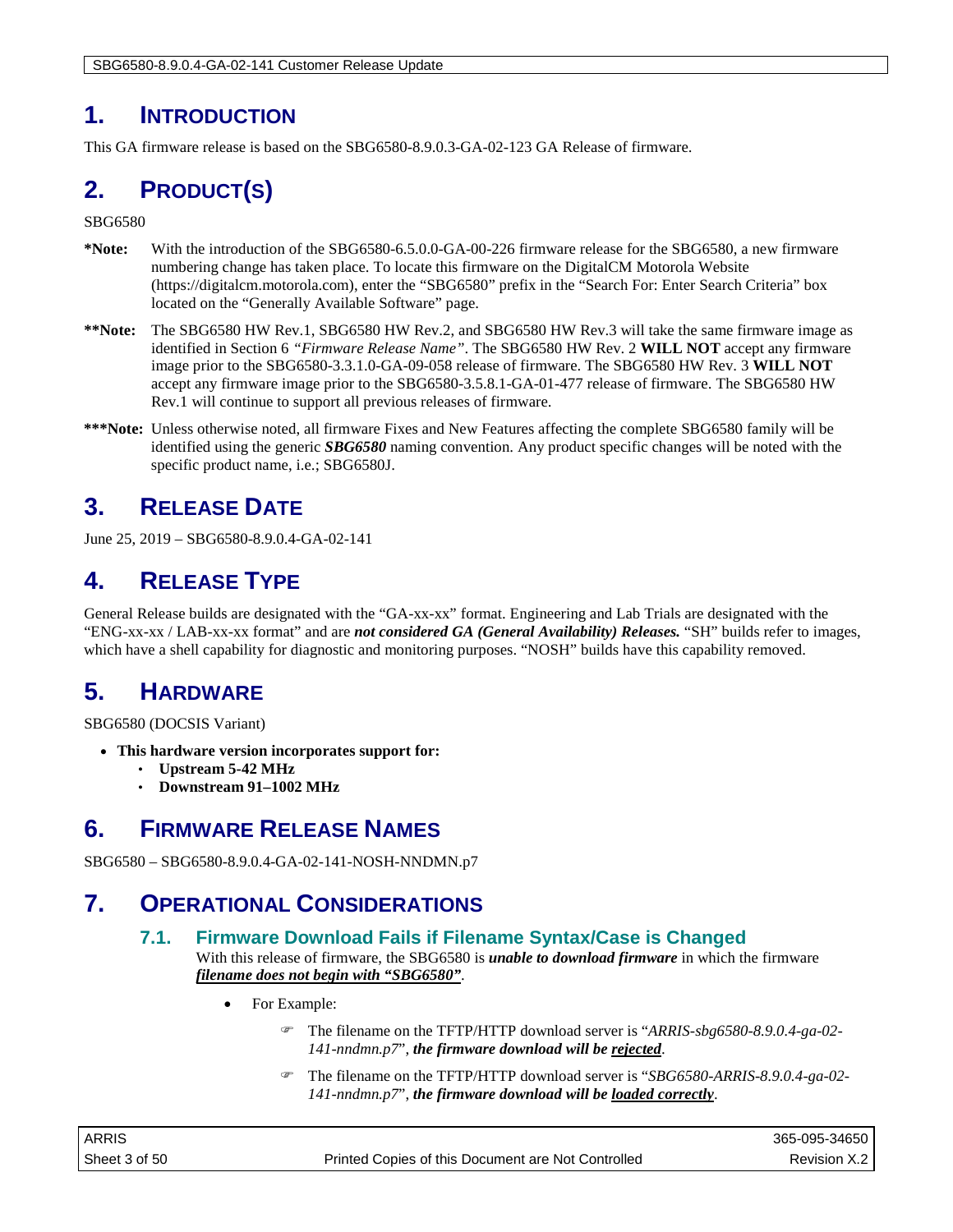- The filename on the TFTP/HTTP download server is "sbg6580-ARRIS-8.9.0.4-ga-02- 141-nndmn.p7" will be rejected, *unless the SNMP, CLI, or TLV11 configurations are set to "SBG6580-ARRIS-8.9.0.4-ga-02-141-nndmn.p7" and then it will download*.
- So the bottom line is that the firmware name on the TFTP/HTTP download server needs to begin with an upper or lower case "sbg6580", and the requested image name *MUST,* to start with "SBG6580", (even if the filename is lower case).

## **7.2. Wireless Interface Index Numbering**

The SBG6580 with the 8.5.0.0 and newer firmware uses the following wireless index numbers:

- 2.4 GHz wireless interface
	- 10001 (Primary Wireless Interface)
	- $10002 \rightarrow 10008$  (Guest Wireless Interfaces)
- 5.0 GHz wireless interface
	- 10101 (Primary Wireless Interface)
	- $10102 \rightarrow 10108$  (Guest Wireless Interfaces)

Any configuration files containing TLV11 statements or SNMP management tools with specific wireless interface settings must be modified to reflect the new Wireless Interface index number for the SBG6580.

## **7.3. TR-069 Support**

By default, TR-069 connectivity is now "disabled" for units not configured for a specific Customer ID. To enable the TR-069 client, the Motorola Private MIB *cmTR69EnableCWMP* should be set to a value of "enable(1)". A value of "enable(1)" will enable CPE support of TR-069. *A restart of the SBG6580 will be required after initially setting or changing this OID for the change to take effect*. *The reboot is necessary for both a direct SNMP Set or setting the value via TLV-11 in the Cable Modem bootfile.* A value of "disable(2)" will disable CPE support of TR-069, and the TR-069 client will not be allowed to start.

 Additional Motorola Private MIBs will be required for complete TR-069 customization and configuration. These MIBs can be found in the *CM-TR69-MIB* MIB module available in the Motorola SURFboard MIB package.

## **7.4. SBG6x8x Bridging Mode Configurations and the Impact on MaxCPE Settings in the Modem Configuration File**

With the introduction of the 8.4.x.x firmware images for the SBG6580, an end-user or Service Provider can set "Bridging" mode for the entire Gateway, or the Primary Network interface(s) only. When a unit is configured with **"Gateway Mode"** set to *"Bridged"* mode, any device connected to any of the wired or wireless interfaces will have their DHCP requests forwarded to a Service Provider's DHCP Server. If a Gateway unit is configured with **"Primary Network Only Mode"** set to *"Bridged",* only devices connected to the Ethernet ports or the Primary Wireless interfaces will have their DHCP requests forwarded to a Service Provider's DHCP Server. Any device connected to the "Guest" wireless networks will be issued an IP address from the Gateway's DHCP Server, and all traffic from these connected devices will be routed through the WAN (NAT) interface.

With the introduction of this new capability, a condition may occur in which an end-user's CPE device is unable to acquire an IP Address. This situation occurs when a Gateway device that has been provisioned with a configuration file setting TLV-18 (MaxCPE) for "1" (or no TLV-18 statement which defaults to "1") and is configured for "Primary Network Only Mode" set to "Bridged". This issue occurs because the Gateway device's WAN Interface takes the one IP Address.

## **7.5. Extended Upstream Transmit Power Support**

SURFboard DOCSIS 3.0 Cable Modems and Gateways provide support for the enhanced "*Extended Upstream Transmit Power Capability"* feature as defined in the DOCSIS 3.0 Specifications. To provide control over this feature, two private MIB Objects were introduced and allow the MSO to *Enable/Disable* the feature as well as *adjust the values* for extending the Upstream Transmit Power.

*cmExtendedUsTxPowerCapable*

| <b>ARRIS</b>  |                                                    | 365-095-34650 |
|---------------|----------------------------------------------------|---------------|
| Sheet 4 of 50 | Printed Copies of this Document are Not Controlled | Revision X.2  |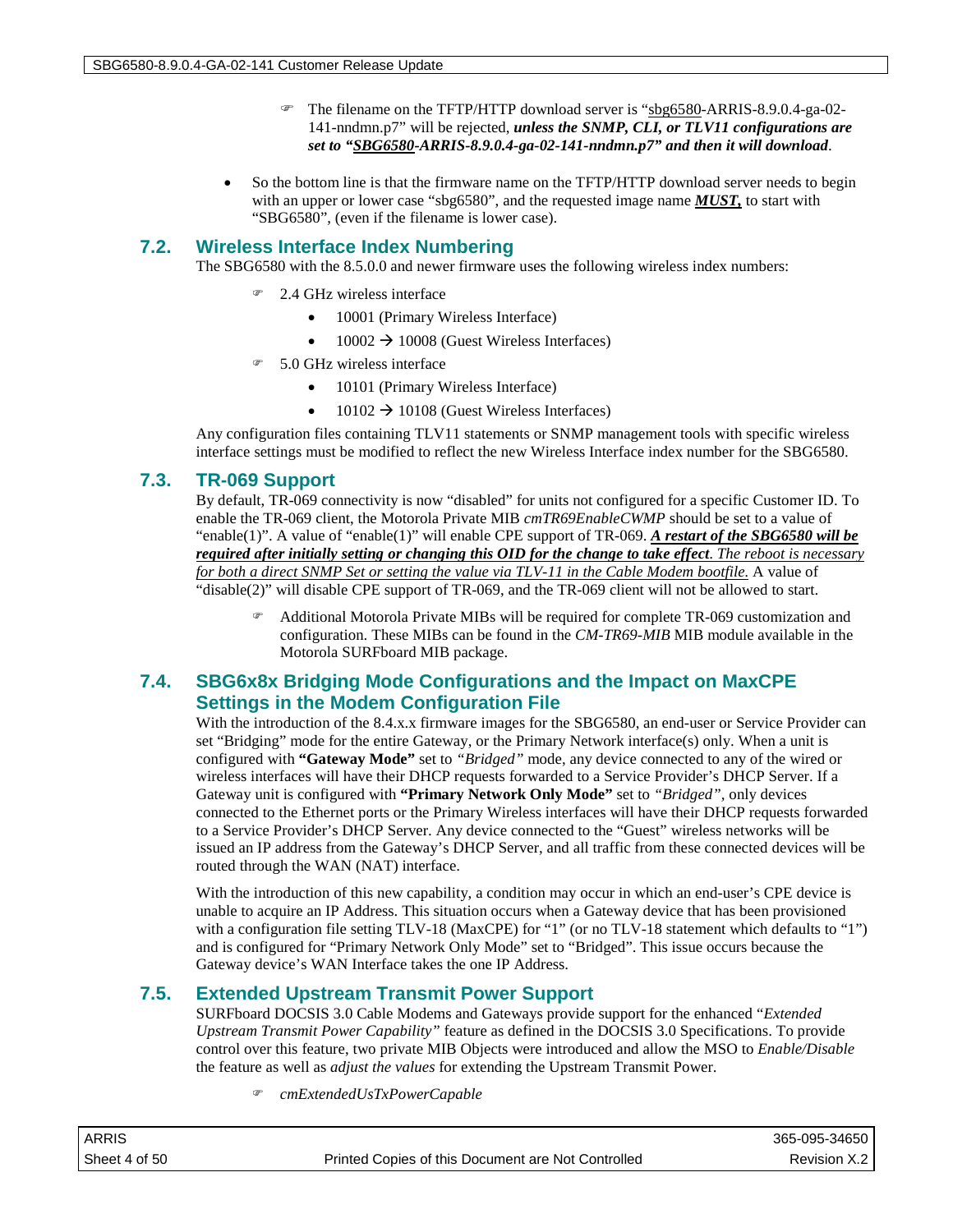- Enables/Disables the "*Extended Upstream Transmit Power Capability"* in a REG-REQ-MP. Enables/Disables the reporting of the extended upstream transmit power capability support in TLV 5.40 (used for post-registration).
	- o If this object is set to true, the CM will report extended u/s transmit power capability in the REG-REQ-MP.
	- o If false, the CM will report extended u/s transmit power capability in the REG-REQ-MP when the CMTS's pre-registration upstream-extended power (TLV16) is enabled
- *cmConfigExtendedUsTxPowerCapability*
	- Specifies the maximum extended upstream transmit power (in quarter dBmV increments) of which this device is capable. *The default value of "216" indicates that the device has extended upstream power capability up to +54 dBmV for each bonded upstream channel.* The value specified in this object will be advertised in TLV 5.40 of the CM's modem capability message.
		- o Valid values other than "0" (which reflects no extended upstream transmit power is to be implemented) are "205 to 244" representing .25 dBmV values (205/4 = 51.25 dBmV) to (244/4 = 61.0dBmV).

#### *Note:*

- *i. Due to the constant changing nature of the DOCSIS System and the HFC Plant, ARRIS cannot guarantee the integrity or quality of the Upstream Carrier for every situation when the higher than standard power levels are employed.*
- *ii. This change in default value has been incorporated due to multiple MSO requests. The newly incorporated value of 216 (54dBmV) is based upon lab testing results that show optimum adjacent channel performance. The SBG6580 will support a value of 244 (61dBmV), however adjacent channel performance may be impacted. Any value higher than 216 (54 dBmV) would require testing in the specific environment for deployment.*
- *iii. If no extended upstream transmit power is required, setting this OID to a "0" via SNMP or a configuration file TLV11 statement, will allow a unit to continue to operate according to the DOCSIS 3.0 baseline upstream transmit specifications.*

## **7.6. 2.4 GHz 20/40 MHz Channel-Width Coexistence**

The IEEE 802.11n standard allows bonding of two adjacent channels in the 2.4 GHz spectrum. By allowing this bonding, the channel bandwidth increases from 20 MHz to 40 MHz. This mode introduces some problems when operating where there are legacy wireless products in the environment. When using an 802.11n device in the 2.4 GHz band with a 40 MHz wide channel, the device will effectively occupy  $\frac{2}{3}$  of the allowable spectrum. Because it is unlikely to find so many unused channels in the 2.4 GHz spectrum, the 40 MHz Bandwidth operation would likely interfere with legacy 802.11b/g products. To better minimize this interference, the 802.11n capable Access Point is required to listen for legacy products operating within the environment. If one of these legacy products is detected, the 802.11n Access Point will provide a coexistence mechanism in which the access point can move to a free channel or switch to operate in a 20 MHz channel width (freeing half of the designated 40 MHz channel). The access point will remain in 20 MHz mode as long as there is an overlapping BSS (Basic Service Set). Both idle (no traffic) and active (with traffic) neighboring access points will cause fallback to a 20 MHz wide channel. By allowing these options for more tolerance in a coexistence environment, the throughput will take a direct hit.

It is recommended that the SBG6580's 2.4 GHz Wi-Fi Radio be configured for a 20 MHz channel width to mitigate any impact on legacy wireless devices and remove any performance degradation that will occur due to the Access Point's coexistence mechanism being utilized.

## **7.7. 802.11n TKIP+AES**

With the introduction of TKIP+AES support in order to adhere to the Wi-Fi Alliance's 802.11n interoperability test plans, WEP Encryption will no longer be available when the SBG6580 is operating in 802.11n mode. WEP Encryption is supported when 802.11b/g mode is enabled.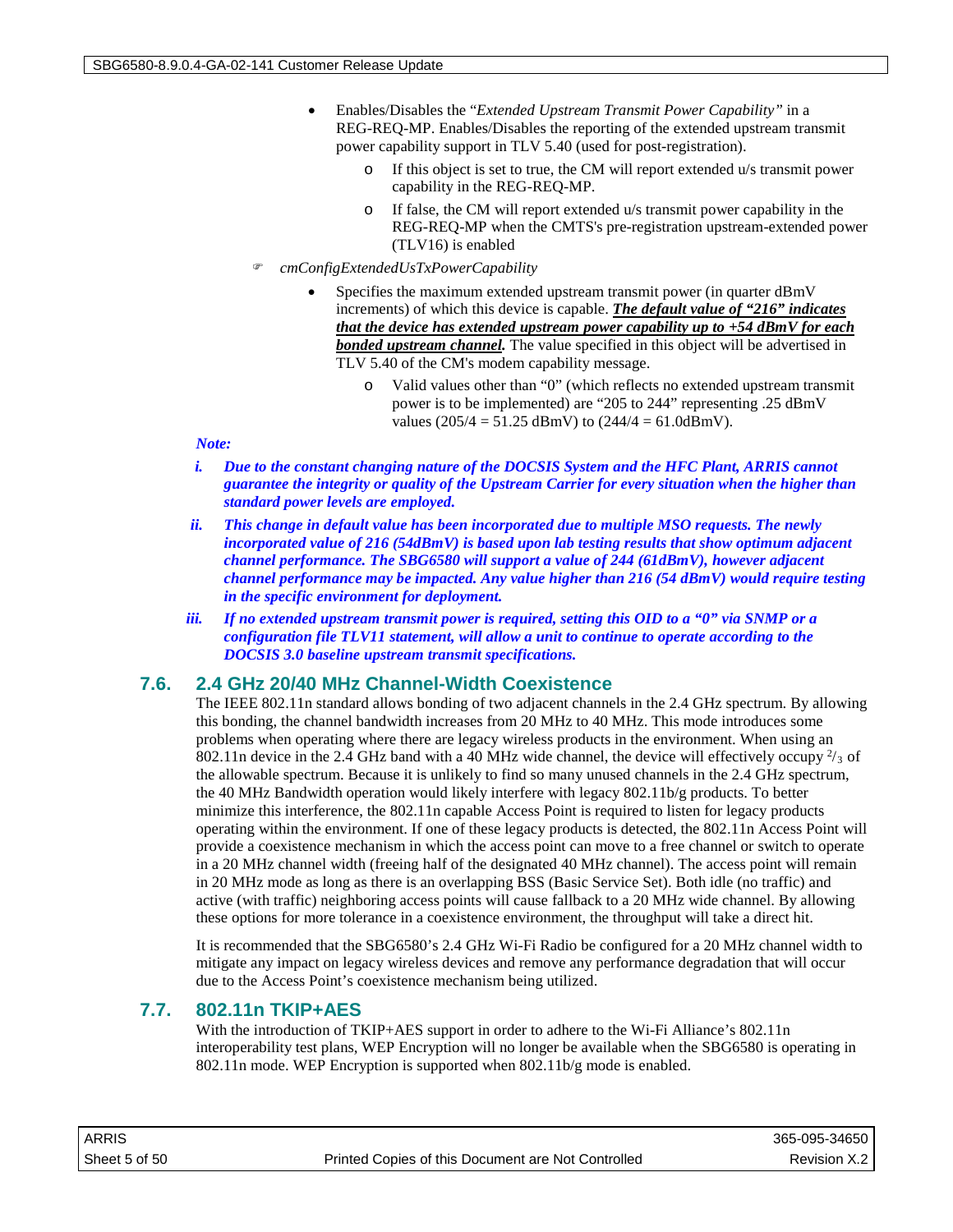## **7.8. WPA/WPA2 Wireless Operational Considerations**

The SBG6580 is an 802.11n Wireless-Gateway device with 802.11 b/g backward compatibility. Certain units are pre-configured with 802.11n enabled, a unique Primary SSID, WPA2-PSK encryption enabled, and a unique WPA/WPA2 Pre-Shared Key.

Several of the more common PC Operating Systems currently deployed do not support the WPA2 security protocol, and manual reconfiguration of the unit may be required to establish a secure wireless connection with those systems.

The following Windows® Operating Systems will support the SBG6580 pre-configured WPA2-PSK wireless settings:

- Microsoft Windows® 7
- Microsoft Windows® Vista
- Microsoft Windows® XP SP3
- Microsoft Windows® XP SP2 *w/ KB893357 hotfix*

Other Windows® Operating Systems (or devices that do not support WPA2) will require the user to manually change the default wireless encryption settings to include WPA-PSK.

*Note:* The latest release of the *SBG6580 Installation and Instructions* CD-ROM (P/N: 578816-001-B) will automatically verify the Windows® PCs ability to support WPA2-PSK before completing the Wireless Setup. Both the *Installation Assistant* and the *Wi-Fi Assistant* perform this pre-requisite check.

## **7.9. Default 802.11n DFS**

The SBG6580 wireless driver is currently not fully DFS (Dynamic Frequency Selection) compliant. A future release will meet this requirement. In the interim, to be compliant with FCC regulations, the SBG6580 firmware has been modified to only support channels that do not interfere with government radar frequencies. This also means that the SBG6580 firmware disallows the "Auto" channel setting which allows a user to configure the best available channel when operating in 802.11n 5GHz mode. The "Auto" channel setting is supported when operating in the 2.4GHz mode with the SBG6580-3.3.0.0-GA-05-020 firmware release.

## **7.10. SNMP CPE Access Control**

The SBG6580 supports (and requires) the following per the CM-SP-MULPIv3.0 specification:

#### • **TLV55 SNMP CPE Access Control**

If the value of this field is a 1, the CM MUST allow SNMP access from any CPE attached to it. If the value of this field is a 0, the CM MUST NOT allow SNMP Access from any CPE attached to it.

Type Length Value

55 1 0 (Disable)

1 (Enable)

The CM MUST disable SNMP access from CPEs connected to the cable modem unless this TLV is present in the config file with value equal to 1.

*Refer to SURFboard® Technical Bulletin 08-009 for SNMP CPE Access Control requirements utilizing TLV55.*

*Refer to SURFboard® Technical Bulletin 08-008 for SNMP NmAccess Control requirements.*

## **7.11. L2-GRE Tunneling**

The SBG6580-8.5.0.0-GA-02 firmware is the first release of code to include L2-GRE Tunneling. GRE Tunneling may not be completely implemented/functional at this time for interaction with all GRE Tunnel Concentrators. Configuration of the GRE Tunneling Parameters is available via the Motorola/ARRIS Private MIBs in the GA Release of the *"SURFboard MIB Package, v1.47"*.

## **7.12. SURFboard MIB Package**

It is recommended that you always run the latest Motorola SURFboard MIB Package (available on DigitalCM) to ensure you have access to the latest MIBs and documented support features. SURFboard MIB Package, *v1.58*, supports all features/functions contained in this firmware release unless otherwise noted.

| ARRIS         |                                                    | 365-095-34650 |
|---------------|----------------------------------------------------|---------------|
| Sheet 6 of 50 | Printed Copies of this Document are Not Controlled | Revision X.2  |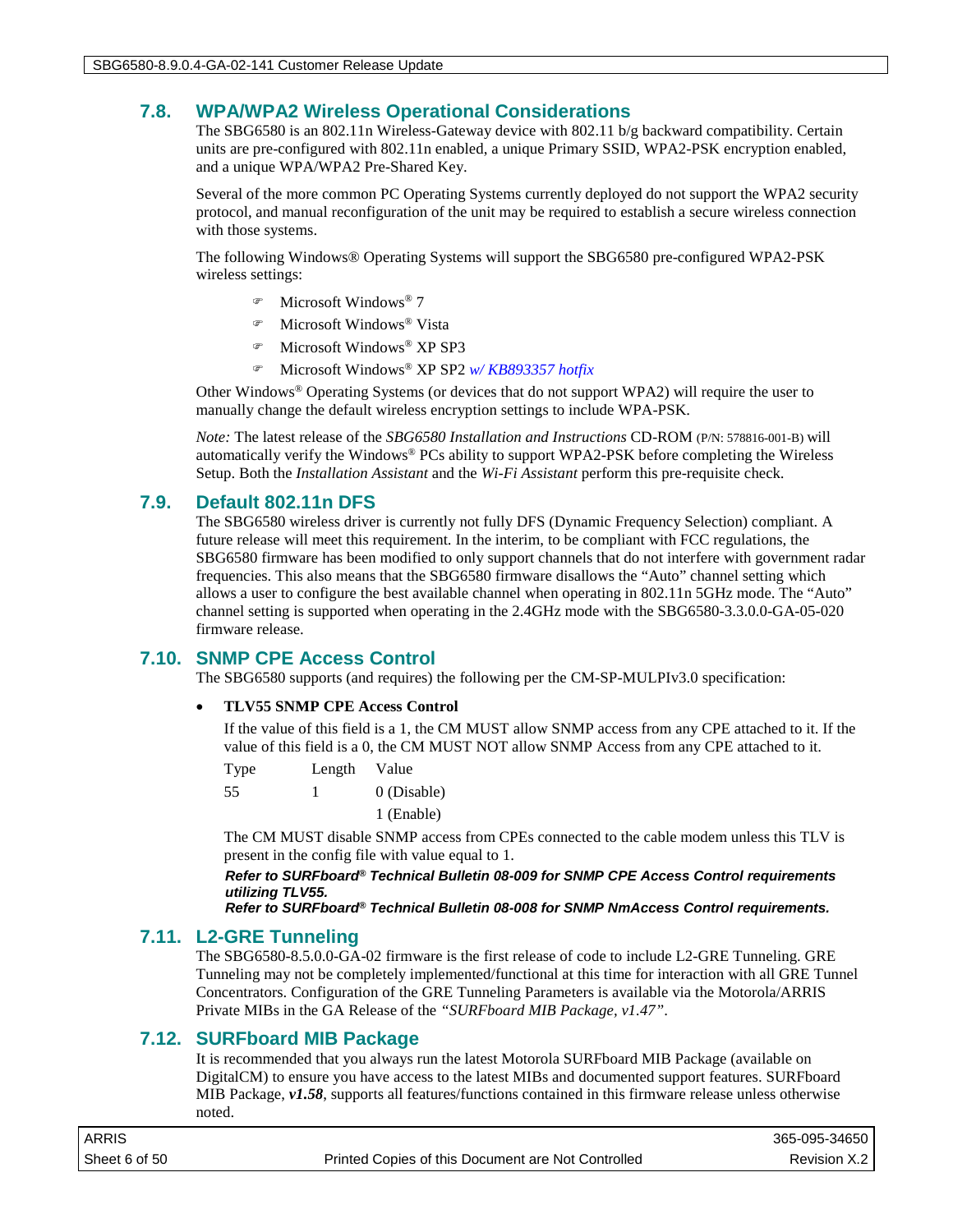## **8. UPDATES IN THIS RELEASE**

## **8.1. 8.9.0.4-GA-02-141**

## 8.1.1. Features

- Added a newly extended DOCSIS Cable Modem Device Manufacturer CA Certificate. The newly reissued CA Certificate is built into this release of firmware and expires on 7/10/2041. The use of this newly reissued CA Certificate is automatic and will be used in all CMTS communications after the firmware upgrade. (SBG-5181)
- Added a new implementation forcing the user to change the default password during the first login. (SBG-5180)
- Removed the "Backup and Restore" option in the GUI as it posed a potential security vulnerability. (SBG-5164)
- To further enhance security, Telnet\SSH support has been removed. (SBG-5183, SBG-5168, SBG-5167, SBG-5166, SBG-5165)

## 8.1.2. Defects Fixed

- Fixed an XSS Security Vulnerability in the "Diagnostics" page. (SBG-5188)
- Closed a security vulnerability of enabling factory mode via a default SNMP password. (SBG-5152)
- An XSS Security Vulnerability in the Wi-Fi Primary SSID Field and the Wi-Fi Guest SSID Field has been resolved. (SBG-5184, SBG-5170)
- Fixed a corner case issue of the device rebooting on accessing GUI in a unit with a malformed Device ID. (SBG-5182)
- Resolved an issue of HTTP accessibility when a malformed request is received. (SBG-5163)
- A Security Vulnerability due to DoS\Buffer overflow has been fixed. (SBG-5161)
- An XSS Security Vulnerability in a Trace route field is now resolved. (SBG-5169)
- A Port Forwarding issue with UPnP is now fixed. (SBG-5134)

## **9. KNOWN ISSUES AND/OR LIMITATIONS**

- The following TR-069/TR-181 issues are present:
	- o The Ethernet port state change initiated from either the GUI or ACS is not retained after a power cycle. (PI57660)
	- o An SPV on the "Device.WiFi.Radio.1.OperatingStandards" parameter to value "g,n" is successful but a GPV returns some other value like "b,g,n" or "b,g". (SBG-3419)
	- o Validation checks missing while configuring the "Device.IP.Interface.1.IPv4Address.1.IPAddress", "Device.DHCPv4.Server.Pool.1.MinAddress", "Device.DHCPv4.Server.Pool.1.MaxAddress", and "Device.IP.Interface.7.IPv4Address.1.SubnetMask" parameters. (SBG-3380)
	- o Modem sends Periodic INFORM messages 20sec before the time set in "Device.ManagementServer.PeriodicInformInterval". (SBG-3381)
- When the Primary IP Address subnet is configured via TR-069, a check needs to be added to make sure the address range does not overlap with the Wireless Guest Network Address pool. (SBG-4779)
- SBG6580 intermittently losing customer provided SSID/PSK settings due to a NON-VOL corruption after a power interruption. (SBG-3154, PI56295)
- SBG6580 intermittently exhibits latency spikes after a period of time. (PI57609)
- DNS queries should, but do not, happen based on the TTL values instead of the regular pre-defined intervals. (SBG-3352)
- A Connection Request fails from an ACS to an IP805 box, when both the eRouter and the IP805 are configured for IPv4 mode only. (SBG-3697)

| ARRIS         |                                                    | 365-095-34650 |
|---------------|----------------------------------------------------|---------------|
| Sheet 7 of 50 | Printed Copies of this Document are Not Controlled | Revision X.2  |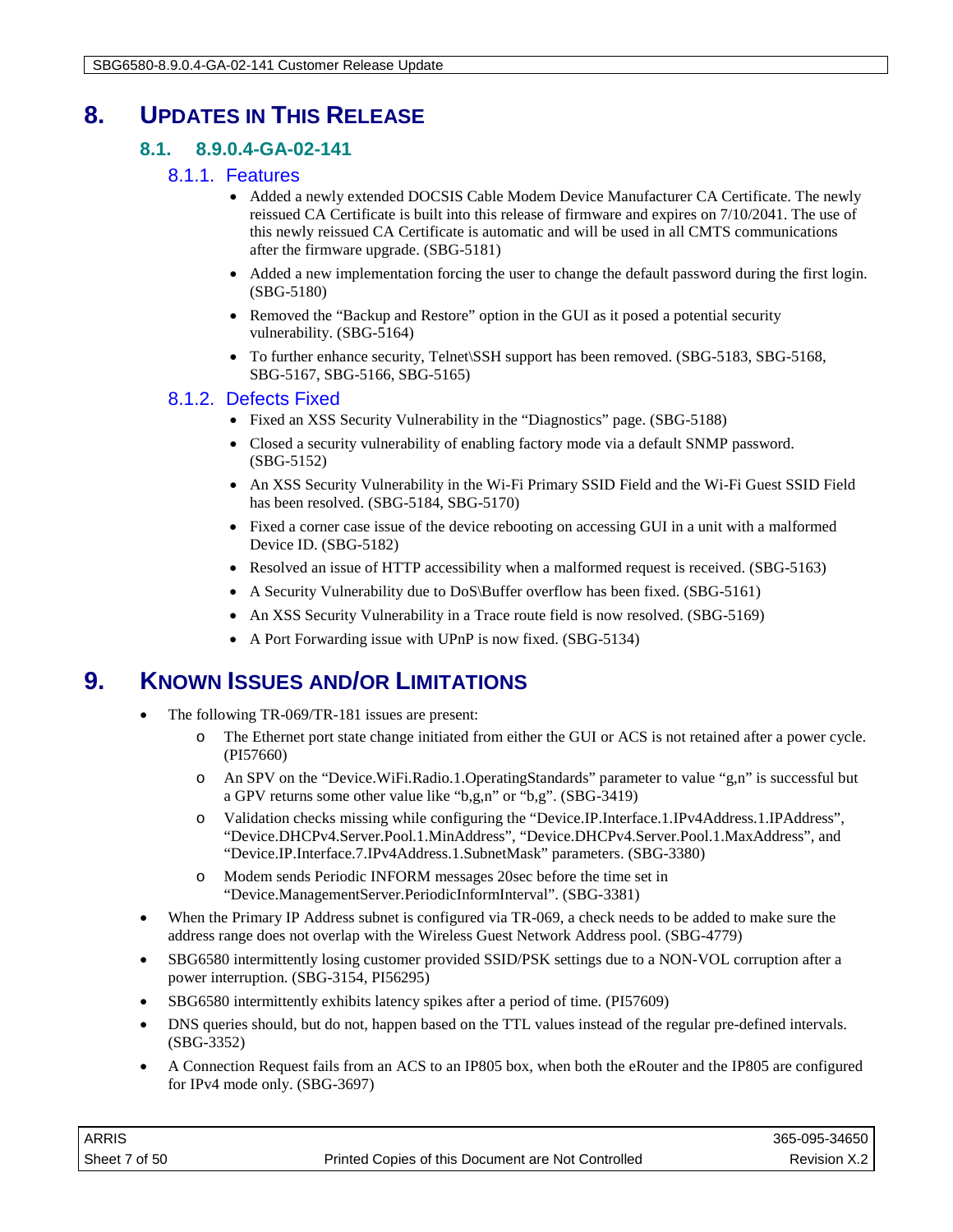- A LAN Client is unable to access the internet, when an SPV is executed on the "DHCPv4.Server.Pool.1.IPRouters" parameter. (SBG-3116)
- With  $TLV29 = 0$  (no BPI+), error messages are logged stating  $TLV17.x$  settings are missing in the DOCSIS Configuration File. (SBG-560)
- In certain CMTS environments, when pinging from the directly connected CMTS, the ping to the SBG6580 RIP subnet "Gateway" IP address, fails. (PI37303)
- The unit's GUI does not support the capability to configure the subnet for the Gateway's LAN interface. (SBG-429)
- The SBG6580 is not compliant with an MSO's VTP requirement that the *docIfQoSProfileTable* MIB shows values for multiple Class of Service entries. Currently, the *docIfQoSProfileTable* MIB for modem shows values for only one Class of service entry. (SBG-450)
- The unit is not compliant with an MSO's VTP requirement US throughput not exceed 5% from the Rate Limit (20 Mbps) with Cisco10K. (SBG-459)

## **10. OLDER RELEASES**

## **10.1. 8.9.0.3-GA-02-123**

#### 10.1.1. Features

- A Wireless AP Isolate feature has been added for the Primary and Guest wireless networks. (SBG-4894)
- A Private MIB *cmdot11WifiWpsPinMethodEnable* and GUI control option to show/hide the "Client" and "Gateway" WPS Gateway PIN Methods have been added. (SBG-4884, SBG-4892, SBG-4797)
- An end-user will now have to change the default "username" and/or "password" to enable Remote Configuration Management from the "Advanced Options" GUI page. (SBG-4877)
- *cmConfigGuiRootLanAccessEnable* will now be set to *"false(2)"* by default. (SBG-4876)
- "root" access through the WanMan IP Address port 8080 is now blocked when Remote Configuration Management is enabled. "root" access for a Service Provider is still available via the HFC IP Address port 80 when *cmConfigGuiHfcAccessEnable* is set to *"true(1)"*. (SBG-4875)
- Support has been added for the *"cmGwAdvCfgWanBlocking"* MIB to allow SNMP or TLV11 configuration of the "WAN Blocking" Feature previously only available from the "Advanced Options" GUI page. (SBG-4754)
- DHCP Option 82 support has been added to the *cmdot11wifiHotspotInsertDhcpOptionsMask* OID. (SBG-4792)

## 10.1.2. Defects Fixed

- Resolved an issue when a firmware image is placed in the TFTP server sub-folder where a Secure Code Download was unsuccessful. (SBG-5061)
- Unauthorized HTTP requests to download the "GatewaySettings.bin" file are now blocked. (SBG-5040)
- Multiple end-user security enhancements have been incorporated. (SBG-4908)
- The internal GUI will now work properly when printable special characters are used in the AES wireless encryption password. (SBG-3836)
- Multicast packets are now forwarded from the Wi-Fi interface to the LAN Ethernet interface when IGMPv2 and IGMPv3 clients are connected. (SBG-4844)
- The "WPS PIN Method" GUI field will no longer revert to a disabled state after a page refresh. (SBG-4896)
- GUI "Help  $\rightarrow$  About" page displays "ARRIS" instead of "Arris". (SBG-4780)
- Error checking has been added for validating invalid port ranges on the "Port Triggering" GUI page. (SBG-4769)

| ARRIS         |                                                    | 365-095-34650 |
|---------------|----------------------------------------------------|---------------|
| Sheet 8 of 50 | Printed Copies of this Document are Not Controlled | Revision X.2  |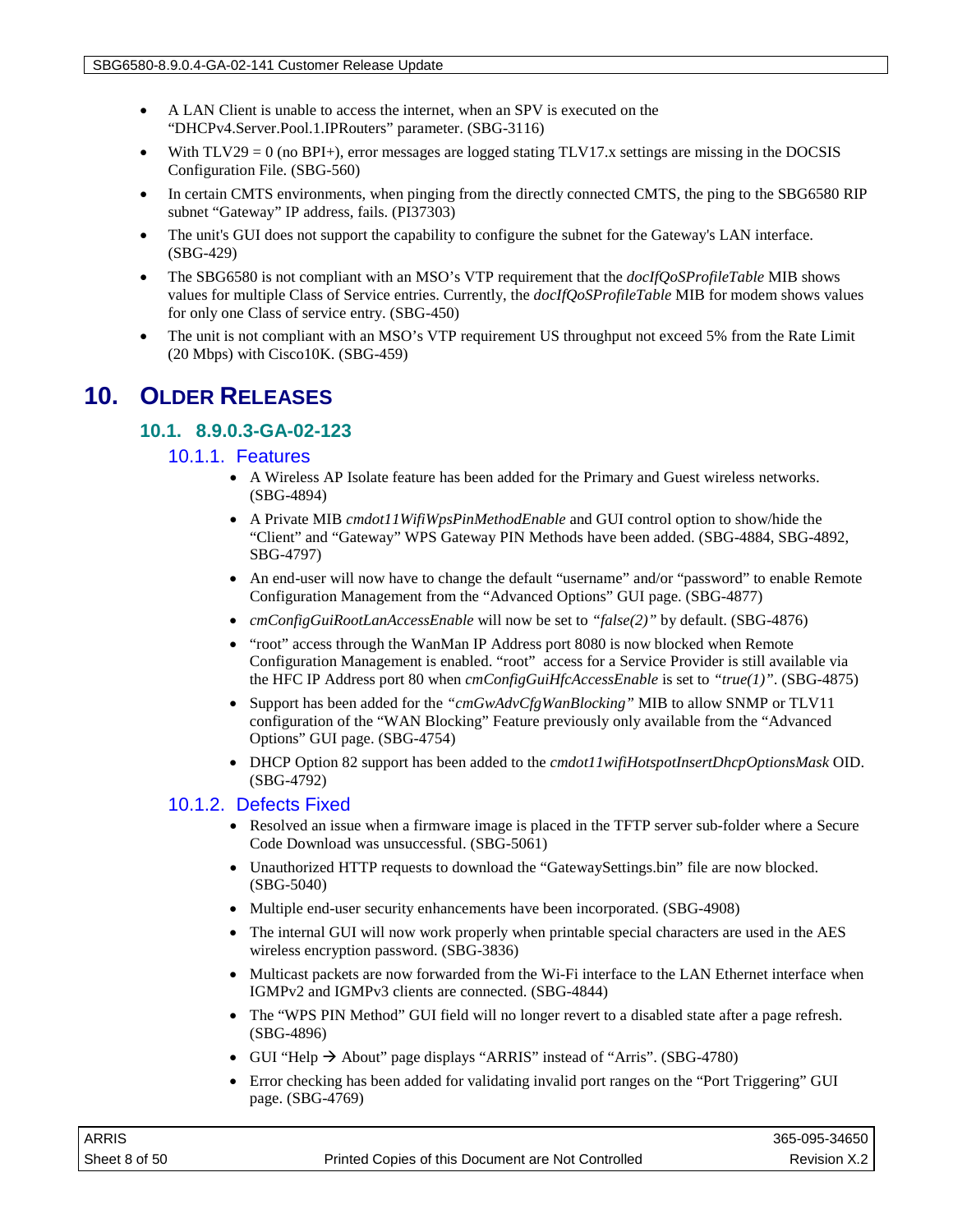- The GUI now displays the proper IPv6 HFC IP address. (SBG- 4768)
- Resolved an issue where some wireless clients are unable to connect to the 2.4 GHz radio using WPS Gateway PIN Method. (SBG-4766)
- An issue in which an SBG had UPnP "enabled" and certain wireless devices connected could "lock up" has been resolved. (SBG-4498, SBG-5433)

## **10.2. 8.9.0.1-GA-00-092**

#### 10.2.1. Features

- MIB support is now available for the Wireless Multimedia and Wireless Multimedia Automatic Power Save Detection (WMM-APSD) features previously only available via the GUI page "Wireless  $\rightarrow$  Quality of Service". (SBG-4312)
- The newly supported MIBs are:
	- cmdot11WifiWMMEnable
	- cmdot11WifiWMMAPSDEnable

#### 10.2.2. Defects Fixed

- The *cmGwAdvCfgUPnPEnable* MIB now works properly when set via SNMP. (SBG-4257)
- A unit will no longer reset if the *cmGwVirtualServerSetToFactory* MIB is set to *"true(1)"*. (SBG-4305)
- The Wireless Multimedia Automatic Power Save Detection (WMM-APSD) feature has been disabled by default to resolve interoperability issues with certain wireless clients. The option to enable this feature is available to an end-user on the "Wireless  $\rightarrow$  Quality of Service". (SBG-4314)
- The IPv4 MTU size can now be configured from the "Basic  $\rightarrow$  Setup" GUI page. (SBG-4299)
- An issue in which an SBG6580 which had UPnP "enabled" and certain wireless devices connected could "lock up" has been resolved. (SBG-4533)
- A TR-069 "Periodic Inform Request" will no longer cause the SBG6580 to reset, when an IP805 is connected. (SBG-4574)
- A condition in which Telnet connectivity could become enabled after an unsuccessful registration of a device has been resolved. (SBG-4640)
- The "Current Bandwidth" on the "Wireless  $\rightarrow$  802.11 Radio" page will now be correctly reported for the 2.4 GHz or 5 GHz Radio. (SBG-4309, SBG-4319)
- An L2TPv3 tunnel/session can now be established with authentication disabled. (SBG-4298)
- The "Lease Expiration Time" for attached clients will be properly reported on the "Basic  $\rightarrow$ DHCP" GUI page. (SBG-4355)
- The 802.11 operating mode can be changed from " $b/g/n$  mode" to " $g/n$  mode" via TR-069. (SBG-4391)
- HTTP "Chunked data" will be handled properly by the TR-069 code. (SBG-4402)

#### **10.3. 8.9.0.0-GA-05-062 (This release is available to Time Warner and Bright House Networks only)**

#### 10.3.1. Features

• The ability to change the TR-069 periodic inform interval to a value between "1 and 604800" via CLI and SNMP has been added. (SBG-4176)

#### 10.3.2. Defects Fixed

- A condition in which a unit would reboot after downloading an XML configuration file has been resolved. (SBG-4241)
- A reboot caused by a task crash is no longer seen when the *cmConfigGatewayDeviceOperMode* OID is changed from *"gateway(2)"* to *"docsis(3)"*. (SBG-4213)
- A "Restore Guest Networks Defaults" now works properly when some settings are not configured correctly on "Wireless-Guest Network". (SBG-4242)

| <b>ARRIS</b>  |                                                    | 365-095-34650 |
|---------------|----------------------------------------------------|---------------|
| Sheet 9 of 50 | Printed Copies of this Document are Not Controlled | Revision X.2  |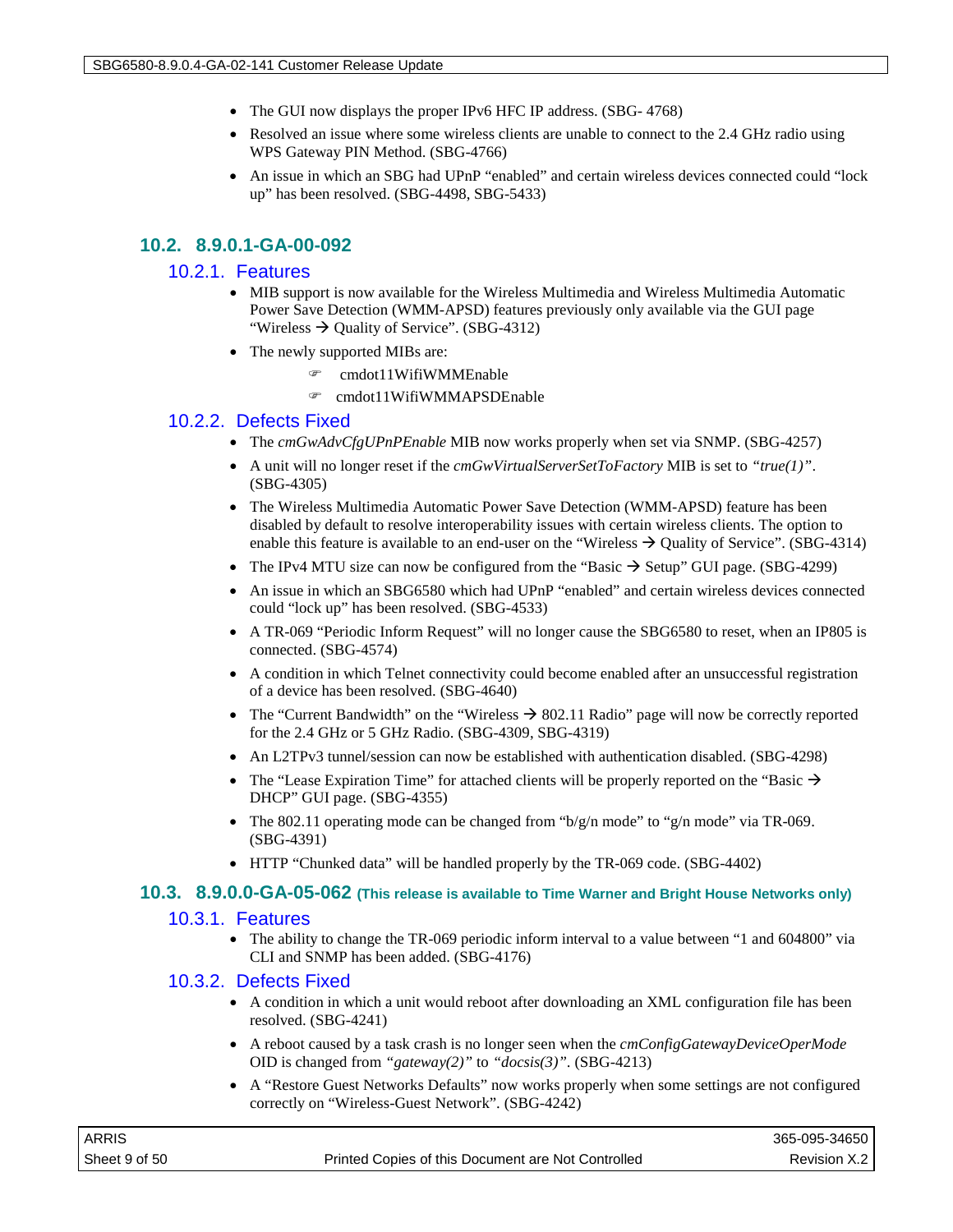- The SSID will now display the backslash character "\" after a screen refresh. (SBG-4214)
- Changes made to the Ethernet Port Status via the GUI, TR-069, or XML file are now persistent across reboots. (SBG-4100, SBG-4118)
- An issue has been resolved, in which the wireless radio will be in the proper state when enabled or disabled via an XML configuration file. (SBG-4135)
- The maximum length of the text field in the Port Forwarding table has been increased from 34 to 48 to accommodate a full IPv6 address. (SBG-4140)
- Resolved an issue where use of the SBG6580 Install Wizard would cause the wireless radio to change to 5 GHz mode even when 2.4 GHz was selected. (SBG-4169)
- HFC GUI Access will be disabled by default on retail devices. (SBG-4010)
- ACS authentication values are now properly reported when an SBG6580 is upgraded from 8.6.x.x based firmware to 8.9.0.0-GA-05-062. (SBG-4079)
- The "Wireless Guest Network" GUI page now displays correctly when changes are made to the page from an attached IPv6 client. (SBG-4134)
- An SNMP related fix has been incorporated so that it is no longer possible to set the cmGwLanDhcpsMaxAddressCount to a value that may cause the IP address range to be out of bounds. (SBG-4132)
- Corrected the "accessType" for "Device.Bridging.X\_TWC\_COM\_SubscriberLANBridged". (SBG-4078)
- An intermittent 5GHz wireless crash issue while handling video traffic has been resolved. (SBG-4139)

#### **10.4. 8.9.0.0-GA-03-044 (Released to Targeted Customer Only)**

#### 10.4.1. Features

- Added Factory Reset RPC support. (SBG-4041, PI57659)
- Implemented Device.DHCPv4.Server.Pool.{i}.Option.{i}. parameters. The following objects are implemented as Read only: (SBG-3955)
	- Device.DHCPv4.Server.Pool.{i}.Option.{i}.Enable
	- Device.DHCPv4.Server.Pool.{i}.Option.{i}.Tag
	- Device.DHCPv4.Server.Pool.{i}.Option.{i}.Value

#### 10.4.2. Defects Fixed

- Fixed the issue where changing the Wi-Fi Security settings from "Unencrypted" to any other mode always changed the 802.11 wireless mode to "b/g" with WEP enabled. (SBG-3913)
- Modifying the WEP Key generation no longer requires a GUI page refresh to complete the change. (SBG-3925)
- The Client List on the SBG6580 internal GUI page no longer displays the IP address of the previously connected clients, when "Primary Network Only Mode" is set to "Bridged" using "Device.Bridging.X\_TWC\_COM\_SubscriberLANBridged". (SBG-3956)
- The SBG6580 is now able to register with an ACS when *cmTR69AcsUrlSource* is set as *static(1)*. (SBG-3960)
- Wi-Fi *ifAdminStatus* is updated to Up/Down when the wireless interface is Enabled/Disabled via the XML configuration file. (SBG-3969)

#### **10.5. 8.9.0.0-GA-02-034 (Released to Targeted Customer Only)**

#### 10.5.1. Reference Code Merge

• This firmware release includes all fixes and enhancements available in the Broadcom Reference Code merge up to and including, BFC5.5.8mp9.

#### 10.5.2. Features

• Support for the following TR-069/TR-181 objects have been implemented:

| <b>ARRIS</b>   |                                                    | 365-095-34650 |
|----------------|----------------------------------------------------|---------------|
| Sheet 10 of 50 | Printed Copies of this Document are Not Controlled | Revision X.2  |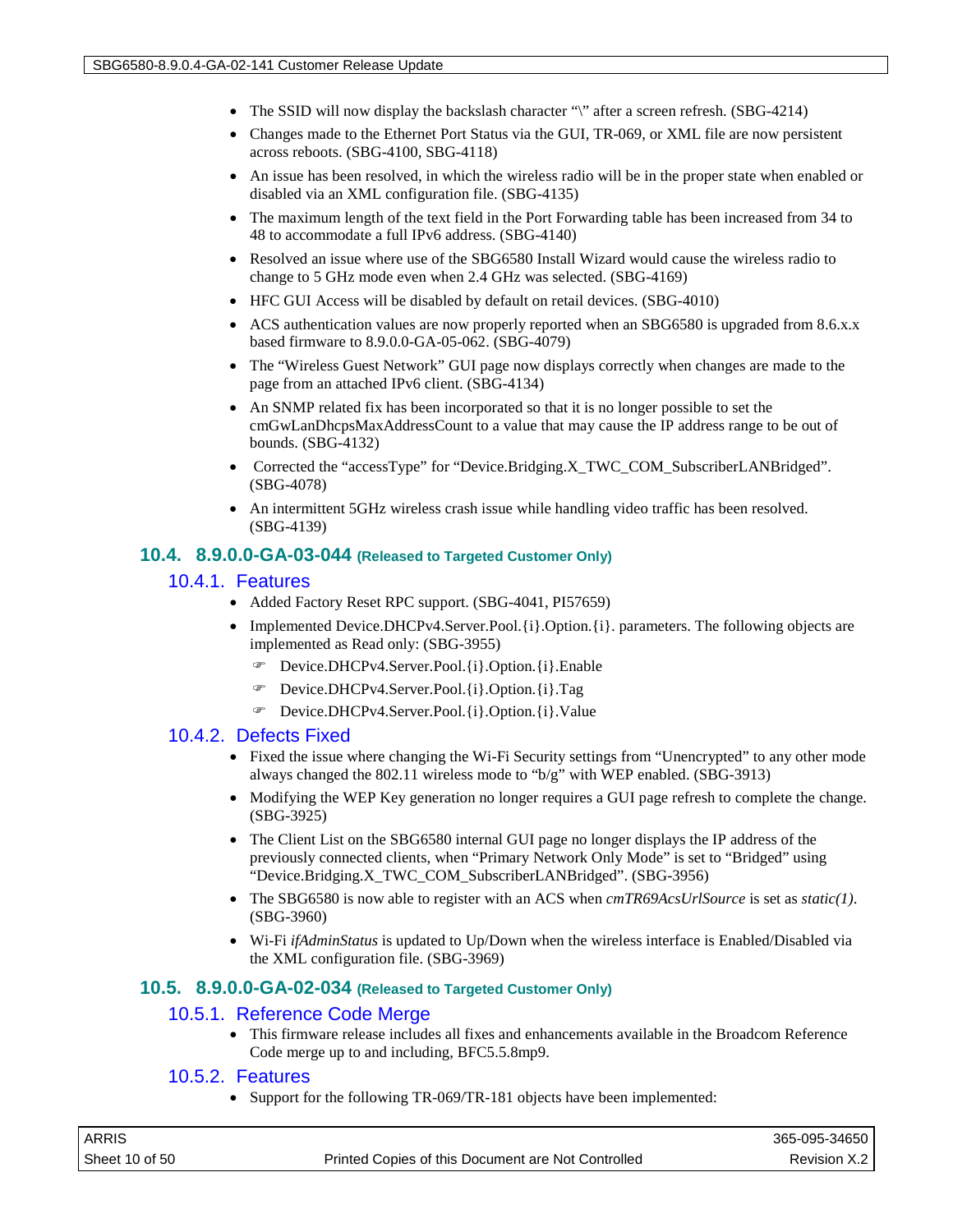- Implemented Rollback Functionality for all Wi-Fi parameters. During an SPV (Set Parameter Value), if any parameter value passed is incorrect all previous settings will be restored for all Wi-Fi nodes. (SBG-3692)
- The TR-069 IPv6 Forwarding Profile support is now implemented. (SBG-3686)
- The TR-069 Annex F Device Associated Profile objects have been added. (SBG-3599)
- Implementation of the "AdvancedFirewall:1" Profile has been completed. (SBG-3672)
- Added TWC proprietary support for below objects: (SBG-3655)
	- Device.WiFi.AccessPoint.i}.Security.X\_TWC\_COM\_PreSharedKeySHA1
	- Device.WiFi.AccessPoint.i}.Security.X\_TWC\_COM\_PreSharedKey
	- Device.WiFi.AccessPoint.i}.Security.PreSharedKey
	- Device.WiFi.AccessPoint.i}.Security.X\_TWC\_COM\_KeyPassPhrase (A "Get" will return an empty value irrespective of value as per TR-181 Amendment 4 standard)
	- Device.WiFi.AccessPoint.i}.Security.KeyPassPhrase (A "Get" will return an empty value irrespective of value as per TR-181 Amendment 4 standard)
- "HostNumberOfEntries" object in the Host:1 Profile and the Baseline:2 Profile is now supported. (SBG-3596)
- Added support for TR181 Data model element "Device.Bridging.X\_TWC\_COM\_SubscriberLANBridged". (SBG-3535)
- TR181 objects "X\_TWC\_COM\_InhibitRadioControl" and "X\_TWC\_COM\_InhibitLANControl" which will inhibit users from changing Wi-Fi settings and the LAN settings respectively when set to true. (SBG-3586)
- TR181 data model "Device.WiFi.AccessPoint.{i}.Security.X\_TWC\_COM\_KeyPassPhraseDevice.WiFi.AccessP oint". (SBG-3587)
- Objects in the "dhcpv6clientserveridentity:1" profile are now supported. (SBG-3592)
- Support for the *cmGwIPv6FirewallProtectEnable* MIB to control IPv6 Firewall Protection has been added. (SBG-2795)
- Added the ability for the End User to override IPv6 DNS Server Addresses provided during WAN provisioning via the internal HTML pages. (SBG-3187, SBG-3671)
- Support for Remote Configuration Management on the WAN IPv6 Address has been added. (SBG-3466)

#### 10.5.3. Defects Fixed

- Fixed the "Device.WiFi.AccessPoint.{i}.Security.KeyPassphrase" object name according to TR-181 object model. (SBG-3941)
- Fixed restricting "Bridge" mode to the Primary Network. Enabling "Bridge" mode by setting the "Device.Bridging.X\_TWC\_COM\_SubscriberLANBridged" value to "true" will cause only the Primary Network of the device to go into "Bridge" mode and the WAN connection will continue to get an IP Address and communicate with the ACS server. (SBG-3936)
- An associated Wi-Fi client's 802.11 mode is now properly displayed on the "Wireless Access" Control" HTML page. (SBG-3916)
- A CPE will now be identified as "ARRIS" when UPnP is enabled. (SBG-3803)
- CommandKey of "Reboot RPC" is now matched with the "M Reboot" event CommandKey. (SBG-3736)
- When the IPv6 DNS Server is not reachable, a fallback to an IPv4 DNS Server with a different ACS URL will be successful when the unit is configured in DPM (Dual-Provisioning Mode). (SBG-3288)
- The SBG6580 will now attempt to send an "Inform" if the eRouter is configured for Dual Provisioning Mode and the IPV4 address is obtained and the IPV6 address is not. (SBG-3745)
- The "Current Band" and "Current Channel" text shows the proper value after "5 GHz" has been selected for P2 units. (SBG-3741, SBG-3742)

| ARRIS          |                                                    | 365-095-34650 |
|----------------|----------------------------------------------------|---------------|
| Sheet 11 of 50 | Printed Copies of this Document are Not Controlled | Revision X.2  |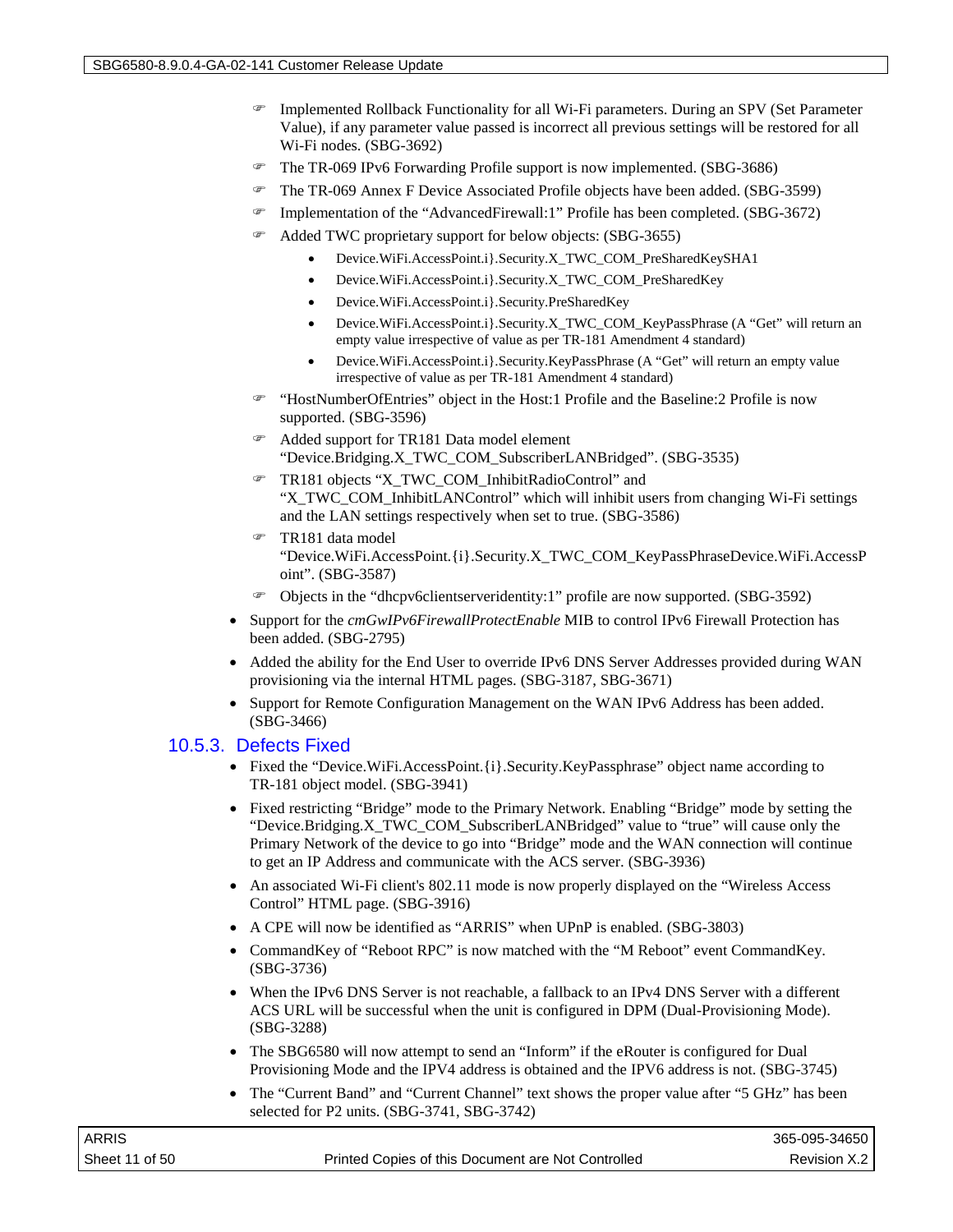- On changing "Bandwidth", "Mode" and/or "Sideband" field on the "Wireless  $\rightarrow$  802.11 Radio" page, a confirmation window will be displayed which gives a user the opportunity to "Apply" or "Cancel" the change. (SBG-3753)
- CSRF attack vulnerability has been addressed. (SBG-3873)
- The "Passphrase" field's text box will no longer disappear with the entry of an erroneous passphrase value, followed by hitting the CANCEL button. (SBG-3739)
- A Broadcom patch with the ARP cache issue fix has been imported. (SBG-3849)
- An issue with the Wi-Fi Extender Functionality has been resolved. (SBG-3700)
- "ManagementServer.X\_TWC\_COM\_RootCertificate.{i}.Enabled" is now retained across a factory reset. (SBG-3746, PI57658)
- There is no longer a mismatch in the GUI reported Firewall Protection Level if the eRouter is provisioned in IPv6 only mode. (SBG-3695)
- Change the Open Source Attribution Language to "ARRIS" from "Motorola Mobility, Inc.". (SBG-3687)
- Fixed a TR-069 Certificate validation issue which was failing in the TWC tests on the SBG6580. (SBG-3669)
- Added a new table to display DHCPv6 Clients' IPv6 lease details. (SBG-3546)
- An Ethernet connection (wired) is no longer available when provisioning with an "Intelligent" Home Only" post IControl install. (SBG-3756, PI42065)
- Now able to provision the SBG6580 eRouter in "Bridge" mode when the device was previously operating in Dual Mode. (SBG-3757, PI56227)

#### **10.6. 8.6.1.0-GA-01-087 (Released to Targeted Customer Only)**

#### 10.6.1. Features

- Support for the following TR-069/TR-181 objects have been implemented:
	- TR181 Data model element "Device.Bridging.X\_TWC\_COM\_SubscriberLANBridged". (SBG-3535)
	- TR-069 Annex F. Supported in both DHCPv4 and DHCPv6. (SBG-2613)
	- TR181 objects "X\_TWC\_COM\_InhibitRadioControl" and "X\_TWC\_COM\_InhibitLANControl" which will inhibit users from changing Wi-Fi settings and the LAN settings respectively when set to true. (SBG-3586)
	- TR181 data model "Device.WiFi.AccessPoint.{i}.Security.X\_TWC\_COM\_KeyPassPhraseDevice.WiFi.AccessP oint". (SBG-3587)
	- Objects in the "dhcpv6clientserveridentity:1" profile. (SBG-3592)
- Support for the *cmGwIPv6FirewallProtectEnable* MIB to control IPv6 firewall protection has been added. (SBG-2795)

#### 10.6.2. Defects Fixed

- Change the Open Source Attribution Language to "ARRIS" from "Motorola Mobility, Inc.". (SBG-3660)
- Implemented Rollback functionality for all Wi-Fi parameters to handle the incorrect values during "set" function. (SBG-3398)
- Fixed a TR-069 Certificate validation issue. (SBG-3647)
- The previous Client Table used to display only *"Stateless Auto-Configured Clients"*. Added a new table in the GUI called *"DHCPv6 Clients"* to display the DHCPv6 leases that were handed out by the eRouter DHCPv6 server. (SBG-3546)
- Fixed a device reset issue that occurred when deleting a client entry from "Device.DHCPv4.Server.Pool.{i}.Client.{i}. node". (SBG-3584)

| ARRIS          |                                                    | 365-095-34650 |
|----------------|----------------------------------------------------|---------------|
| Sheet 12 of 50 | Printed Copies of this Document are Not Controlled | Revision X.2  |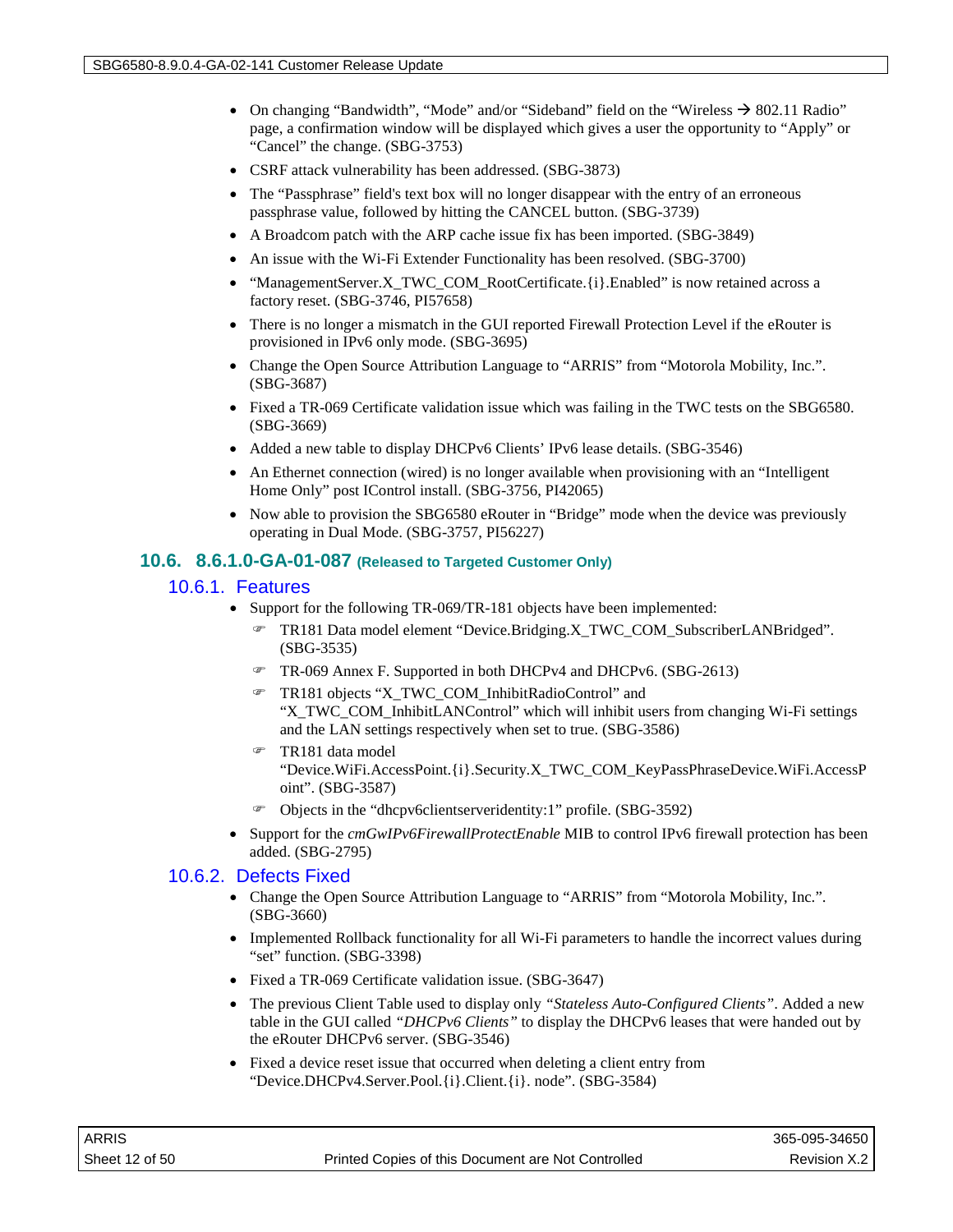## **10.7. 8.6.0.0-GA-09-059**

#### 10.7.1. Features

- The following TR-069/TR-181 fixes have been implemented:
	- UPnP can now be enabled on a per subnet basis. (SBG-3463)
	- Support for displaying DHCPv6 ACS Discovery options has been added. (SBG-3467)
	- Multiple objects in the DHCPv6 Client Profile are now implemented as read-only. (SBG-3483, SBG-3434)
	- DHCPv6 Server Client Profile parameters have now been implemented. (SBG-3526)

## 10.7.2. Defects Fixed

- Duplicate Port Forwarding entries can no longer be created by editing existing rules. (SBG-3545)
- A mutex lock/unlock issue causing intermittent wireless connectivity issues on units running in eRouter Dual Stack or IPv6 mode has been resolved. (SBG-3502, SBG-3562)
- The "Device.DHCPv6.Server.Pool.2.Option.4.Value" parameter now reports the correct value with regards to the order of "Options" under DHCPv6 Option 17. (SBG-3543)
- The "Device.DHCPv6.Client.1.SupportedOptions" value is now comma separated and the "Requested" option is now displayed under "Device.DHCPv6.Client.1.SentOption". (SBG-3544)
- When operating in "bridge" mode, the WPS feature related pop-ups are no longer displayed when changing the Wireless Security mode since WPS is not supported. (SBG-3255)
- An issue has been resolved where the Primary Wireless Network page goes blank when a Guest Wireless SSID contains a special character. (SBG-3542)
- An issue causing a delay when sending IPv6 packets to destinations that are off-link and having no matched prefix has been resolved. (SBG-3574)
- "TKIP-only" encryption support has been re-added to the WPA/WPA2 Wireless Encryption Options. (SBG-3541)
- Fixed a low wireless throughput issue which occurred when downstream data packets were marked as background data (DSCP=0x8) and WMM was enabled. (SBG-3495)
- "Reserved IP Address" entries configured on the "Basic  $\rightarrow$  DHCP" GUI page are now retained across a reboot. (SBG-3515)
- When configuring Port Forwarding entries for two external IPs using the same source port, due to overlapping ports, a user was not allowed to add the second entry. Changes were made so that a user can add the second entry when the originating ports are the same but the external IP addresses are different. (SBG-3164)
- The GUI now shows the Ethernet ports as "Disabled" when <ethernet enable = "false"> has been configured in an XML file. The GUI and XML configurations are in sync now. (SBG-3342)
- The Primary SSID is now displayed properly on the "Wireless  $\rightarrow$  Primary Network Settings" GUI page if it includes special characters. (SBG-3504)
- Special characters ( $!@#\$%^{\wedge}$ &\*) can now be used to modify the User's Password. (SBG-1813)
- If the eRouter mode is changed from its current mode to any other mode through a TLV-202 statement in the DOCSIS configuration file, the unit will reset, to ensure the unit operates properly in IPv6 or Dual-Provisioning mode. (SBG-3485)
- Incorrect error messages are no longer displayed when making "Username/Password" changes from the "Status  $\rightarrow$  Security" GUI page. (SBG-3464)
- WPS is now disabled by default for units manufactured with a specific Customer ID. (SBG-3499)
- A complete error message is now displayed when a user attempts to set a LAN IP Address pool reserved for one of the Wireless Guest Networks. (SBG-3468, SBG-3456)
- The *sysName* value is now retained across reboots. (SBG-3409)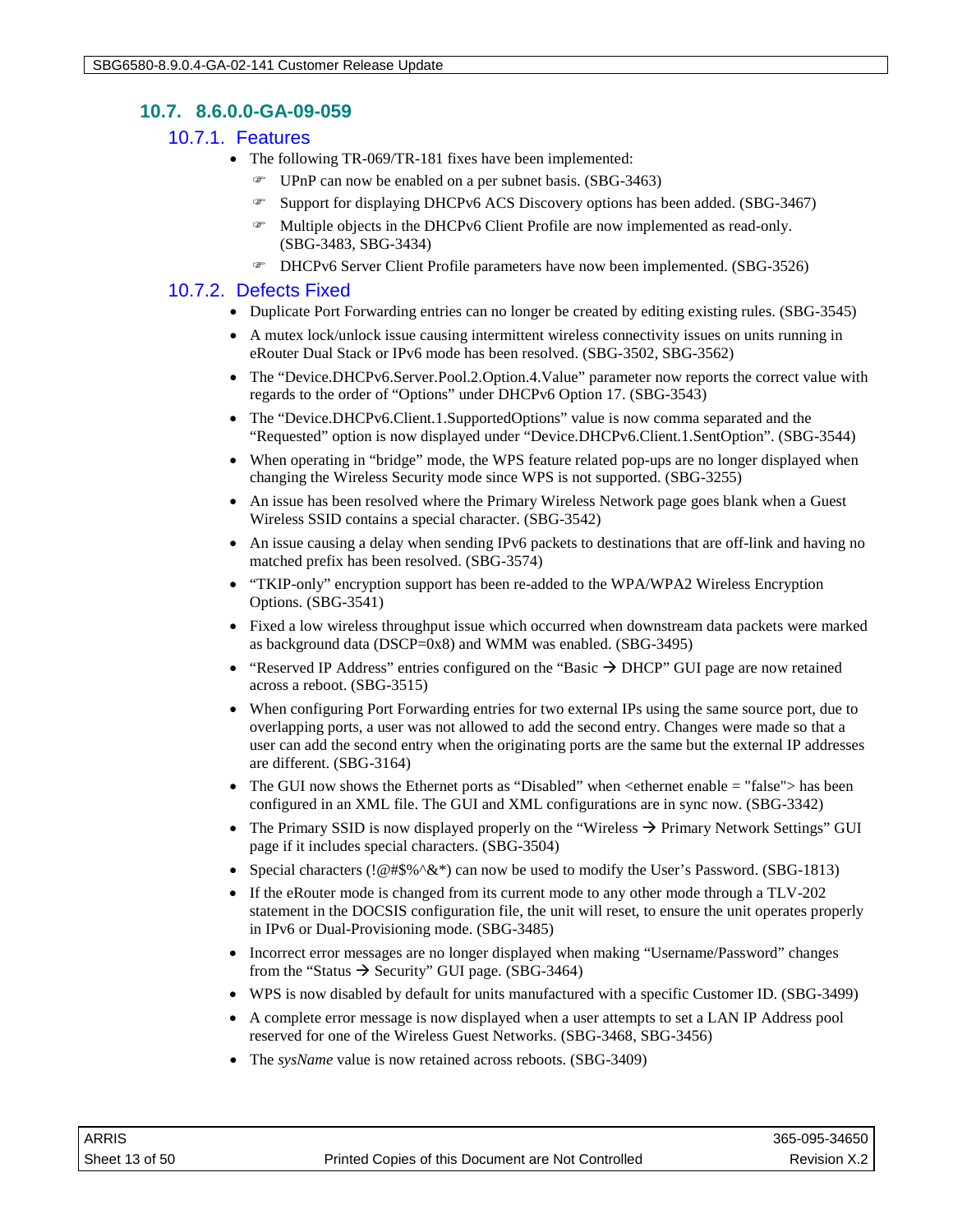## **10.8. 8.6.0.0-GA-07-028**

#### 10.8.1. Features

• The *cmConfigExtendedUsTxPowerCapability* OID now uses a default value of *"216"* to reflect the maximum value for Extended Upstream Transmit Power support. In addition, a default value of *"true"* has been implemented for *cmExtendedUsTxPowerCapable*. (SBG-3392, SBG-3438)

Note: Please refer to Section 7.4 "Extended Upstream Transmit Power Support" for complete details

- For units manufactured with a specific Customer ID, the GUI login credentials (username and password) for the "Technician" account are no longer configurable from the "Status  $\rightarrow$  Security" page. (SBG-3400, SBG-3443, SBG-3460, TWC ECN#44)
- Support for the "Reboot" RPC was added to the TR-069 stack. (SBG-957)
- The following TR-069/TR-181 parameters are now supported: (SBG-3293, SBG-3304, SBG-3308, SBG-3294, SBG-3291, SBG-3285, SBG-3337)
	- Device.WiFi.Radio.{i}.Alias
	- Device.WiFi.SSID.1.Alias
	- Device.Ethernet.Interface.{i}.Alias
	- Device.Ethernet.Link.{i}.Alias
	- Device.Bridging.Bridge.{x}.Port.{y}.Alias
	- Device.IP.Interface.{i}.Alias parameter
	- When "ManagementServer.InstanceMode" is set to "InstanceAlias", the sublevel query result of "Device." node will return results with aliasname, if available.
	- Added the "Device.ManagementServer.AliasBasedAddressing" object to the forced Inform parameter and confirmed the working of periodic notification for value change.
	- Alias query will work for "Device.WiFi.SSID.[cpe-SSID1]" and "Device.WiFi.Radio.[cpe-Rd1]" after dynamically changing the 2.4GHz to 5GHz wireless band or vice versa.
- An end-user is now able to select "Primary Network Mode" in both IPv4 and IPv6 modes. (SBG-3248)

## 10.8.2. Defects Fixed

- A complete error message is now displayed when an end-user attempts to change the Primary LAN address pool from the internal HTML page, to a network that is currently reserved for one of the Wireless Guest Networks (e.g. "192.168.4.1"). (SBG-3450)
- The following TR-069/TR-181 fixes have been implemented:
	- The URI Query String has been modified as per the latest format mentioned in TWC ECN#43. "Model" text has been removed in the query string in accordance with this change. (SBG-3435, TWC ECN#43)
	- Devices will no longer exhibit an invalid value for "Device.WiFi.SSID.1.LowerLayers". (SBG 3402)
	- Previously, an SPV on the "Device.NAT.PortMapping.1.Description" parameter did not throw any error and a GPV returned empty. Now, an assignment of the string to octet buffer code has been fixed. (SBG-3303)
	- The "Device.DHCPv4.Client.1.DNSServers" parameter value no longer displays as "0.0.0.0" when multiple DNS Servers are configured from the Provisioning Server. (SBG-3307)
	- "Device.WiFi.Radio.10000.OperatingStandards" and the GUI field "802.11 Mode" are now partially in sync. *Please refer to SBG-3419 and SBG-3427 in the "Known Issues" section for outstanding issues.* (SBG-3340)
	- A Connection Request no longer fails from an ACS using DNSv6 server(s) and using an ACS URL as an FQDN (which resolves to both IPv6 and IPv4 ACS IP addresses). (SBG-3353)
	- When an SPV on "Device.Ethernet.Interface.{i}.Enable" parameter is successful, a GPV will return the correct value. (SBG-3376)

| ARRIS          |                                                    | 365-095-34650 |
|----------------|----------------------------------------------------|---------------|
| Sheet 14 of 50 | Printed Copies of this Document are Not Controlled | Revision X.2  |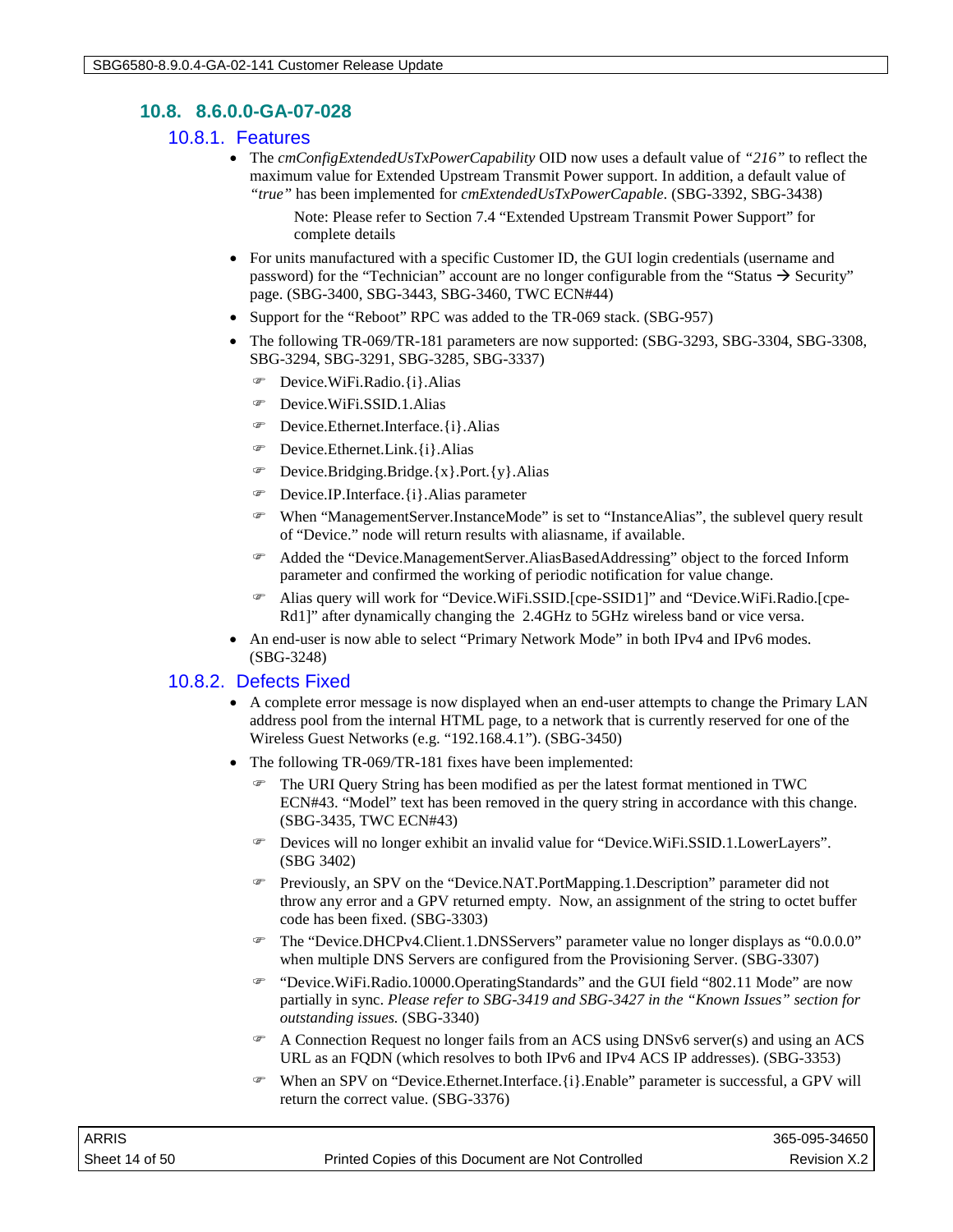- The "Device.UPnP.Device.Enable" parameter can now be used to enable or disable the UPnP feature on an SBG6580. (SBG-3393)
- An invalid ACS URL like 'http://abc:8080edge/tr69' instead of having a proper URL "http://abc:8080/edge/tr69" will no longer cause a unit to reset. (SBG-3396)
- The "Device.WiFi.AccessPoint.{i}.SSIDReference" parameter shows the proper index number for all wireless SSIDs. (SBG-3415)
- $\mathcal F$  If a TR-069 Session could not be established, then the session retry will happen in intervals as specified by TR-069 Standard Amendment 4. (SBG-3274)
- An SPV or GPV of "Device.DHCPv4.Server.Enable" value will display the proper value. (SBG-3302)
- For "CWMPRetryIntervalMultiplier" object the flag used to check the validity of parameter is corrected. For "ConnectionRequestUsername" the length used to return the value is modified to return 256 bytes. (SBG-3289)
- "ManagementServer.InstanceMode" will be stored persistently without any issues. (SBG-3336)
- The "Sent" and "received" packet counts for both Unicast and Broadcast packets are now properly reported for the Primary LAN Interface. (SBG-3301)
- Executing an SPV of the "Device.WiFi.AccessPoint.10001.Security.PreSharedKey" parameter will no longer cause a unit to reset. (SBG-3311)
- A "0 BOOTSTRAP" event code is no longer sent after every reboot of an SBG. (SBG-2427)
- After a "Reboot" has been initiated from an ACS, the unit sends an Inform message with event codes "1 BOOT" and "M Reboot" as per TR-069 Amendment-4. (SBG-3351)
- "Device.IP.Interface.2.IPv4Address.1.SubnetMask" parameter is now correctly set. (SBG-3292)
- DUT filtering is now properly implemented. (SBG-3414)
- The "Copyright" year on the internal HTML pages have been updated to "2014". (SBG-3390)
- The "User Description Text" on the "Advanced  $\rightarrow$  Port Triggers" GUI page has been updated. (SBG-3273)
- For an SBG6580 configured for a specific Customer ID, the *cmConfigGuiRootLanAccessEnable* MIB value will reset to its default value when a "Reset to Defaults" is done via the GUI, MIB, or the hard reset button. (SBG-3265)
- For Time Warner configured units, when the end user enters in the option to "enable" or "disable" the DHCP Server from the "Basic  $\rightarrow$  DHCP" page, the SBG will retain the correct information. (SBG-3283)
- An end-user no longer has the ability to set the subnet mask for wireless Guest Networks. (SBG-3299)
- A configuration file initiated firmware upgrade in an IPv6 environment will no longer cause connectivity problems. (SBG-3347)
- An SBG which has lost its downstream SYNC during an SNMP initiated software download will now resume the firmware download after coming back online. (SBG-3332)
- Support for the DHCP Option 60 Hotspot feature has been reintroduced. (SBG-3356)

#### **10.9. 8.6.0.0-GA-01-971**

#### 10.9.1. Reference Code Merge

• This firmware release includes all fixes and enhancements available in the Broadcom Reference Code merge up to and including, BFC5.5.8mp6.

#### 10.9.2. Features

• Support has been added for FODN name resolution of the ACS URL using IPv6 DNS Servers. (SBG-2936)

| ARRIS          |                                                    | 365-095-34650 |
|----------------|----------------------------------------------------|---------------|
| Sheet 15 of 50 | Printed Copies of this Document are Not Controlled | Revision X.2  |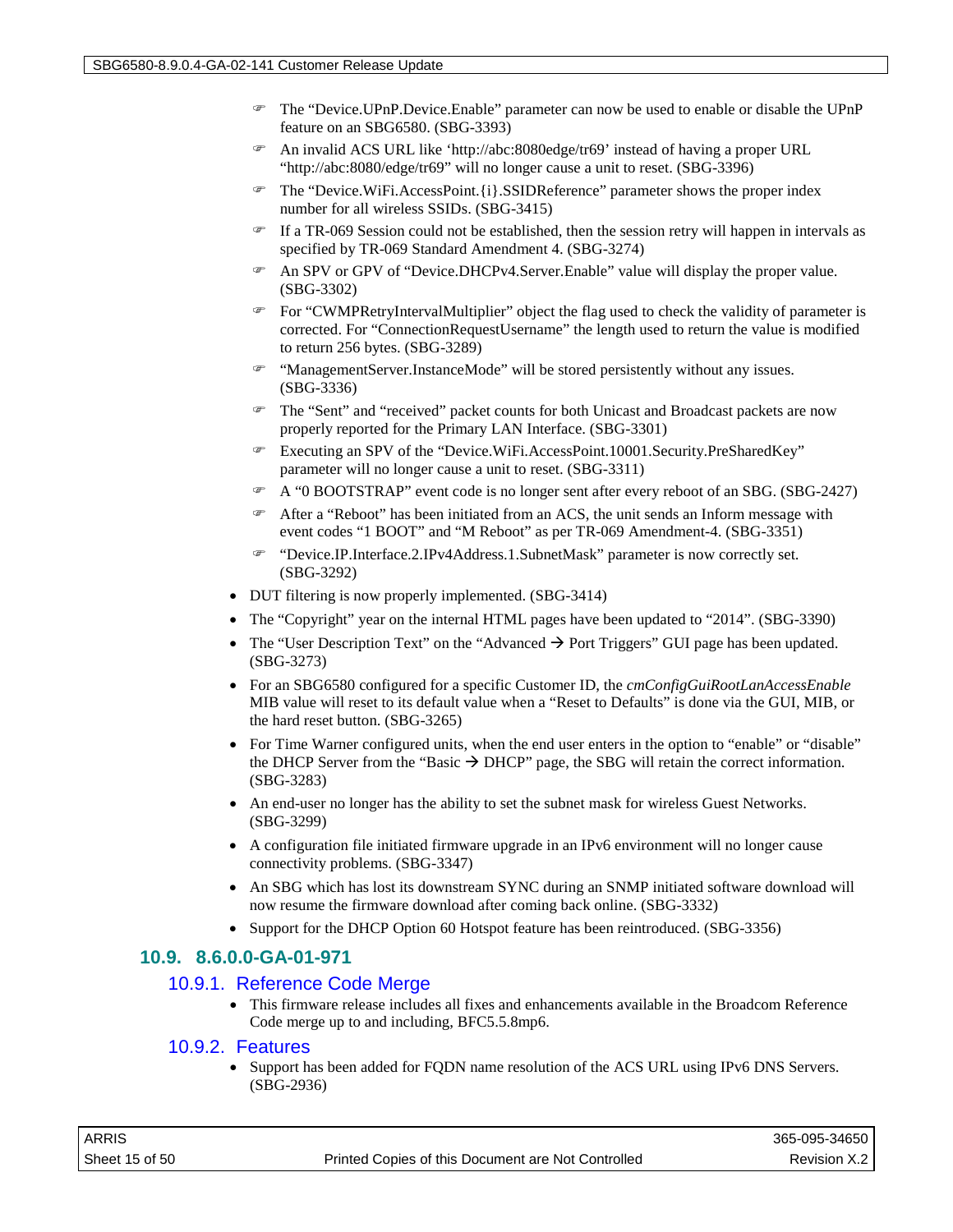- TR-181 XML LAN network interface parameters settings can be changed for the below nodes: (SBG-3138)
	- Device.IP.Interface.1.IPv4Address.1.IPAddress to Device.IP.Interface.1.IPv4Address.8.IPAddress
	- Device.IP.Interface.1.IPv4Address.1.SubnetMask to Device.IP.Interface.1.IPv4Address.8.SubnetMask
	- Disabling NAT can be done by setting "Device.NAT.InterfaceSetting.1.Enable" to false. This will reboot the modem immediately  $\&$  bring the modem to "docsis" mode.

Note: Any changes to primary network changes needs reboot to take effect. Reverting the unit from "docsis" mode to "gateway" mode should be done either via SNMP or the GUI as the TR-069 client will not be running when a unit is operating in "docsis" mode.

• TR-181 DHCPv4Server Pool client implementation of WiFi clients has been added. (SBG-2935)

#### 10.9.3. Defects Fixed

- The following UNH IPv6 inter-op failures have been resolved: (SBG-3233)
	- The eRouter now advertises itself as a router for the Delegated Prefix using the Route Information Option. (SBG-3207)
	- The eRouter no longer sends a DHCPv6 Renew for an invalidated prefix. (SBG-3152)
	- The eRouter no longer sends echo requests through to addresses not assigned to a LAN interface. (SBG-3110)
	- The eRouter no long sets the Prefix Lifetime to "0" when the WAN RA Router Lifetime is set to "0". (SBG-3109)
	- The eRouter no longer sends Neighbor Solicitation messages with a hop count of "1", which caused CPEs to not respond to the Solicitations. (SBG-3143)
	- The value of T2 provided by the DHCPv6 server is now less than the preferred lifetime of the IA\_NA. (SBG-3264)
- The following TR-069/TR-181 fixes have been implemented:
	- When a "SetParameterAttributes" is executed on the root node, the unit will no longer reset. (SBG-3167)
	- Increased the buffer size for URL and User Credentials to 256 characters. (SBG-3148)
	- Dynamic update of Device.DHCPv4.Server.PoolNumberOfEntries based on the grouping of interfaces under Device.Bridging.Bridge when operating in TWC mode. (SBG-3150)
	- The impact of IP.Interface index changes on various profiles has been corrected. (SBG-3160)
	- A check has been added to include index and child index before sending notification when a "SetParameterAttributes" of the Device.WiFi.SSID.1.SSID to passive or active takes place. (SBG-2814)
	- The TR-069 console logs no longer display incorrect messages regarding the TR-069 connection establishment to the ACS. (SBG-2970)
	- An issue setting WPAAuthenticationMode as "PSKAuthentication", WPAEncryptionModes as "TKIPandAESEncryption", and BeaconType as "WPA", causing the GetParameterValue to return WPAAuthenticationMode as "EAPAuthentication" and WPAEncryptionModes as "TKIPEncryption" no longer occurs. (SBG-1389)
	- GetRPCMethods no longer returns a list of RPC's not currently supported. (SBG-3041)
	- A "SetParameterValues" on the ACS DHCP Discovery (Option 125) parameters no longer causes the "GetParameterValues" to return previous values. (SBG-2745)
	- The correct value now displays for the Device.DHCPv6.Server.Pool.x.IANAPrefixes parameter. (SBG-3202)
	- The Device.Firewall.Chain.{i}.Rule and Device.NAT.PortMapping parameter's SET functionality is now working. (SBG-3178)
	- When BeaconType is set to "WPA", WPS is now disabled. (SBG-1213)

| ARRIS          |                                                    | 365-095-34650 |
|----------------|----------------------------------------------------|---------------|
| Sheet 16 of 50 | Printed Copies of this Document are Not Controlled | Revision X.2  |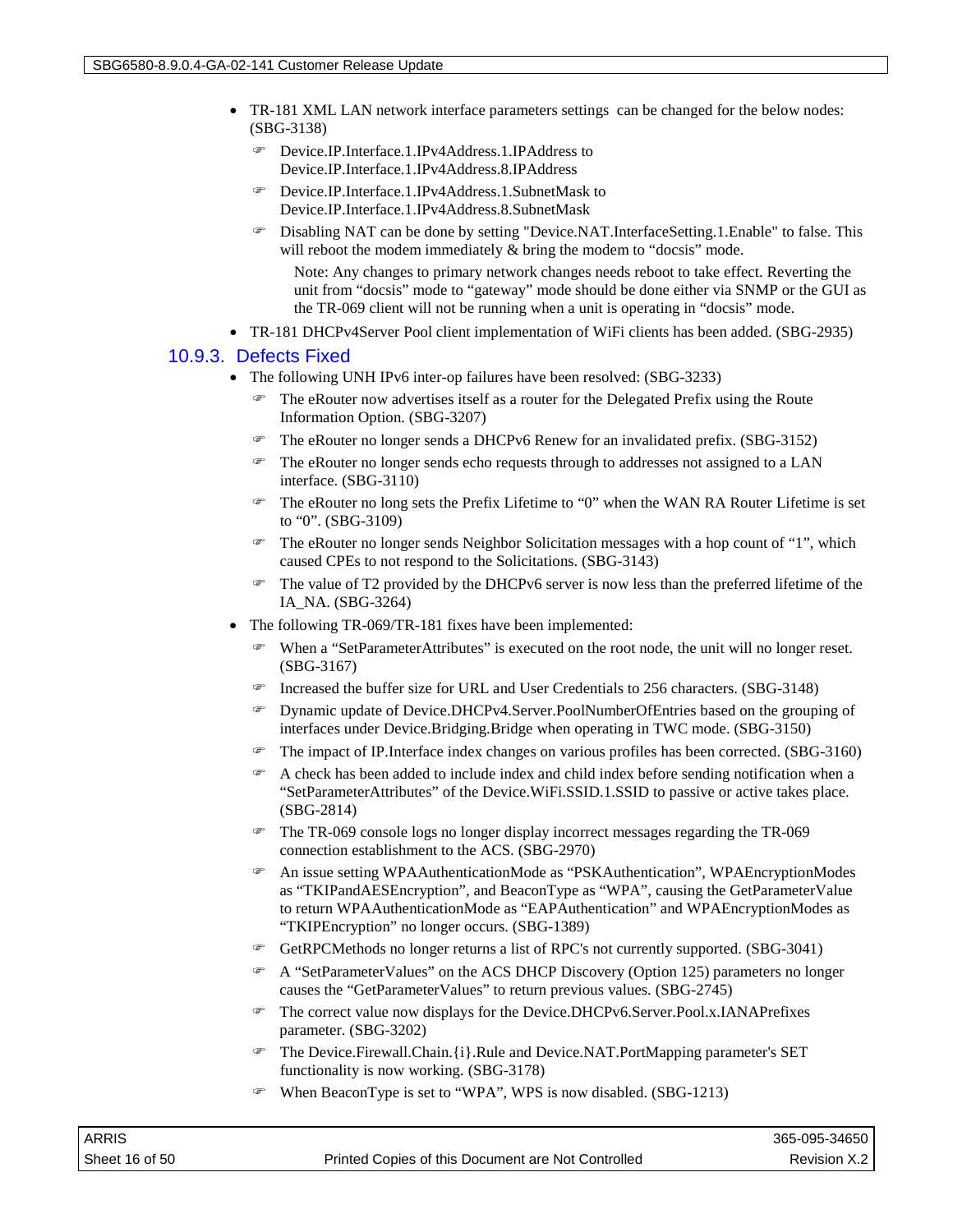- Implementation of IP Interface IPv6 objects and a few objects in the DHCPv6 profiles. (SBG-3253)
- The SBG6580 will now use a synchronization write for wireless configuration initiated from XML. (SBG-3224)
- The "Start" and "End" time fields are now "grayed" out and non-selectable if "All Day" is selected on the "Firewall/Parental Control" page. (SBG-3259)
- Junk characters on the "Help  $\rightarrow$  About" page no longer display when using IE browser (v8.0.6). (SBG-3176)
- An error message will not display when the "Root Password" is changed using IE8, IE9 or IE10. (SBG-3105)
- For Time Warner configured units, if the *environmentControl* tag is "unlocked" in the XML file, the DHCP section of the GUI page will no longer be grayed out. (SBG-3252)
- In the Wireless Guest Network page, the options for WEP, WPA, WPA2, and WPA2/WPA are now available security options. (SBG-3194)
- When the NTP server is not set on the "Firewall/Parental Control" page, a rule to block a site for "All Day" and "Everyday" will still take effect. (SBG-3258)
- XML configuration settings no longer overwrite DHCP settings configured by an end-user via the GUI. (SBG-3257)
- XML processing code has been changed to check if the "technician" login has enabled routed DHCP operation, and if so, does not reset the "*lan\_dhcp\_enable*" setting. (SBG-3223, PI56140)
- The XML configuration file no longer changes the "Primary Mode" setting that has been configured by the end-user. (SBG-3205)

## **10.10. 8.5.0.0-GA-05-15**

#### 10.10.1. Features

- Parental Control "Time Based Rules" will now default to using the MSO provided ToD if NTP is unavailable or has not been configured. (SBG-3230)
- When configuring the "Primary Network Only Mode" to "Bridged" mode, a warning message advising the end user that internet connectivity may be lost will display, containing steps they may take in order to restore internet connectivity. (SBG-3206, PI56137)
	- Note: Please refer to Section 7.3 "SBG6x8x Bridging Mode Configurations and the Impact On MaxCPE Settings in the Modem Configuration File" for complete details
- An end-user now has the ability to override the IPv4 DNS Server values provided in the WAN DHCP Provisioning on the "Basic  $\rightarrow$  Setup" page. (SBG-1428)
- For ease-of-use purposes, the LAN IP Address can now be set on the same page as other LAN configuration settings on the "Basic  $\rightarrow$  DHCP" page. (SBG-3184)

## 10.10.2. Defects Fixed

- An issue in which older units running SBG6580-6.5.x.x firmware are unable to enable NTP on the Parental Control HTML page after an upgrade to 8.x.x.x code has been resolved. (SBG-3261)
- An end-user is now able to create and edit a Parental Control Time-Based rule without selecting the Time Zone. Previously, an error message would be generated until NTP was configured. (SBG-3260)
- A wireless client is now able to connect to the SBG6580 using the "WPS Client PIN" method. (SBG-3118)
- TR-181 The DHCPv6 Server table objects have been modified to appear in sync with IP Interface Table. (SBG-3045)
- TR-069 connectivity with an ACS is successful and completes registration when the Management Interface is configured to use the HFC IP address. (SBG-2889)
- A user may now edit an existing IPv6 Port Forwarding entry from the HTML page. (SBG-3141)

| ARRIS          |                                                    | 365-095-34650 |
|----------------|----------------------------------------------------|---------------|
| Sheet 17 of 50 | Printed Copies of this Document are Not Controlled | Revision X.2  |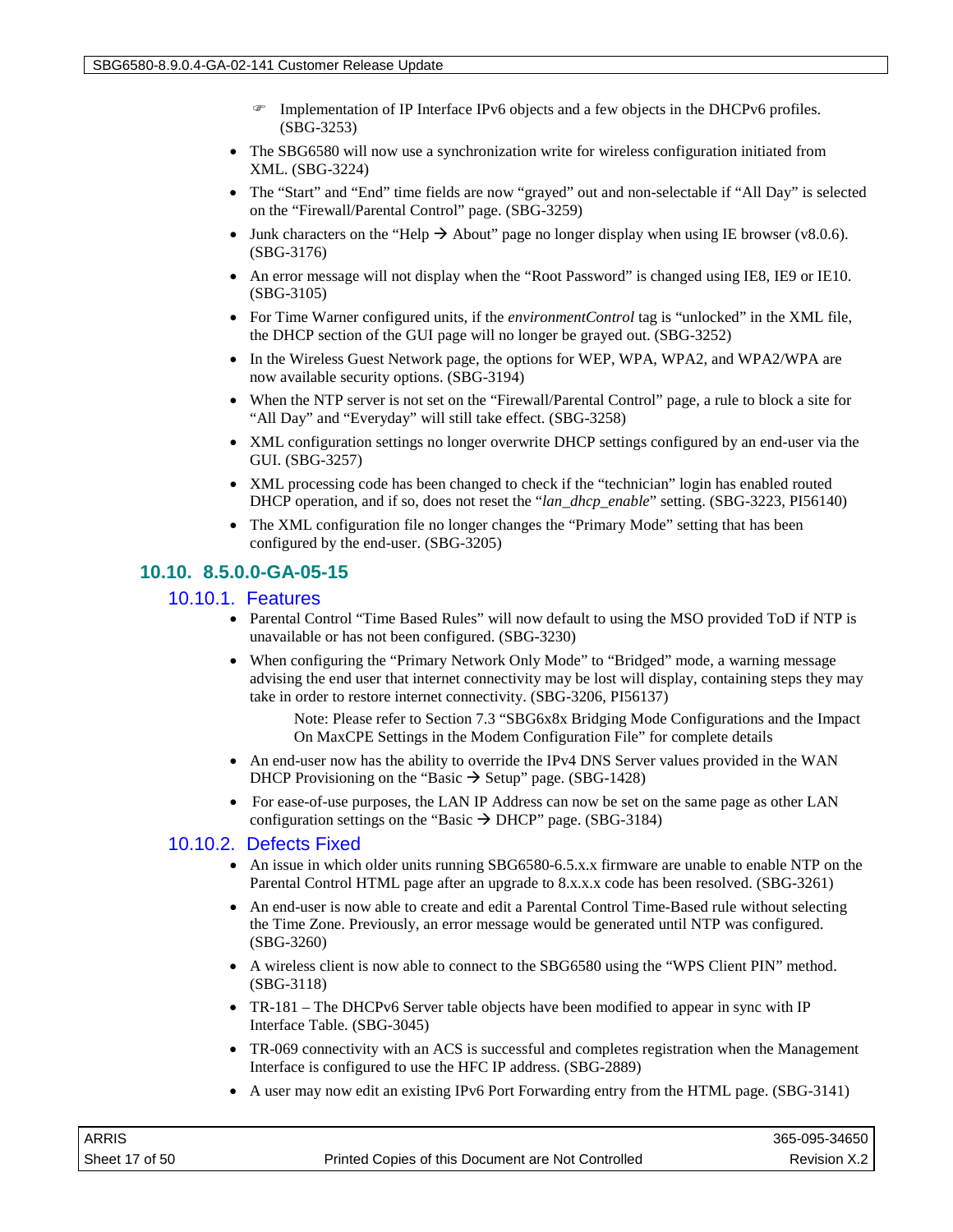- On upgrades from 6.5.x.x firmware to 8.x.x.x images, the "WiFi Bandwidth" and "Channel" values will be retained and not reset to defaults. (SBG-3161)
- For units manufactured with a specific Customer ID, when performing a "Reset Factory Defaults" via the internal HTML page, an error message no longer pops up. (SBG-3157)
- An end user is now able to create an entry in the "Firewall/Parental Control" HTML page with any starting and ending time. (SBG-3125)
- A "Reset to Defaults" initiated from the hardware reset button now correctly resets the Wireless SSID and encryption settings to their proper factory default settings. (SBG-3188, PI56124)
- Due to implementation issues, the L2TPv3 feature is now unavailable. (SBG-3162)
- Display issues have been resolved when enabling/disabling on the "Wireless  $\rightarrow$  Primary Network Settings" page. (SBG-3204, PI56126)
- When a unit is configured with WPS enabled, and a user switches to a non-WPS security mode, only one "Do you want to continue?" message will be displayed. (SBG-3213)
- As WPS is not supported in bridge mode, the "enable" option has been removed from the GUI. (SBG-3210)
- An end-user may now block "TCP only" on the Parental Control GUI page. (SBG-3201)
- DNS Server changes made at the DHCP Server are now propagated properly to devices connected to the LAN side. (SBG-3156)
- GUI timeout issues should no longer occur when accessing the Parental Control HTML page when NTP (Network Time Protocol) is unavailable. (SBG-3222)
- When the "Primary Wireless Network" is disabled via an XML configuration file download, the enable/disable field is now "grayed" out and non-selectable. (SBG-3214)
- A new popup message asking the user to click "Yes" to enable WPS or "No, keep WPS disabled" when switching the Wireless Security Mode from WPA-PSK to WPA2-PSK or mix mode has been added. (SBG-3212)
- Upon aborting a "WPS Add Client" (Client PIN Method) via the GUI, the wireless security mode will no longer be changed to "Unencrypted". (SBG-3211)
- When there is an error in entering the LAN IP Address on the "Basic  $\rightarrow$  Setup" page, it will no longer create the wrong IP address on the "Basic  $\rightarrow$  DHCP" page. (SBG-3173)
- TR-069/TR-181 changes to the index for "IPInterface", and removal of the CM interface from the list. (SBG-3119)
- The parameter name of "Device.DHCPv4.Server.Pool.1.ReservedAddresses" has been corrected. (SBG-3093)

## **10.11. 8.5.0.0-GA-02-909**

#### 10.11.1. Reference Code Merge

• This firmware release includes all fixes and enhancements available in the Broadcom Reference Code merge up to and including, BFC5.5.8mp5. (SBG-3012)

#### 10.11.2. Features

- TLV202.3 [eRouter Initialization Mode Override] is now supported. This feature is included in the Broadcom Reference Code merge.
- A new HTML based Graphical User Interface (GUI) for device configuration and management is being introduced. Changes in the GUI include easy to use connection pages, a new Configuration Wizard, and enhanced Help texts. The GUI update adds a more user-friendly look, feel, and navigation. (SBG-2252)
- An Installation Wizard available from the Home page that walks an end-user through the minimum steps needed for wireless configuration for their environment is now available. (SBG-2810, SBG-2918, SBG-2909)
- Support for GRE tunneling is now available. (SBG-3005)

| <b>ARRIS</b>   |                                                    | 365-095-34650 |
|----------------|----------------------------------------------------|---------------|
| Sheet 18 of 50 | Printed Copies of this Document are Not Controlled | Revision X.2  |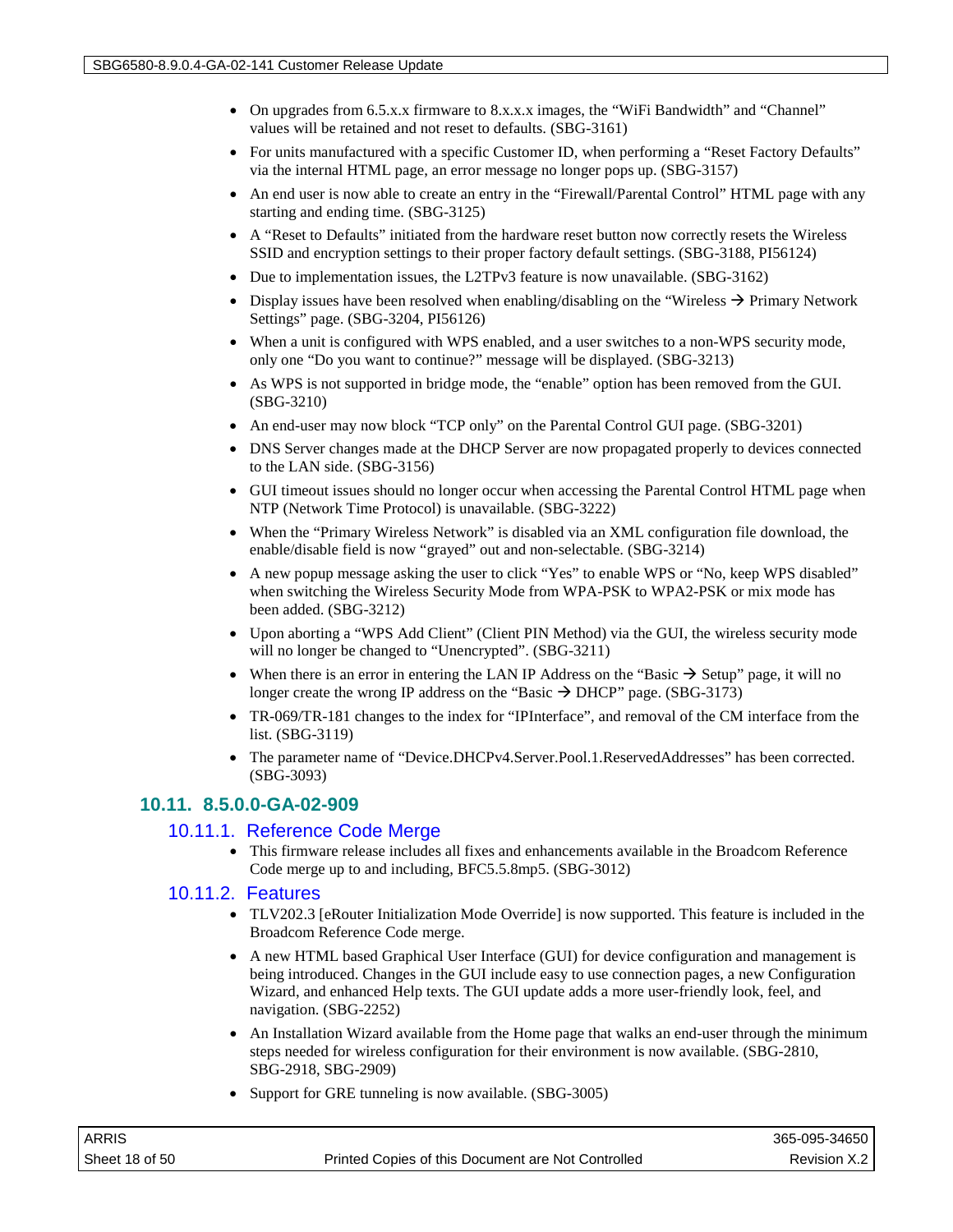- A "Time Zone" entry has been added to the "Firewall  $\rightarrow$  Parental Control" HTML page utilizing a pre-configured SNTP Server. (SBG-2942, SBG-1429, SBG-2757)
	- Added fields to enter the "Time Zone" and to enable automatic time zone adjustment for DST (Daylight Savings Time) to the bottom of the "Parental Control" page.
	- A warning message will display at the top of the page if the time zone has not been entered.
	- The time of day received from the SNTP timeserver is displayed. The message "Network Time Not Available" will display if the timeserver could not be contacted.
	- **Removed the "System Time" field from the bottom of the ""Status**  $\rightarrow$  **Connection" and the** "Basic  $\rightarrow$  DHCP" pages for the "admin" user login.
- Added a new HTML page called "About" available from the "Home" page, which contains consolidated information about the SBG6580. (SBG-2825)
- Support for the Motorola Private MIB object *cmConfigWaitBeforeCpeMacReplace* has been added. (SBG-2908)
- A new Motorola Private MIB, *cmCustomerSerialNumber* has been introduced for the querying of a unit's Customer Serial Number. (SBG-2359)
- Extensive updates to the SBG6580 enhanced GUI adding a more user-friendly look, feel, and ease of navigation. This includes color coded Wireless Radio tabs, new and additional "Help" text for configurable fields, and detailed explanations/examples for the "Advanced" feature sets such as "Port Triggering" and "Port Forwarding". (SBG-2919, SBG2769, SBG-2922)
- Additional TR-069 and TR-181 support has been added to this release, including the following: (SBG-2944, SBG-2962, SBG-2888, SBG-2966, SBG-2956, SBG-2870, SBG-2965, SBG-2910, SBG-2365, SBG-2986, SBG-2911, SBG-2869, SBG-2687, SBG2518, SBG-2914, SBG-2329, SBG-2813, SBG-2564, SBG-2785, SBG-2652, SBG-2310, SBG-2299, SBG-1714, SBG-2281, SBG-2280, SBG-2270, SBG-2201, SBG-2198, SBG-2195, SBG-2193, SBG-2187, SBG-2184, SBG-2160, SBG-2154 SBG-2152, SBG-2132, SBG-2287, SBG-2304, SBG-2311, SBG-2317, SBG-1985, SBG-2542, SBG-2438, SBG-2328, SBG-2387, SBG-2453, SBG-2525, SBG-2477, SBG-2652, SBG-2777, SBG-2855, SBG-3094)
	- Implement dynamic updating of the InterfaceStack Node on a unit operating in TWC mode
	- After a unit receives an ACS URL through DHCPDiscovery, it can dynamically connect to a different ACS URL after setting URL from TR-181 Datamodel ManagementServer Node.
	- TR-069: Implement Device.InterfaceStack
	- DHCPv6 Server Profile Implementation for TR-181
	- TR-069: Change the IP.Interface table rows such that each row represents a different IP and not different Port.
	- TR-181: Associate Radio and SSID Instance numbers to follow the eRouter convention indexing.
	- TR-069: Implement Phase 1 of EthernetLink:1 Profile.
	- TR-181:Implement IPv6Interface:1 Profile.
	- IPv6Routing:1 Profile Implementation for TR-181.
	- Table support for multiple WiFi Associated Devices.
	- Implemented DHCPv4Server and DHCPv4Client Profiles.
	- Implementation of NAT related profiles.
	- IP Ping profile implementation for IPV6 mode.
	- The ability to resolve a TR-069 hostname to an IPv6 IP address has been added.
	- A TWC specific TR-069 requirement for the username and password length has been implemented.
	- A TWC specific TR-181 NAT feature has been implemented, as well as making the TR-069 "NATEnabled" parameter read-only.
	- Bridge:1 Profile for the TR-181 Data Model is now supported.

| ARRIS          |                                                    | 365-095-34650 |
|----------------|----------------------------------------------------|---------------|
| Sheet 19 of 50 | Printed Copies of this Document are Not Controlled | Revision X.2  |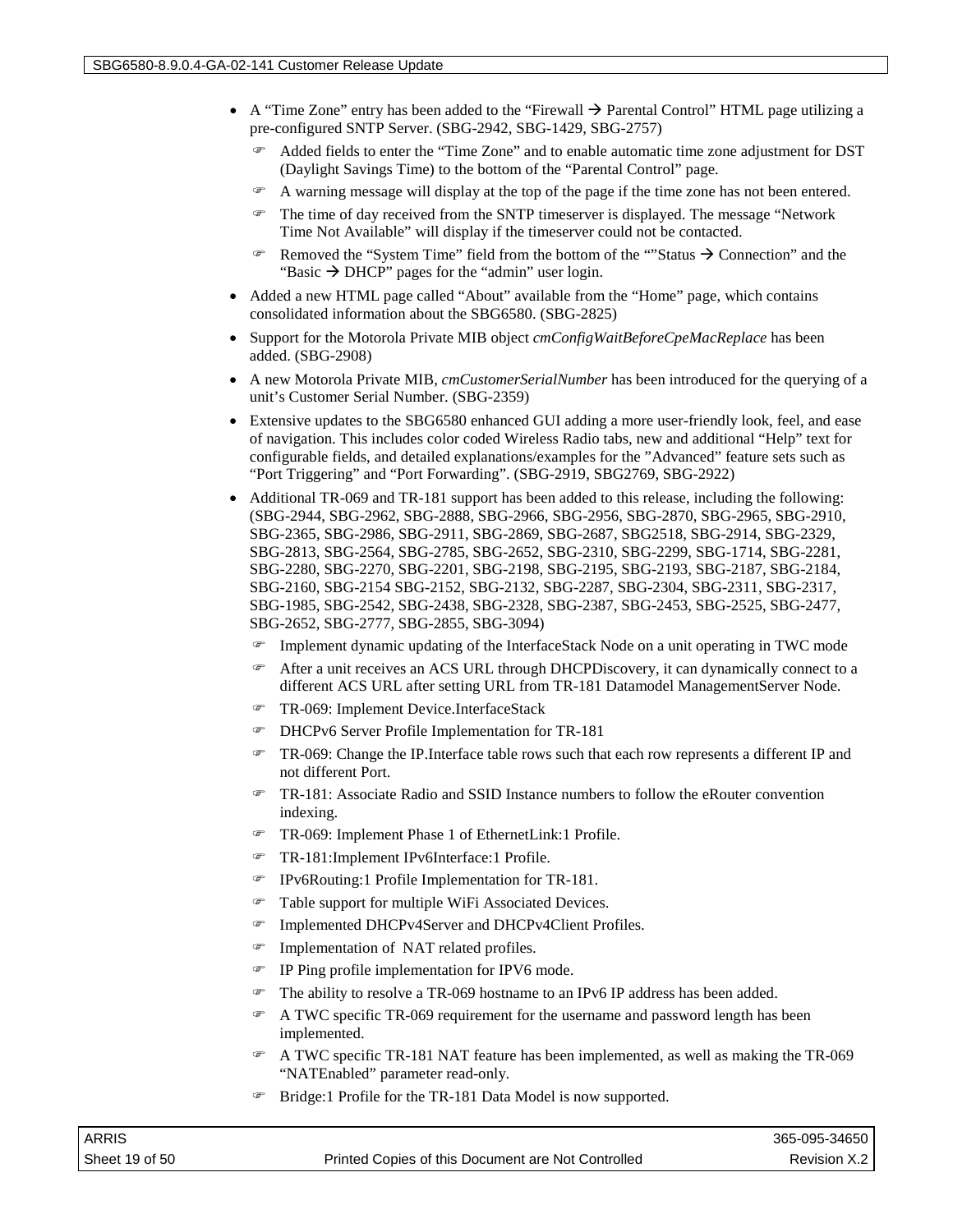- ManageableDevice table nodes have been added.
- SimpleFirewall:1 Profile and Objects under Firewall are now supported.
- Implemented remaining parameters from IPInterface profile.
- A TWC specific TR-069 requirement for HTTPS has been implemented.
- A new cli command for enabling the TR-069 log has been added.
- The ACS server will now be able to set TR181: "Device.ManagementServer.PeriodicInformEnable" to" true" or "false".
- Removed "ModemFirmwareVersion, SpecVersion" and " DeviceSummary" from the TR-181 tree as those are not valid as per the TR-181 specification.
- A TR-069 Time-Warner requirement on the url string has been implemented.
- The TR-069 ACS server is now able to modify the WAN DNS Servers if the WAN Addressing Type is set to "static" mode.
- A MIB object *cmTR69DataModel* has been implemented to toggle between the TR-098 and TR-181 data models.
- CLI "help" text has been corrected for the TR-069 Data model setting.
- Partially Implemented IPInterface:1 and IPInterface:2 profiles.
- The *cmTR69SslCertValidationLevel* MIB object and a CLI command for the same has been implemented.
- TR-069 Inform message sent by the modem will now contain the "WANIPConnection.1.ExternalIPAddress" parameter.
- Implemented LAN DHCP and ethernet parameters for the TR-098 data model.
- Wi-Fi Access Point Parameters have been implemented.
- TWC Username and Password requirements changes have been made.
- Implemented the ParameterKey for TR-098 and TR-181 data models.
- TR-181: Implementation of remaining NAT profile's parameter 1:Interface 2:AllInterfaces
- TR-181: Implementation of remaining parameter of Device.WiFi.SSID.{i} and Device.WiFi.Radio.{i}.
- The TR-181 routing profile has been expanded.
- DHCP modifications implemented to support TR-069 ACS Auto-Discovery.
- Added a CLI command "tr69\_enable\_cert" to enable a particular cert for ACS authentication.
- Implemented EthernetInterface:1 profile parameters.
- A TWC requirement for ACS Discovery integration has been added.
- TR-181 routing 2 profile and Routing 1 profile staticRoute implementation.
- The eRouter DHCPv6 server will now send any ACS Discovery options received during IPv6 WAN provisioning to LAN side CPEs that send the text "dslforum.org" in Option 16, using any Enterprise number.
- TR-181: Implementation of Device.WiFi.AccessPoint parameter with X\_002040\_DevicePassword parameter for Device.WiFi.AccessPoint.{i}.WPS.
- TR-069: Implement SimpleFirewall:1 Profile and Objects under Firewall.
- TR-181 Device.IP.Diagnostics.IPPing parameter has been implemented.
- User:1 Profile Implementation for TR-181 added.
- Implement TLV configuration of TR-069 Management Server parameters as per the CableLabs eRouter specification. (SBG-3063)
- The number of entries in "DHCPv4.Server.Pool" no changes based on the bridging of the Wireless interfaces on a unit operating in the TWC mode. (SBG-3057)
- $\approx$  Implement all the T1/T2 parameters required as per the TWC requirements. (SBG-2926)
- Added the "Device.Ethernet.LinkNumberOfEntries" parameter. (SBG-3052)

| ARRIS          |                                                    | 365-095-34650 |
|----------------|----------------------------------------------------|---------------|
| Sheet 20 of 50 | Printed Copies of this Document are Not Controlled | Revision X.2  |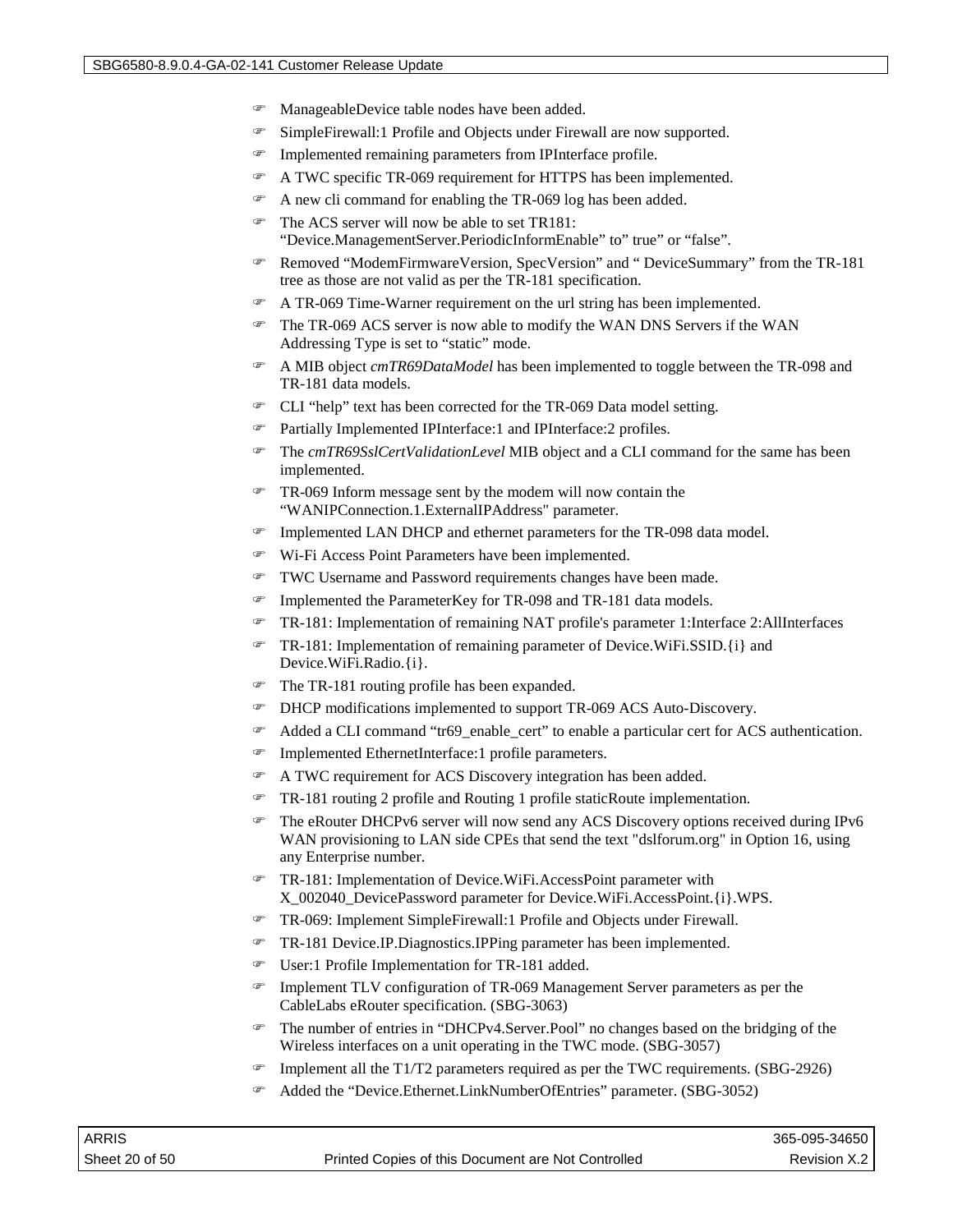- The ability to dynamically connect to different ACS URL after setting URL from TR181 "Datamodel ManagementServer Node" has been added. (SBG-2944)
- Implemented "Device.InterfaceStack". (SBG-2962)
- DHCPv6 Server Profile Implementation for TR181. (SBG-2888)
- Changed the "IP.Interface" table rows such that each row represents a different IP and not different Port. (SBG-2966)
- Associate Radio and SSID Instance numbers to follow the eRouter convention indexing. (SBG-2956)
- Implement TR181 TWC requirements for MoCA Phase VI. (SBG-2847)
- Implement Phase 1 of "EthernetLink:1" Profile. (SBG-2965)
- "Ipv6Interface:1" profile parameters are implemented. (SBG-2870)
- "IPv6Routing:1" Profile Implementation for TR181. (SBG-2986)
- Support for GRE tunneling is now available. (SBG-3005)
- GRE Tunneling configuration is now available utilizing Motorola Private MIB objects found in the *CM-dot11plus-MIB*. (SBG-3048)
- The 2.4GHz and 5GHz wireless interfaces are now allowed to be configured with the same SSID. (SBG-3102)
- When the user makes a change to a MoCA setting, a modal box with a warning is displayed. This will occur only once each time the page is loaded. (SBG-2993)
- Wireless configuration now allows a user to select five different modes for a 2.4 GHz wireless and two different options for the 5 GHz wireless radio. For the 2.4 GHz wireless configuration the five options are " b only mode", "b/g mode", "g/n mode", "b/g/n mode", and "n only mode" modes. The 5GHz wireless card allows two options of "a/n mode" and "n only mode" modes. (SBG-2742, SBG-2878)
	- End Users can customize the Wi-Fi Modes by migrating to the 802.11 Radio Page in the GUI. *Wireless 802.11 Radio 802.11 Mode*
	- MSOs can customize the Wi-Fi modes via SNMP using the appropriate combination of cmdot1plus MIB Objects as noted below.

| 802.11 Mode 2.4 GHz<br>(Displayed on GUI) | cmdot11WifiNMode | cmdot11Wifi54gNetMode |
|-------------------------------------------|------------------|-----------------------|
| b only mode                               | $\text{off}(2)$  | mode54g11bOnly $(0)$  |
| $b/g \text{ mode}$                        | $\text{off}(2)$  | mode54gLRS $(5)$      |
| $g/n \text{ mode}$                        | auto $(1)$       | mode54 $g$ Only $(2)$ |
| $b/g/n$ mode                              | auto $(1)$       | mode54gLRS $(5)$      |
| n only mode                               | nOnly(3)         | mode54gLRS $(5)$      |

| 802.11 Mode 5 GHz<br>(Displayed on GUI) | cmdot11WifiNMode | cmdot11Wifi54gNetMode |
|-----------------------------------------|------------------|-----------------------|
| $a/n$ mode                              | auto $(1)$       | mode $54gLRS(5)$      |
| n mode                                  | nOnly(3)         | mode $54gLRS(5)$      |

- Added cmdot11BssMaxAssociationsLimit to the cmdot11BssEntry Table. (SBG-2100)
- New "Help" text offering more detailed information for each of the configurable fields has been added to the "Basic  $\rightarrow$  Setup" page. (SBG-2316)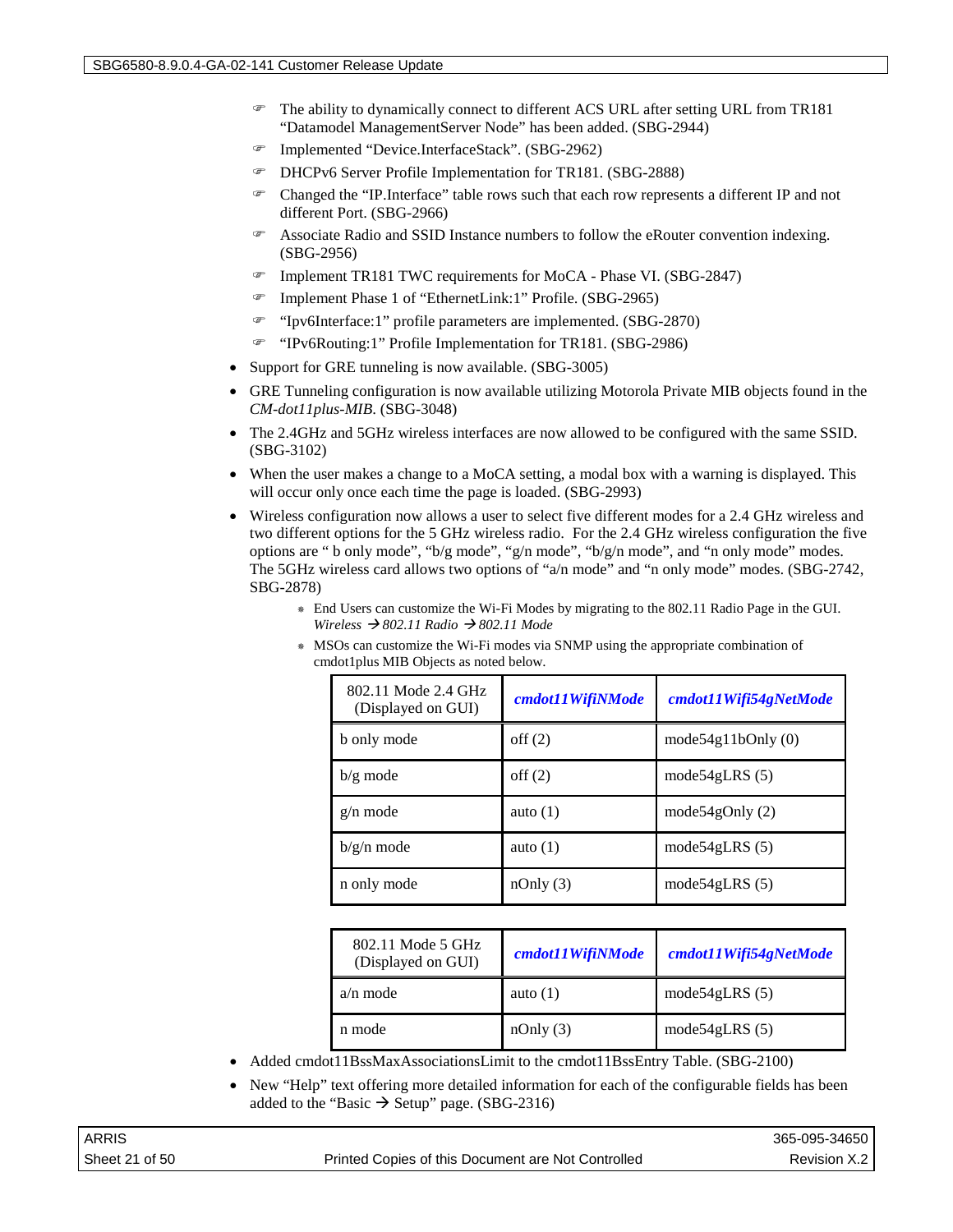- TWC ECN#0036 is now supported for units configured for TWC mode. Selections made via the <routingMode> XML tag setting will not be persistent over a reboot. (SBG-2718, ECN#0036)
- Support of "Hot Spot" is now available on a 2nd Guest SSID. A Motorola Private MIB object *cmConfigGwHotSpotFeatureEnable* is used to enable/disable the "Community Hot Spot" feature. By default this setting is "disabled(2)". Enabling this feature will place the second & third Guest Network SSIDs in "bridge" mode. This value is persistent across reboots, and the device automatically resets when this value is changed. (SBG-1521)
- The CableLabs® WiFi MIB is now supported. (SBG-2099)
- For specific MSO configured units, a user password can be set using the special characters !@#\$%^&\* in addition to the alpha numeric characters. (SBG-2821)

#### 10.11.3. Defects Fixed

- The "Basic  $\rightarrow$  DHCP" page, "Starting Local Address" field has two '.'s (dots) after the 3rd byte of IPv4 address. (SBG-3134)
- A "hard reset" of the SBG will now give correct Guest Network IP subnet pools when operating in TWC mode. (SBG-3114)
- WEP will now only be displayed for the 2.4GHz wireless radio when the radio is configured to operate in a "non-N" type condition. (SBG-3126)
- The "wireless client(s)" and "wireless access control" links on the Help/About GUI page are now properly directed to the Wireless Access Control page. (SBG-3124)
- A Broadcom patch to address a CableLabs MAC-40 failure has been imported. (SBG-3122)
- The *esafeErouter* MIBs are now accessible when the eRouter is operating in "disabled" mode. (SBG-3113)
- A user may now enter in a IPv6 address for Port Forwarding. (SBG-3088)
- Increased the buffer size in non-vol for the "Conn Req" username, password, parameter key and provision code to match the latest TR-069 amendment. (SBG-3050)
- Fixed an issue where a crash could occur when doing a WAN Renew in Dual or IPv6-only mode. (SBG-3084)
- Changes have been made to resolve an issue with units that operate in "World-Wide" mode. (SBG-3092)
- The encryption on the "Wireless  $\rightarrow$  802.11 Radio" HTML page will now correctly store and display the encryption value of the wireless. (SBG-3090)
- 802.11b support is now disabled by default in support of a Service Provider request. (SBG-3083)
- The time format is now properly displayed on the "Firewall  $\rightarrow$  Parental Control  $\rightarrow$  Time Zone  $\rightarrow$ Current Time" filed. (SBG-3070)
- The "Firewall  $\rightarrow$  Parental Control" page will now block websites based on time based rules. (SBG-3068)
- The local and external IP address and start/end ports have swapped locations on the "Advanced  $\rightarrow$ Port Forwarding" HTML page. (SBG-3067)
- The TR-181 "InterfaceStack" and "Bridge Table" are updated to reflect the TWC settings in TWC mode. (SBG-3064)
- Changing WPS, and then restarting the SBG, will retain the value that was previously set, before the unit was restarted. (SBG-3061)
- The WPS fields under the Wireless/Primary Network Settings GUI page are now only visible when WPS is enabled. (SBG-3060)
- A "Reset to Defaults" initiated from a console connection now resets the Guest Network settings when a unit is configured for TWC-mode. (SBG-3056)
- Changed the "IPInterface" according to TWC Guest Network settings when in TWC-mode. (SBG-3042)
- "AccessPoint" index number $\{i\}$  now follows eRouter convention indexing. (SBG-3037)

| ARRIS          |                                                    | 365-095-34650 |
|----------------|----------------------------------------------------|---------------|
| Sheet 22 of 50 | Printed Copies of this Document are Not Controlled | Revision X.2  |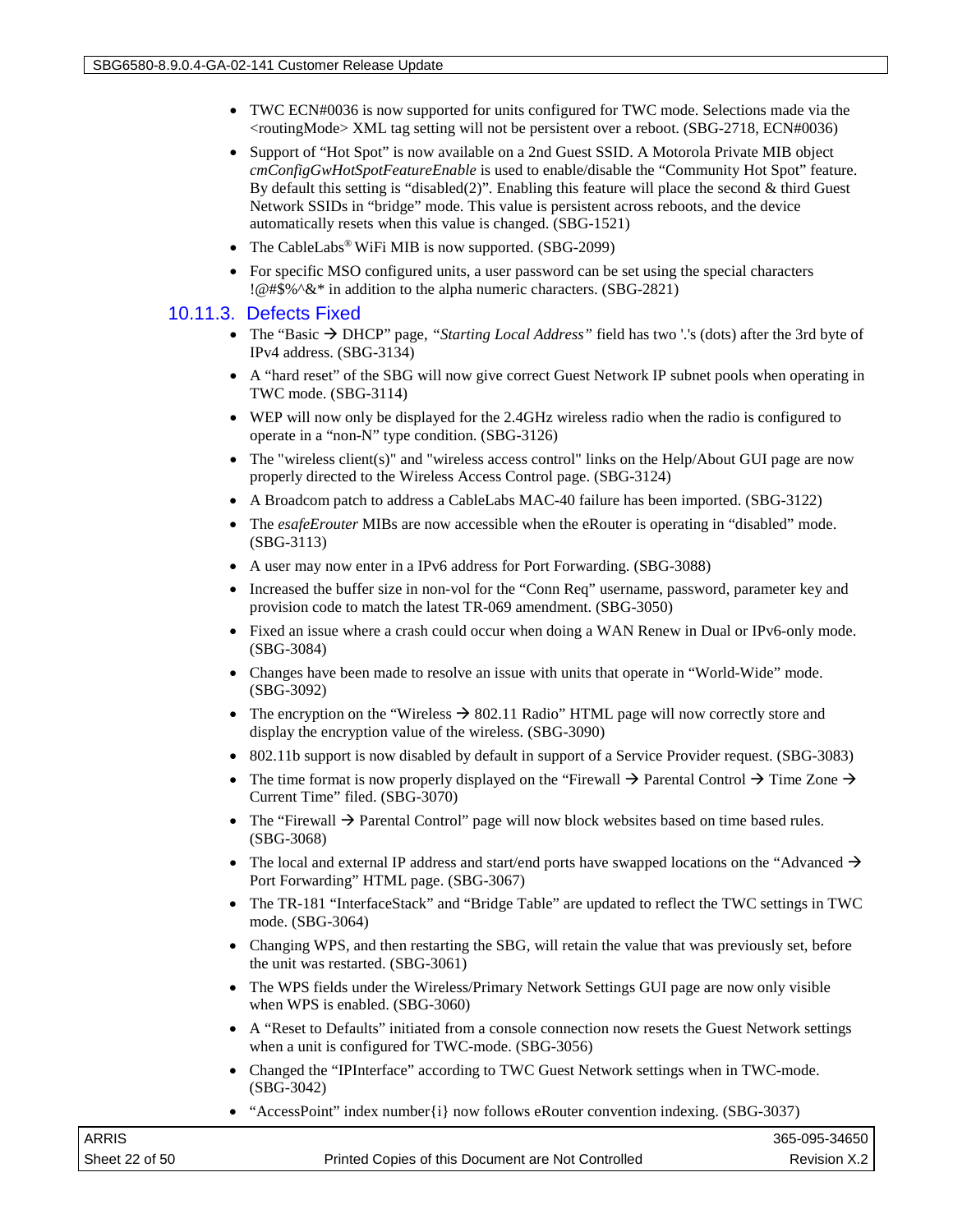- Mapped the legacy Wi-Fi index numbering of "32 39" (2.4 GHz radio) and "112 119" (5 GHz radio) to "10001 – 10008" and "10101 to 10108" to ensure a smooth transition of settings made via TLV11 statements in a modem configuration file. (SBG-3034)
- "MinAddress" and "LeaseTime" paramaters no longer require a reboot to work when set via TR-069. (SBG-3025)
- An end user may no longer enter in these invalid entries: x.x.x.0, x.x.x.x.1, and x.x.x..255, as valid IP Port Forwarding Addresses. (SBG-3013)
- The TR-181 "Hosts Table" will now list IPv6 Clients. (SBG-2984)
- Implemented adding and deleting each interface to a different subnet as done in XML. (SBG-2968)
- The internal HTML page will now display wireless clients that are connected to the Guest Networks. (SBG-2951)
- The Edit/Remove/Remove All buttons under "Firewall  $\rightarrow$  Parental Controls" GUI page are disabled to dis-allow actions while in the "Create" state. Click "Cancel" or "Apply" to get out of the "Create" state to edit or remove an existing filter. (SBG-2916)
- Setting the ethernet option to "disable" via an XML configuration file will now grey out the Ethernet Port option in the internal HTML page. (SBG-2890)
- Increased the stack size of TR-069 MainThread to 32K to avoid a stack overflow. (SBG-2788)
- The TR-181 http request uri for TWC will be sent in the format: http://acs.twcable.com?username=010203-TWC1000-010203040506& model=TWC1000&provcode=provisioned). (SBG-2773)
- Dynamic enable /disabling of "PeriodicInformEnable" is now supported. (SBG-2732)
- The unit will now continue sending Periodic informs after changing a username/password via TR-069. (SBG-2731)
- Information for Wi-Fi Clients connected to the 2.4 GHz radio on the "Wireless  $\rightarrow$  Access Control" page will show Speed (Kbps) properly. (SBG-2634)
- The "Device.WiFi.AccessPointNumberOfEntries" and "Device.WiFi.SSIDNumberOfEntries" parameters now show properly. (SBG-2551)
- The SBG6782 unit no longer goes into a continuous reboot state when the "WAN Connection" Type" is configured for "Static IP" on the "Basic  $\rightarrow$  Setup" HTML page. (SBG-2989)
- Modifications to prevent rejection of a configuration file with unknown TLV statements have been implemented. (SBG-2862, SBG-2980)
- Both TR-069 and the TR-181 data model are now enabled by default. (SBG-2749)
- Firewall Protection setting will not be displayed in Firewall --> protection Level UI page when the unit is in IPv6 mode, since the mentioned settings are for IPv4. (SBG-3003)
- A unit will now properly reset upon occurrence of a T4 timeout when the unit is TR-069 enabled in IPv6 mode, Dual mode or IPv4 mode. (SBG-2949)
- Allow the user to configure WPA-Enterprise & WPA2-Enterprise security modes. (SBG-2713)
- The *Timezone* settings were added to the Backup/Restore process. (SBG-2999)
- Setting a specific channel for the 2.4 GHz radio configured for 40 MHz bandwidth causes the "Current Channel" to set to any available channel as if the channel setting is for "Auto" even though a specific channel is set. (SBG-2979)
- Hostname resolution for the configured ACS URL fails when two Domain Servers are configured (DHCP Option 6) in the WAN template. (SBG-3007)
- Spelling corrections on the "Advanced  $\rightarrow$  Port Forwarding" GUI page; *automatically* is now spelled correctly. (SBG-3009)
- Updated the Time Zone/City Listing in the "Firewall  $\rightarrow$  Parental Controls" GUI Page. (SBG-3024)

| ARRIS          |                                                    | 365-095-34650 |
|----------------|----------------------------------------------------|---------------|
| Sheet 23 of 50 | Printed Copies of this Document are Not Controlled | Revision X.2  |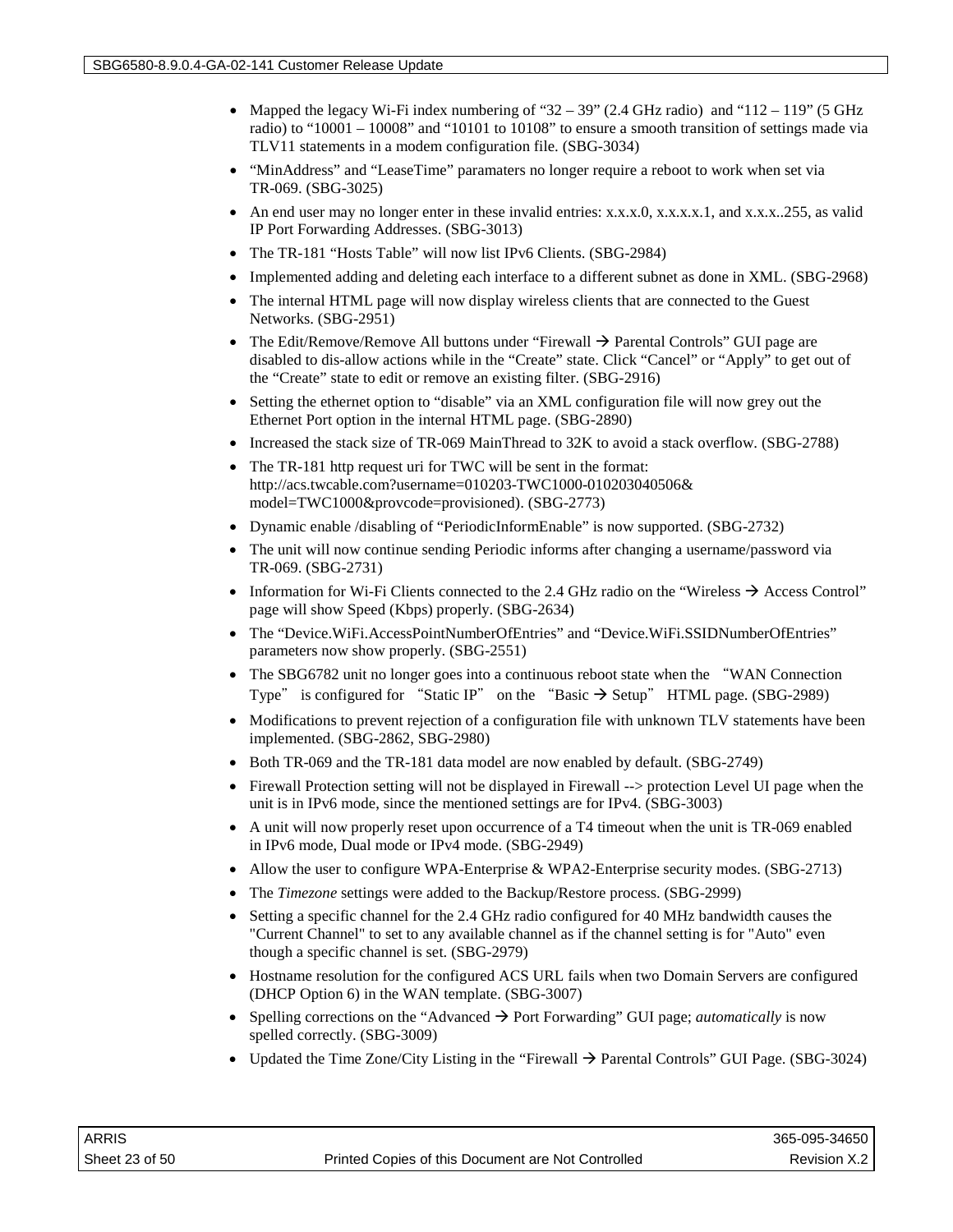- When the end-user enters in a reserved lease on the "Basic  $\rightarrow$  DHCP" GUI page, and they enter in the host name, it will no longer be over-written by the computer name, when the computer receives the DHCP IP Address. (SBG-2876)
- PPTP pass through can now be enabled / disabled dynamically through the MIB *cmGwAdvCfgPptpPassThroughEnable* without rebooting the modem. (SBG-2424)
- RIP DHCP is now disabled if LAN DHCP is enabled from XML (SBG-2523)
- Ethernet Switch Interfaces will no longer revert to 10 Mbps on an SBG6580-P2 when connected to certain Network Interface Cards. (SBG-2880)
- An end-user can control the display style of the Guest Network passphrase when page access is allowed. (SBG-2976)
- A "Client Fairness" issue has been resolved ensuring 802.11n wireless clients will now be sufficiently given time when 802.11g wireless clients are present. (SBG-1403, SBG-2116)
- Devices managed by Time Warner, manufactured with a specific Customer ID, will limit the changes to the Wi-Fi radio that an end-user can make. (SBG-2917, SBG-2861, and SBG-2856)
- A unit will now be able to get its WAN-MAN IPv6 address successfully when in IPv6 or Dual mode. (SBG-2556)
- A Web Filter rule will now be deleted when a "Restore Factory Defaults" executed from the internal HTML page or the *cmResetToDefaults* MIB. (SVG-2379)
- The *cmConfigGuiHfcAccessEnable* MIB object setting is now maintained across reboots on TWC units. (SBG-2717)
- Connecting to the wireless radio using a Windows<sup>®</sup> 7 client no longer causes the wireless LED to blink orange and "out of sync". (SBG-2555,SBG-2820)
- The WPS failure indication will be stopped after two minutes causing the wireless LED to return to "green". (SBG-2224, SBG-2223)
- The inability to enable /disable the LAN DHCP server from NBBS Edge Manager 5.4 has been resolved. (SBG-1892)
- A Provider is now able to configure the WPS on the modem with Configuration Method to "Keypad" via TR-069. (SBG-1782)
- A wireless client connected to the Guest Network Wi-Fi will no longer be able to log into the GUI. (SBG-2323)
- A Web Filter rule will now be deleted when a "Restore Factory Defaults" executed from the internal HTML page or the *cmResetToDefaults* MIB. (SVG-2379)
- Performing a "Restore Factory Defaults" via the GUI or the *cmResetToDefaults* MIB will now set the IPv6 firewall back to the factory default value of "enabled". (SBG-2981)
- When the unit's internal IP address of 192.168.100.1 is pinged with a ping buffer size of more than 1500 bytes, the unit will no longer reset. (SBG-2977)
- Now able to delete the selected index on Device.Firewall.Chain.1.Rule in a TR-069/TR-181 implementation. (SBG-2826)
- A user can now disable a previously enabled "Port Triggering" entry on the "Advanced  $\rightarrow$  Port Triggering" page. (SBG-2843)
- A user now has the ability to choose to display the Guest Network wireless password in clear text or as "dots". (SBG-2835)
- The default channel for the 5GHz radio is now correctly set to 149. (SBG-2934)
- Added support for Q2/51, Q2/52, AU/18, AU/19 country codes. (SBG-3049)
- Both TR-069 and the TR-181 data model are now enabled by default. (SBG-2749)
- Changes have been implemented to resolve certain cosmetic and functionality issues found in the initial release of the new Graphical User Interface. (SBG-2912, SBG-2903, SBG-2896, SBG-2790, SBG-2789, SBG-2693, SBG-2815, SBG-2829, SBG-2836, SBG-2513, SBG-2503, SBG-2502, SBG-2493, SBG-2233, SBG-2596, SBG-2559, SBG-2515, SBG-2478, SBG-2460, SBG-2451,

| ARRIS          |                                                    | 365-095-34650 |
|----------------|----------------------------------------------------|---------------|
| Sheet 24 of 50 | Printed Copies of this Document are Not Controlled | Revision X.2  |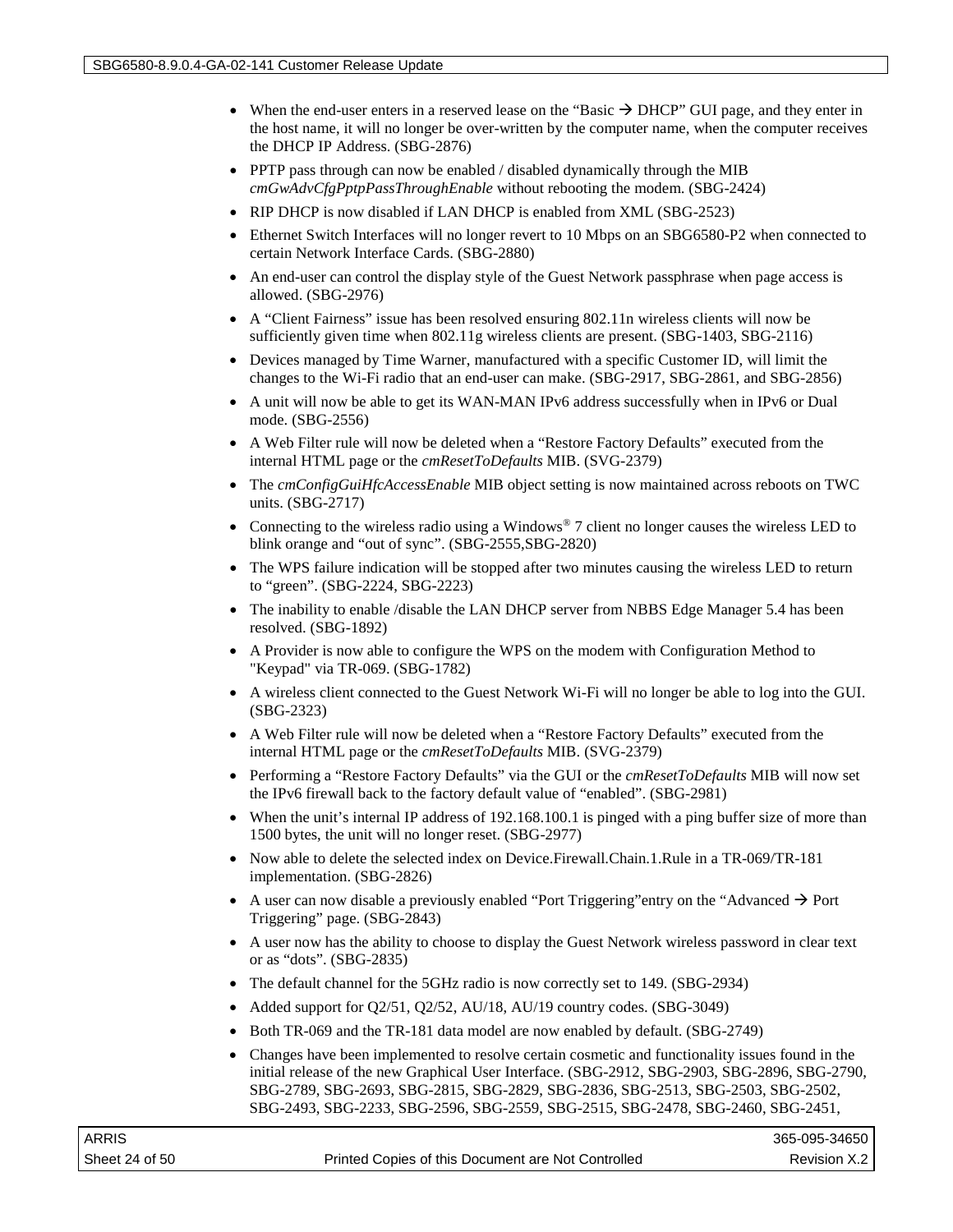SBG-2448, SBG-2234, SBG-2677, SBG-2837, SBG-2274, SBG-1645, SBG-2373, SBG-2377, SBG-2379, SBG-2392, and SBG-2639)

- An issue was resolved in which after a unit upgrade the *cmTR69AcsUserName* was not in the proper format. (SBG-2383)
- A parameter was added to "RgContentFilter" page to control the IPv6 Firewall when the unit is configured for eRouter Dual Mode. (SBG-2426).
- Fixed initialization of the 2.4 GHz channel setting to "0" (Auto) after a system is reset to default. (SBG-2548)
- Added a method to generate the WPS PIN. (SBG-2578, SBG-2336, and SBG-2680)
- Auto Channel Selection (ACS) feature now works for a 2.4 GHz radio configured for 40 MHz bandwidth. (SBG-2877)
- When a device is in TWC mode, changing settings on the "Wireless  $\rightarrow$  802.11 Radio" page will not cause errors and the user will be able to make changes. (SBG-2696)
- Modifications to prevent rejection of a configuration file with unknown TLV statements have been implemented. (SBG-2862, SBG-2980)
- Connectivity with an ACS server now works when the Data model is set to 1(TR98) and the eRouter is operating in "IPv6 Only" or "Dual Provisioning" mode. (SBG-2866)
- When configured for TWC mode and operating in a TR-069 environment, the Product Class Value is the same as the Model Name. (SBG-2765)
- The appropriate 2.4 GHz and 5 GHz tabs are now operational for units with one radio and multiple radios. (SBG-2875)
- Multicast streams can now be simultaneously played on two or more attached CPE devices. (SBG-2841)
- The SBG will no longer drop IP ping packets when a "ping" is initiated from the CMTS. In previous releases of the Reference Code Base(s) BFC5.x, an "enhancement" was included to add an IP Flood Detection / Denial of Service (DoS) Snoop of ICMP Traffic. This DoS prevention mechanism is activated when the number of pings that the CM interface receives exceeds 10 pings/sec and drops every 11th packet. This feature has now been removed. (SBG‑2879)
- A client should see normal throughput rates with Layer 2/3 Triple Play QoS. (SBG-2113)
- When a unit is managed by a specific MSO, the administrative user, change username / password list box will populate properly. (SBG-2748)
- The *cmExtendedUsTxPowerCapable* set value is retained across reboots. (SB-2863)
- A certain test condition causing the SBG6580 to reset when conducting simultaneous throughput testing to 10 wirelessly connected clients has been resolved. (SBG-2074)
- On the "Advanced  $\rightarrow$  Port Forwarding" page, the port and IP addresses are checked for validity and the user is prompted to make changes. (SBG-2405)
- "Restore Guest Network Defaults" no longer resets the SSID of the Guest Network to a corrupted value. (SVG-3536)
- *ifOperStatus* is now updated correctly for the Ethernet interface on a TWC unit. (SBG-2760)
- Currently, the http inform message is constructed irrespective of an empty URL. Once the message building is finished , the message is sent to an empty URL -- which can have side effects. This fix is not to allow building of an inform message, when an empty URL is present. (SBG-2704)
- The *cmConfigEtherOperStatus* OID will now return the correct value when queried. (SB-2860)
- Because the *sysDescr* displays the Bootloader version number alone and not the complete string a new Motorola Private MIB object, *cmConfigBootloaderVer* has been added. (SBG-2422)
- Fixed an issue of a continuous reboot after an XML configuration file download. (SBG-2606)
- These changes only apply to a TWC configured unit (SBG-2729):

| ARRIS          |                                                    | 365-095-34650 |
|----------------|----------------------------------------------------|---------------|
| Sheet 25 of 50 | Printed Copies of this Document are Not Controlled | Revision X.2  |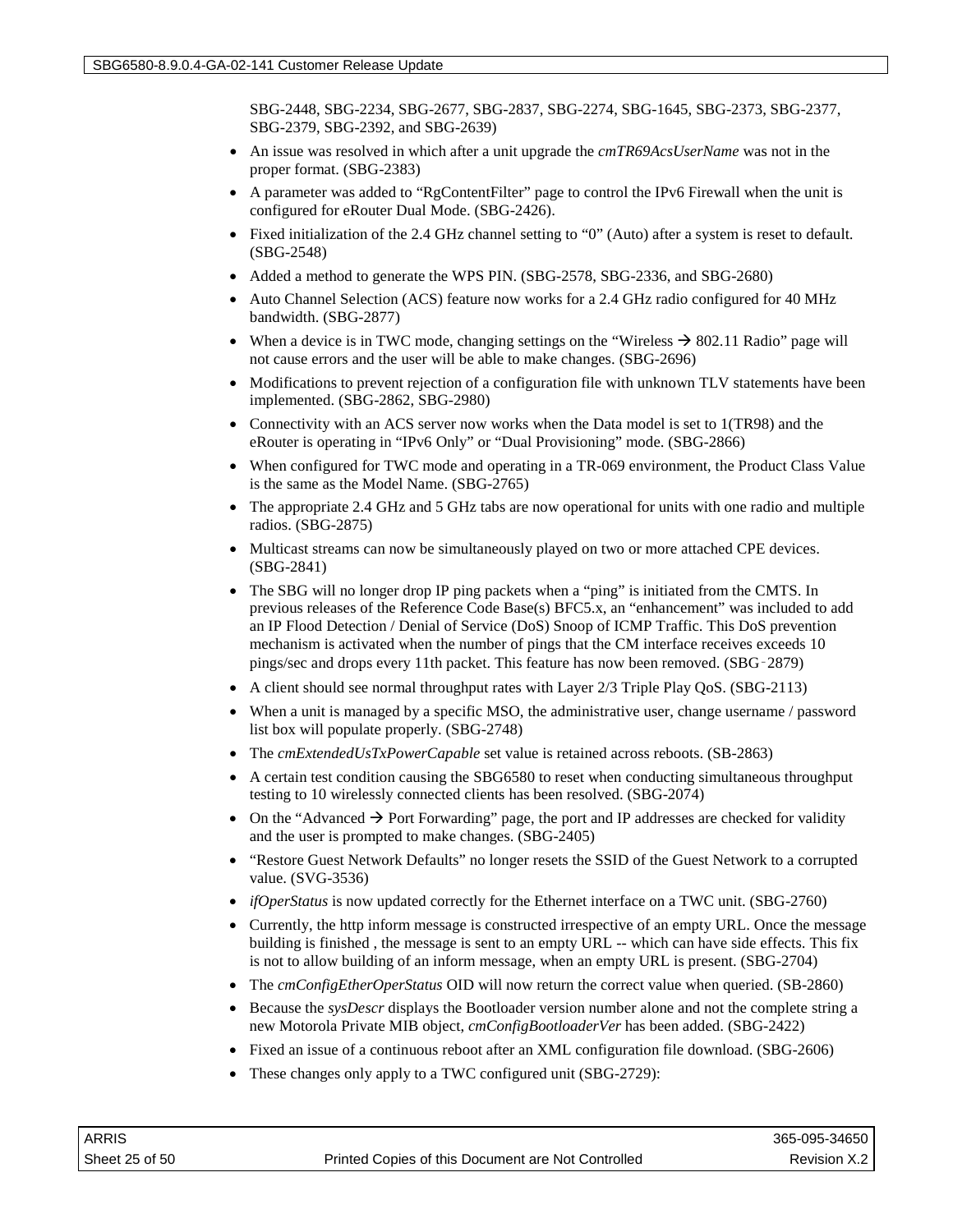- If a unit running with 6.5.2.0-GA-05 or GA-06 firmware is in "Docsis" and is upgraded to 8.x.x.x code the unit will now come up in Gateway mode but the "Primary Network Only Mode" will be in Bridged Mode.
- If the user sets the "Primary Network Only Mode" to Bridged Mode, the unit will ignore TLV202 statements.
- Modifications to ignore TLV11 statements in a configuration file for objects *cmGwObjects* when in Bridged mode have been implemented. The MIB objects *cmGwObjects* are not available in Bridged mode; however, the MIB object c*mGwProvErouterMode* is available in either Bridged or Routed modes. (SBG-2482)
- A TWC unit in Bridge mode will no longer display the Configuration and MAC Address tables. (SBG-2539)
- The Stateless Auto Configuration table on the "LANIPv6" GUI page is now being updated properly. (SBG-2293)
- The DHCPv6 Server will now send the 'Server Unicast' option to the client for unicast communication with the server. (SBG-2279)
- The eRouter DHCPv6 Solicit now presents Sub-Option 1 (CL eRouter Container Option 1027). (SBG-2131)

## **10.12. 6.5.2.0-GA-06-077**

- 10.12.1. Features
	- None

## 10.12.2. Defects Fixed

- A 2.4 GHz wireless coexistence issue causing significant throughput issues in an environment where interference is encountered in the 40 MHz channel-width spectrum has been resolved. (SBG-2354)
- For units manufactured with a specific Customer ID, and which have been placed in "Bridge" mode (NAPT disabled) via the unit's GUI, a TLV202 statement contained in a configuration file or a statement in the XML configuration file over-riding that setting will be ignored. (SBG-2487, PI43802, and PI43846)
- For units manufactured with a specific Customer ID, a "class" value of 'ResidentialAndCommercialWirelessGateway' is now sent to the XML Configuration Tool. (SBG-2348, PI43620)

## **10.13. 6.5.2.0-GA-04-050**

## 10.13.1. Features

• None

## 10.13.2. Defects Fixed

- A throughput issue with certain RealTek GigE Network Interface Cards has been resolved. (SBG-2331)
- A crash issue, which may occur when loading an XML configuration file, has been corrected. The cause was a synchronization problem of two threads attempting configuration of the Wireless networks. (SBG-2421)
- An issue in which the SBG6580 showed significant upstream packet loss in a specific test environment has been resolved. This issue was only seen during CableLabs® testing, showing significant packet loss ratios  $(>10E-4)$ , at even very low data rates  $( $3Mbps$ ), using only a single$ CM, on a DOCSIS 3.0 8x4 channel bonded plant, running against an Arris C4 CMTS. (SB-2827)
- An IPv6 addressing issue has been corrected for SBG6580 units that are provisioned in an environment with both Primary and Secondary IPv6 DHCP Servers being utilized. (SBG-2286)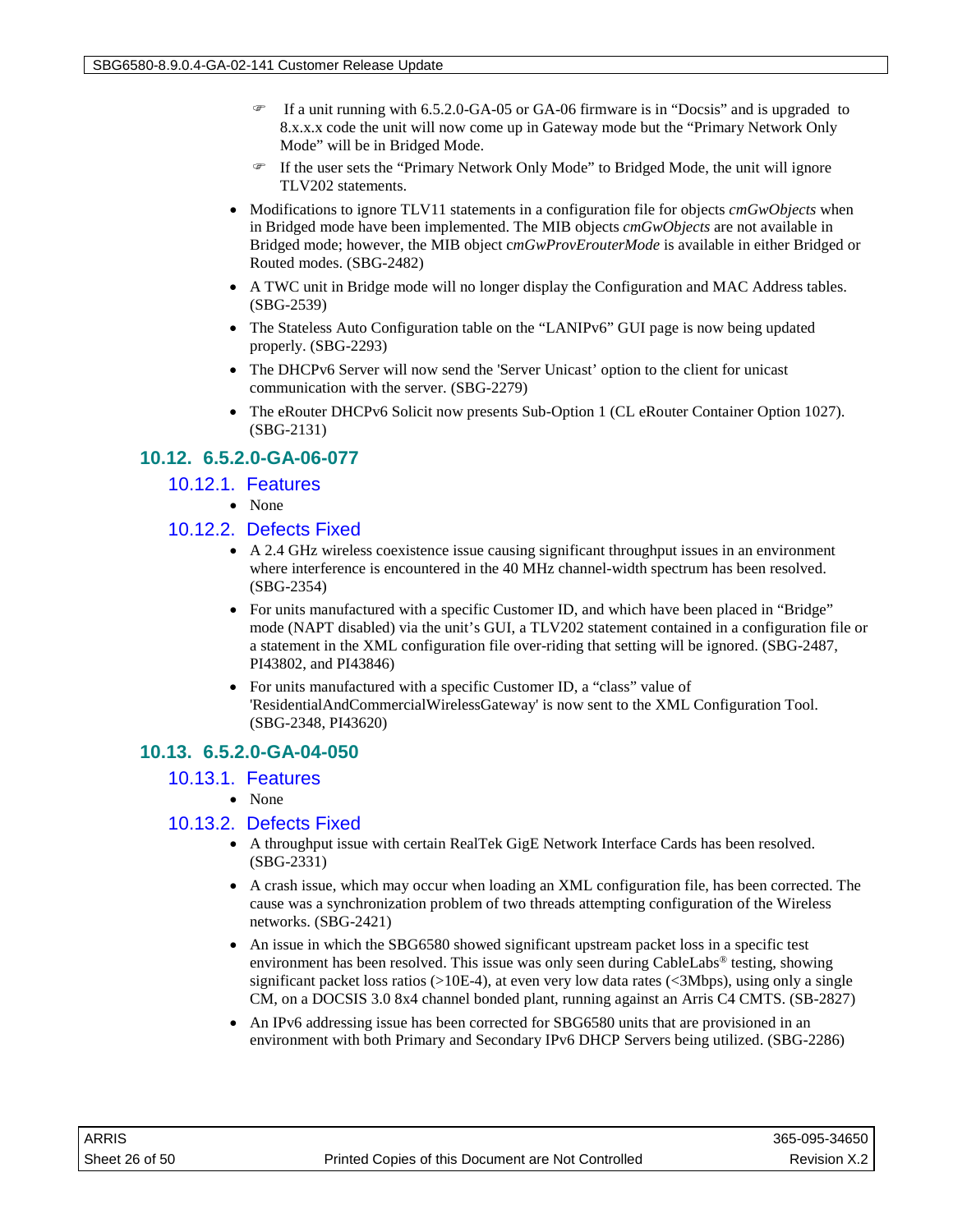## **10.14. 6.5.2.0-GA-03-025**

## 10.14.1. Features

- A Motorola Private MIB *cmDRWEnforcementDisable* (available in the *giCmConfig.mib* file) has been implemented to enable/disable the Dynamic Range Window power level enforcement, which is specified in the DOCSIS 3.0 specification. Setting the value to "true (1)" violates the DOCSIS 3.0 specification, and is for working around CMTS issues only. This MIB is set to "false(2)" by default. (SBG-2166, PI42477)
- Introduced two Motorola Private MIBs (available in the *giCmConfig.mib* file) to disregard the DOCSIS 3.0 requirement of sequenced downstream packets. Setting the MIB(s) to "true (1)" allows the SBG to disregard the requirement that the packet sequence number for a newly created unicast resequencing DSID must begin at zero. This allows the SBG to recover more quickly when an invalid initial PSN is received for a unicast DSID. (SBG-2236)
	- cmUcastDsidAllowNonZeroInitialPsn
	- cmStartDsidLearningWhenDccRspArriveSent
- A Motorola Private MIB *cmGwProvErouterMode* (available in the *cmGateway.mib* file) for managing the eRouter Provisioning Mode has been added. (SBG-2191)
- TR-069 Whenever an ACS URL changes via SNMP, CLI, or TR-069, an inform will be sent out immediately to the new ACS URL. (SBG-1821)
- TR-069 The SBG will now support dynamic loading of an SSL certificate. A reboot after the certificate is downloaded is no longer required. (SBG-2094)
- A new Motorola MIB object *cmTR69ClearAcsUrl* was added to allow for clearing the value of *cmTR69AcsUrl*. In addition, the CLI command "tr69\_clear\_server\_addr" has been added to allow for clearing the ACS URL value via the CLI. (SBG-2053)
- Support for routing mode configuration in XML file using the  $\langle$  routingMode $\rangle$  tag has been added. (SBG-1841)
- Added the CLI command "tr69\_datamodel" under "Console/tr69". Two values are supported: *TR181 data model(0)* or *TR98 data model(1)*. By default, the value is the **TR98 data model(1).** After any change to the setting, a reboot is required for the change to take effect. Only one data model may be accessed at any point of time. (SBG-2037)
- Addition of TR-181 Wi-Fi Guest Network Parameters. (SBG-2134)
- Additional default settings have been added based upon a unit setting of a specific Customer ID. (SBG-2002, SBG-1968, and SBG-1980)
- TR-069 now has the following features (SBG-1959).
	- HTTPS support.
	- MIB/TLV-11 support to download an SSL certificate.
- Added a Motorola private MIB to enable/disable the extended upstream transmit power capability in a REG-REQ-MP (SBG-1853).
	- *cmExtendedUsTxPowerCapable*
	- Enable/disable to report the extended upstream transmit power capability TLV 5.40 (used for post-registration). If this object is set to true, the CM will report extended u/s transmit power capability in the REG-REQ-MP. If false, the CM will report extended u/s transmit power capability in the REG-REQ-MP when the CMTS's pre-registration upstream-extended power (TLV16) is enabled.
- Added 256QAM Upstream Modulation support (SBG-1766).
	- *cm256QAMUpstreamCapable*
	- Enables/disables the ability for the DOCSIS 3.0 CM to register on a 256QAM Upstream Channel when available. By default, this feature will be OFF. *The value of this MIB object only takes effect after a device reboot.*

| ARRIS          |                                                    | 365-095-34650 |
|----------------|----------------------------------------------------|---------------|
| Sheet 27 of 50 | Printed Copies of this Document are Not Controlled | Revision X.2  |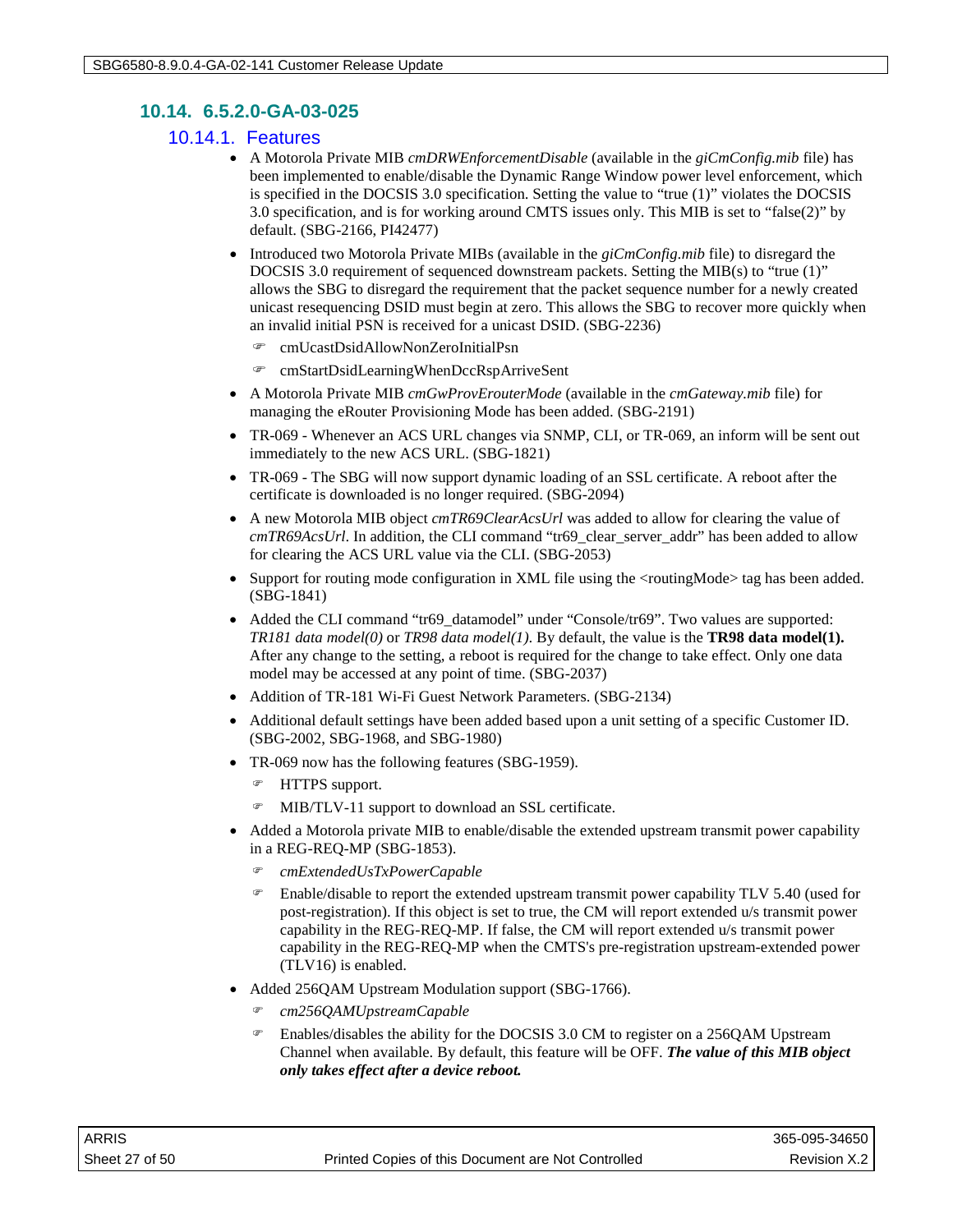## 10.14.2. Defects Fixed

- The SBG will no longer drop IP ping packets when a "ping" is initiated from the CMTS. In previous releases of the Reference Code Base(s) BFC5.x, an "enhancement" was included to add an IP Flood Detection / Denial of Service (DoS) Snoop of ICMP Traffic. This DoS prevention mechanism is activated when the number of pings that the CM interface receives exceeds 10 pings/sec and drops every 11th packet. This feature has now been removed. (SBG‑1793)
- An issue in which RIP and the associated routing configuration may be lost after an XML configuration file download no longer occurs. (SBG-2257)
- An XML configuration file with a valid interface string of "ethernet" will now be accepted. (SBG-2271)
- TR-069 In support of interoperability requirements with ClearAccess, the Host field in the http header will contain the hostname of the ACS (if the hostname is set as the ACS URL) instead of the IP Address. (SBG-2079)
- When WEP is disabled, a TR-069 ACS server is no longer able to change the WEP key index. (SBG-1700)
- A TR-069 ACS server can now modify the WPS device name. (SBG-1781)
- The "WanSet" TR-069 option is now supported. (SBG-1895)
- The Wi-Fi LEDs will always reflect the status of the Primary SSIDs. (SBG-2054)
- When the SBG6580 is configured for a specific Customer ID, the "Help" text on the Wireless HTML pages will no longer display the Guest Network "Help" text. (SBG-2017)
- TR-069 When using the *SetParameterAttributes* object to define a parameter, the SBG sends multiple "4 VALUE CHANGE" informs. (SBG-2093)
- The following MIB objects (as part of the *cmConfigMtaObjects* branch), required by MSOs to be able to set the Username/Password options for GUI logins via SNMP or TLV-11 are again supported. (SBG-2149)
	- cmPasswordOfDayEnable
	- cmPasswordOfDaySeed
	- cmRegularUserName
	- cmRegularUserPassword
	- cmSuperUserName
	- cmSuperUserPassword
- TR-069 *PeriodicInformTime* is now supported across all SBG platforms. (SBG-1384)
- TR-069 Some *Get/SetParameter* objects were hard coded for all non-hard coded tools. The SBG will now get a value dynamically for non-hard coded tr69 parameter. (SBG-1612)
- Changes were made to resolve TR-069 issues in retrieving/setting various TR-069 data models. (SBG-1773)
	- InternetGatewayDevice.LANDevice.1.WLANConfiguration.1.MaxBitRate
	- InternetGatewayDevice.LANDevice.1.WLANConfiguration.1.Channel
	- InternetGatewayDevice.LANDevice.1.WLANConfiguration.1.StandardSet
	- InternetGatewayDevice.LANDevice.1.WLANConfiguration.1.WPS.Enable
- The *cm256QAMUpstreamCapable* MIB setting is now retained across reboots. In addition, a "Reset To Defaults" will reset *cm256QAMUpstreamCapable* back to its default setting of "false". (SBG-2055)
- The TR-069 Port Mapping table is now read only. Only valid Port Forwarding entries which are entered from the internal HTML page are displayed in the TR-069 table. The entries in the TR-069 table may not be in the same order as displayed in the GUI, however all the entries which are getting displayed in the GUI would be in the TR-069 Port Mapping Table. (SBG-1894)
- When changing *ifAdminStatus* on the wireless primary interface, the *ifOperStatus* on that interface will reflect the same setting, and the LED will turn ON/OFF accordingly. (SBG-1989)

| ARRIS          |                                                    | 365-095-34650  |
|----------------|----------------------------------------------------|----------------|
| Sheet 28 of 50 | Printed Copies of this Document are Not Controlled | Revision X.2 I |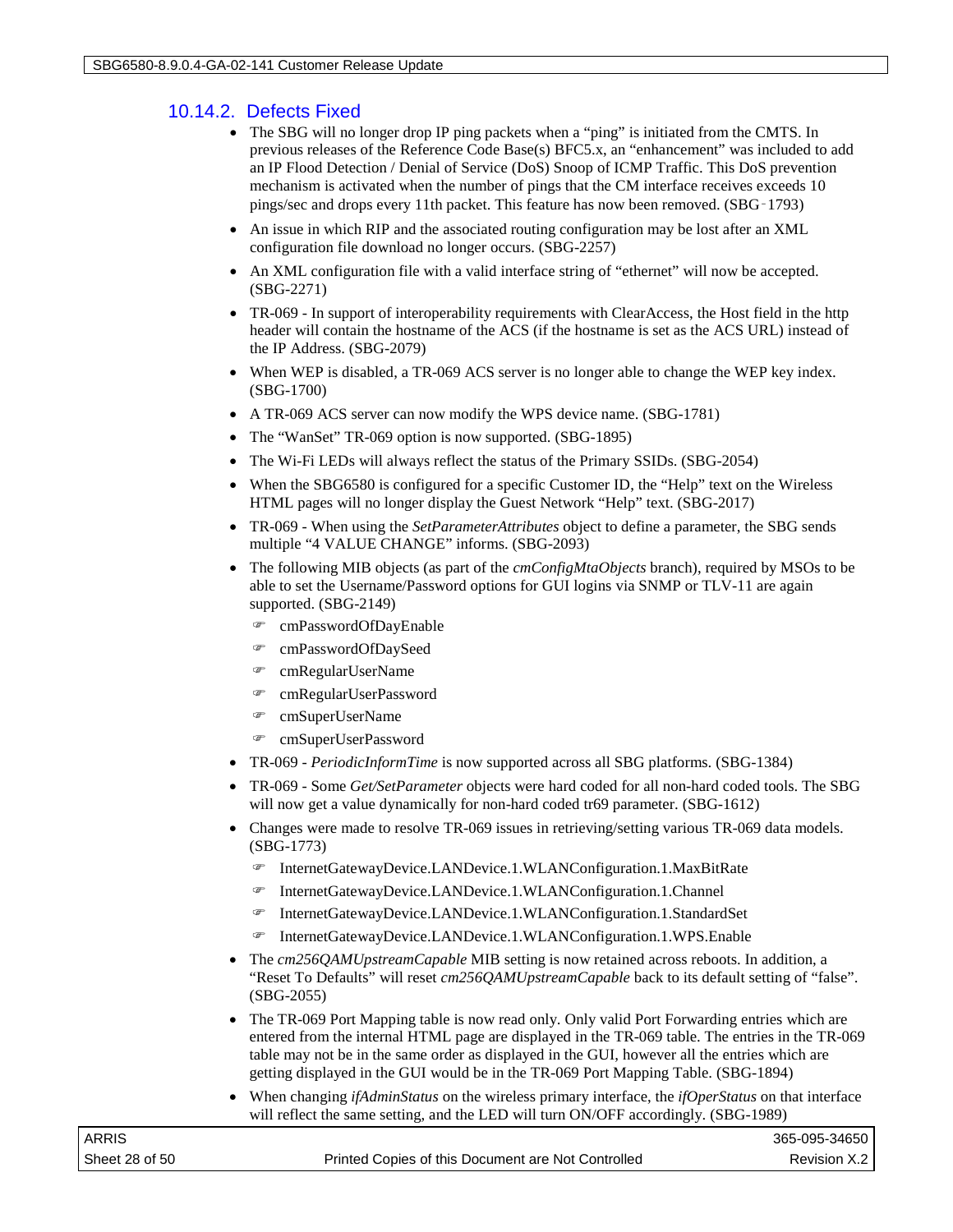- Several internal HTML issues were resolved (SBG-1155):
	- An incorrect lease was sometimes deleted when attempting to remove a lease from the "Basic  $\rightarrow$  DHCP" HTML page.
	- The last lease in the lease table could not be deleted from the same GUI page.
- An issue which occurred during noisy Wi-Fi traffic has been resolved. Some clients were getting deleted from the USFS table due to frequent ARP polling with a very short ARP interval. These clients were dropping packets because their MAC address was being filled in as "0" since they did not exist in the USFS table. (SVG-3125)
- TR-069 SDK has now been properly merged. (SBG-1837)

#### **10.15. 6.5.0.0-GA-00-226**

#### 10.15.1. Reference Code Merge

• This newest firmware release includes all fixes and enhancements available in the Broadcom Reference Code merge up to and including, BFC5.5.6mp5.

#### 10.15.2. Features

- The TR-069 implementation has added accessibility via the SBG6580 WAN/MAN interface, in addition to the previous CM (HFC) only interface. (SBG-1825)
- All applicable OSS attribution text is now available via a link on the internal HTML "Login" page. (SBG-1801)
- The SBG6580 will now support the operational changes as noted in a specific MSO Engineering Change Notice (Subscriber Wired Data Service Access Ports) when configured for a specific Customer ID. (SBG-1921, and ECN#0024)
- The SBG6580 will now support the operational changes as noted in a specific MSO Engineering Change Notice (TFTP Blocksize Option for Firmware Download). (SBG-1942, and ECN#0028)
- The SBG6580 now supports the ability to configure any combination of Guest SSIDs into the same logical interface. (SBG-1866)
- Support for FCI-008 (*cmFactoryCustomerId* set to "6") has been implemented for default configuration settings per a specific MSO's requirements. (SBG-1541)

#### 10.15.3. Defects Fixed

- When configured for a specific Customer ID, Dynamic DNS enable/disable will only be available to a "root" capable login. (SBG-1803)
- The IPv6 Delegated Prefix is now included in the DHCPv6 Request if the Prefix is in the Advertise message. (SBG-1755)
- The "Wireless" LED will now flash while initiating a WPS client association. (SBG-1721)
- The *cmGwDhcpMib* objects are now accessible when the eRouter is in IPv4 Only and Dual modes (SBG-1665)
- The Security mode column on the "Scan Wireless APs" HTML page now shows the correct security mode for a wireless AP with WPA2-PSK security mode enabled. (SBG-1346)
- An issue has been resolved in which an attached CPE device could not access a website with an IP address ending in "255" when the SBG6580 was configured with the Firewall "Enabled". (SBG-1792)
- The *cmdot11BssRadiusReAuthInterval* MIB will now correctly set the interval timer when in WPA2 authentication mode for wireless. (SBG-1738)
- The IPv6 eRouter properly populates the DHCPv6 Request T1/T2/preferred lifetime/valid lifetime values when the preference option is in the Advertise message. (SBG-1674)
- A TLV11 entry corresponding to *ifIndex.5* in the SBG6580 configuration file will now be ignored and no longer cause the configuration file to be rejected. (SBG-1635)
- The contents of the Firewall "Help" page have been updated to reflect the new Firewall settings introduced with the SBG6580-3.5.8.x firmware releases. (SBG-1659)

| ARRIS          |                                                    | 365-095-34650 |
|----------------|----------------------------------------------------|---------------|
| Sheet 29 of 50 | Printed Copies of this Document are Not Controlled | Revision X.2  |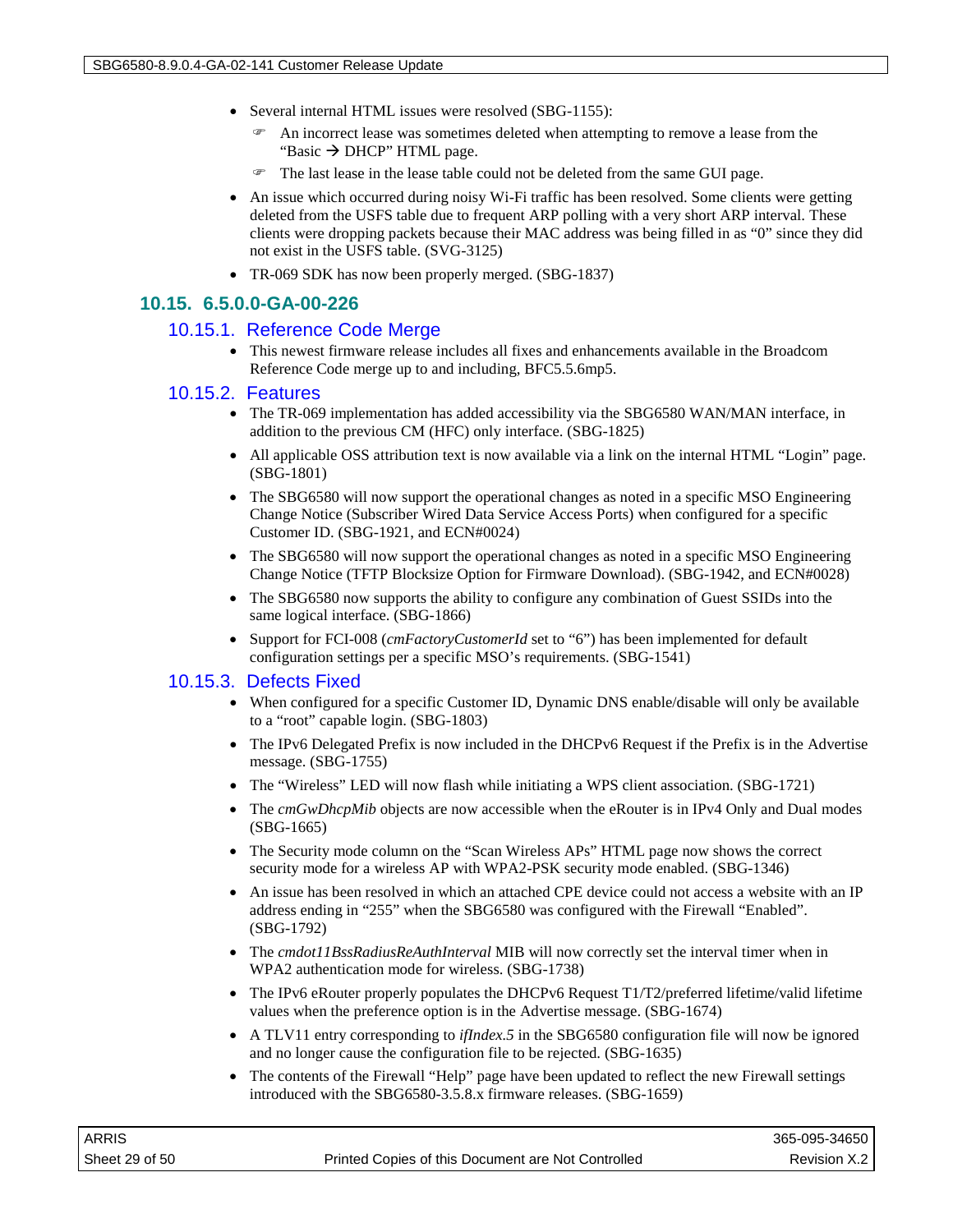- On the "Advanced  $\rightarrow$  Port Triggering" internal HTML page there is now a "Cancel" button for the end user to use if they click on the "Create" button and then decide they no longer want to create. (SBG-1658)
- The Internal/External Start Port & End Port values on the "Advanced  $\rightarrow$  Forwarding" HTML page can now be properly edited. (SBG-1653)
- Pressing the "Help" link on the "Firewall  $\rightarrow$  Web Filter" HTML page will no longer display a "page not found" error. (SBG-1647)
- The SBG6580 will no longer reset if a user tries to access the "Wireless  $\rightarrow$  Access Control" page when in "Bridge" mode. (SBG-1644)
- The "Basic  $\rightarrow$  LAN" IPv6 HTML page has been modified for consistency purposes. (SBG-1632)
- On the "WPS Add Client" section of the "Wireless  $\rightarrow$  Primary Network" HTML page, extraneous characters found next to the "Abort" button have been removed if the user assigns the PIN and clicks on the "Add" button. (SBG-1602)
- The "Results" box on the "Status  $\rightarrow$  Diagnostics" HTML page will now be blank upon pressing the "Clear Results" button. (SBG-1598)
- The SBG6580 will no longer reset upon multiple and repetitive clicking of the "Release WAN Lease" or "Renew WAN Lease" buttons on the "Basic  $\rightarrow$  Setup" HTML page. (SBG-1598)
- Previously, when the RIP reporting interval was changed from 30 seconds to 0 seconds, the unit would "hang", CLI communication stop, and the SBG6580 was not accessible. The SBG6580 will no longer allow setting the RIP reporting interval to 0 seconds. The unit gives an error when a user attempts setting to the value of 0. (SBG-1568)

## **10.16. 3.5.8.4-GA-00-505**

#### 10.16.1. Features

• None

#### 10.16.2. Defects Fixed

- Multiple areas of the SBG6580 GUI previously had inconsistent or incorrectly displayed text strings. Changes were made so that the GUI has consistent and correct text strings displayed. (SBG-1444)
- When the SBG6580 is in "Bridge" (NAPT Disabled) or "DOCSIS" mode, the unit will no longer reboot when a wireless client is associated with the device, and any user attempts to access the "Wireless  $\rightarrow$  Access Control" HTML page. (SBG-1623)
- Register settings for the Ethernet switch have been corrected in order for tagged traffic to pass to a CPE without issue. (SBG-1555)
- The following issues found during the University of New Hampshire (UNH) IPv6 Interoperability Testing are now resolved:
	- eRouter sending a Router Advertisement using the link local address before the address has completed Duplicate Address Detection. (SBG-1672)
	- SBG6580 eRouter only transmits one Router Advertisement on the LAN interface. (SBG-1673)
- If the SBG6580 wireless radio is configured for 5GHz and the Wireless Country Domain is set for "Worldwide", the channel number will no longer change to channel "36" after a reset if it was previously set to "Auto". (SBG-1648)
- An SBG6580 configured with a specific Customer ID setting, previously provisioned in IPV4 mode, then provisioned in IPV6, will now accept a configuration file without an *IpFilterIndex*  error. (SBG-1583, PI41310)
- A Broadcom patch has been incorporated to fix an issue where 2 Xbox devices on the same home network could not both connect to the Xbox Live network. A Motorola patch was incorporated in the SBG6580-3.3.0.0-GA-05 release to resolve this issue prior to Broadcom making a patch available. (SBG-1767)

| ARRIS          |                                                    | 365-095-34650  |
|----------------|----------------------------------------------------|----------------|
| Sheet 30 of 50 | Printed Copies of this Document are Not Controlled | Revision X.2 I |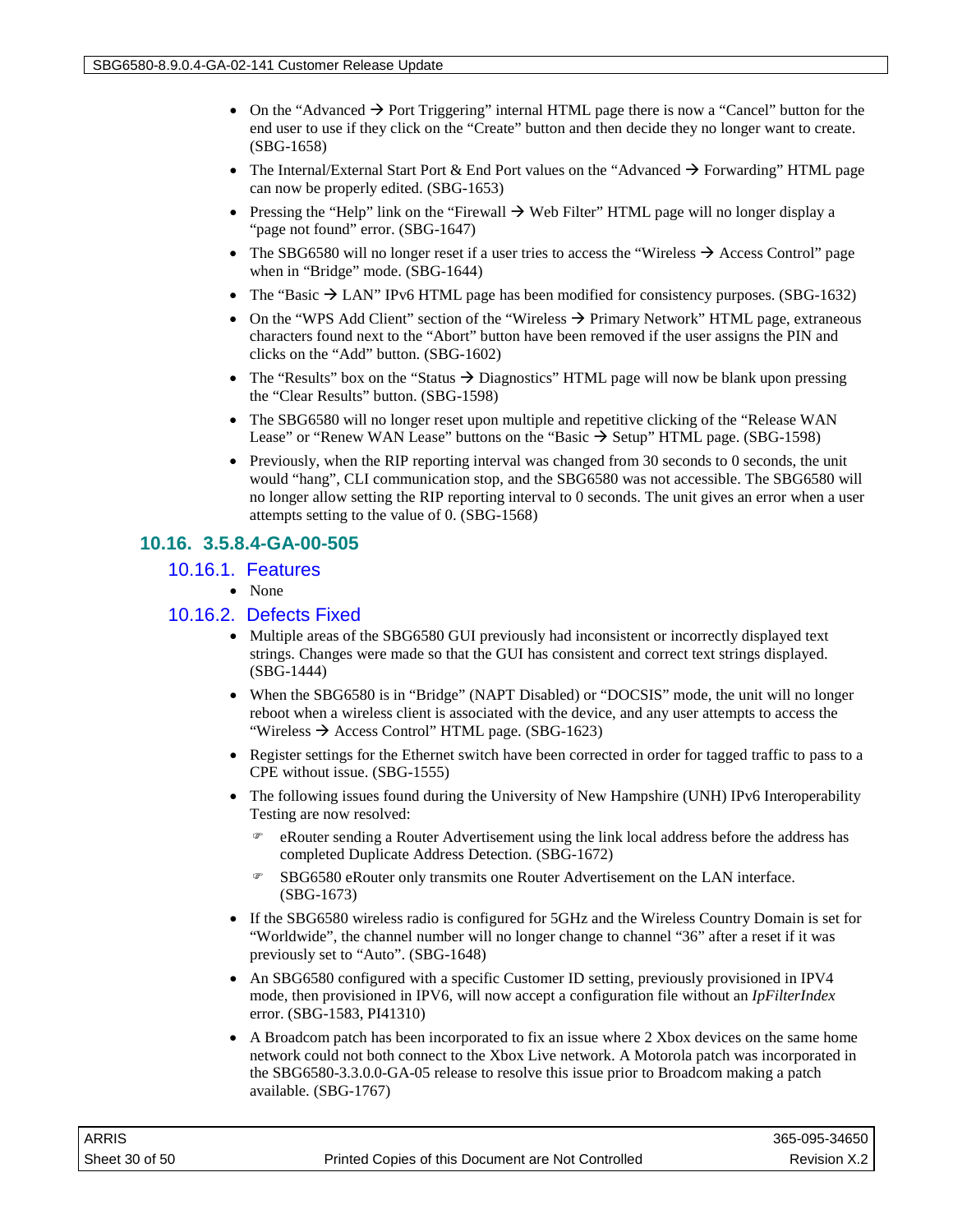- The remote access will now be disabled as expected when operating in "DOCSIS" or "NAPT" Disabled" mode for units with a specific Customer ID setting. (SBG-1582, PI41300)
- A wireless client will now show up on the "Access Control" GUI page under "Connected Clients" for the associated interface. (SBG-1470)

#### **10.17. 3.5.8.3-GA-00-492 (Released to Targeted Customers Only)**

- 10.17.1. Features
	- None

## 10.17.2. Defects Fixed

- An issue has been resolved in which the SBG6580 was not forwarding Router Advertisement packets to wireless clients when operating in "Bridged" mode. (SBG-1510)
- The SBG6580 CM DHCP Discover Option 43 no longer has multiple sub-option 2 and 3 entries. (SBG-1448, PI41441)
- NAT upstream packet handling has been optimized to provide expected TCP throughput on the upstream in an 8 DS x 4 US bonded environment. (SBG-1373)

## **10.18. 3.5.8.2-GA-00-488**

#### 10.18.1. Features

• None

## 10.18.2. Defects Fixed

- The following issues found during the University of New Hampshire (UNH) IPv6 Interoperability Testing are now resolved:
	- The Router advertisement packet that goes from the eRouter to the LAN clients now has the Router lifetime equal to 0 before the unit comes online. (SBG-1489)
	- The eRouter LAN RA lifetime will now update after a change is initiated at the CMTS. (SBG-1483)
	- The Prefix length in the RA (Route Information Option) now matches the prefix length of the assigned Prefix Delegation (PD). (SBG-1481)
	- The eRouter now sends no more than one RA every 3 seconds. (SBG-1471)
	- An "ICMP Destination Unreachable" message is now formatted correctly. (SBG-1467)
- The SBG6580 will now continue to attempt to provision in IPv6 mode, as directed by the *docsIf3CmMdCfgIpProvMode =1* setting, if previous attempts failed due to the DHCPv6 server being unavailable. (SBG-1482)
- When NAPT is on and RIP DHCP is enabled, the XML file can be successfully downloaded when the URL contains a Domain name. (SBG-1447)
- If the modem configuration file contains a TLV 202 setting causing the eRouter to go from IPv4 to IPv6 or vice versa, the modem will now restart, so that the end user will have the correct GUI pages. (SBG-1437)
- The stack size has been increased to prevent a memory overflow that could cause the unit to crash after downloading an XML configuration file. (SBG-1430)
- The Primary and Guest Network SSID may now be 32 characters in length. (SBG-1409)
- Parameters under the node *IGD.LANDevice.1.LANHostConfigManagement.IPInterface.{i}* have been added to the TR-069 implementation. (SBG-1379)
- The Interface/Prefix field will no longer show on the "Basic  $\rightarrow$  Setup" internal HTML page when the unit is in eRouter IPv4 mode. (SBG-1344)
- The SBG6580 will disable wireless SSID 0 when given an MSO specific IP0 tag. (cqvds00026405, PI38226)

| <b>ARRIS</b>   |                                                    | 365-095-34650 |
|----------------|----------------------------------------------------|---------------|
| Sheet 31 of 50 | Printed Copies of this Document are Not Controlled | Revision X.2  |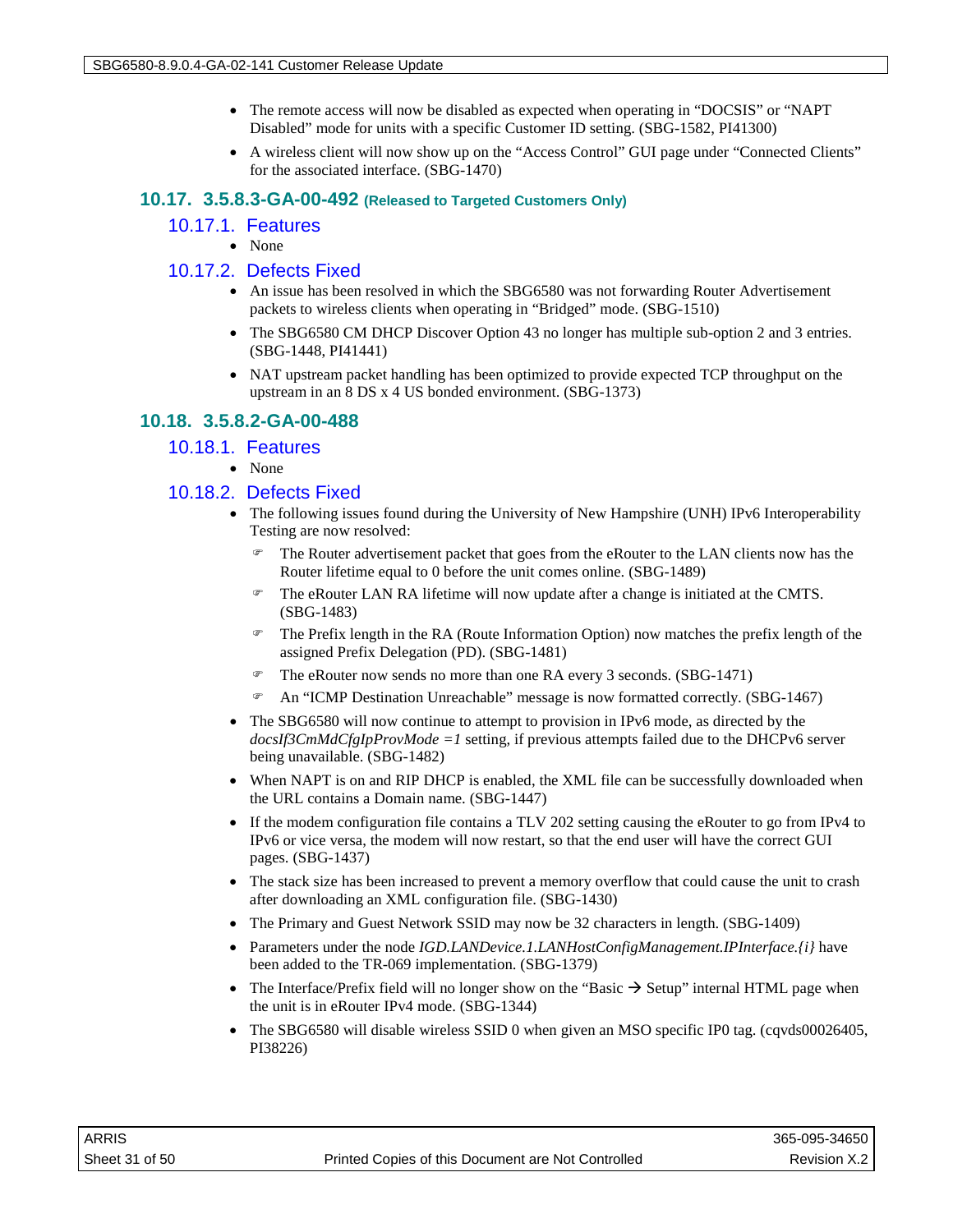## **10.19. 3.5.8.1-GA-01-477**

## 10.19.1. Reference Code Merge

• This newest firmware release includes all fixes and enhancements available in the Broadcom Reference Code merge up to and including, BFC5.5.5mp8.

#### 10.19.2. Features

- Initial firmware version in support of the SBG6580 HW Rev.3 unit.
- Updated and enhanced Help Text. (cqvds00026519, cqvds00026914)
- Guest Networks are now disabled when the SBG6580 is placed in DOCSIS mode. (cqvds00025471)
- Changed the default security method from WPA2/PSK to Disabled for all the Guest Networks. (cqvds00025647)
- Optimize the time taken by Restore Wireless Defaults via GUI by restarting the Wi-Fi driver once for all guest networks after reconfiguring all guest networks. (cqvds00025602)
- Enhance SNMP and CLI tools to support selection of Firewall Protection Level. (cqvds00025469)
	- Added a new MIB object *cmGwFirewallProtectionLevel*, which allows the selection of different firewall policies.
		- *cmGwFirewallProtectionLevel* can be set only if *cmGwFirewallProtectEnable* is turned on.
	- Also added a new CLI command "*firewall\_protection\_level"* to allow the MSO to select the firewall policy via the CLI.
- Added copyright notices and permission notes as applicable to the operating system within the SBG6580 code base. (cqvds00026185, cqvds00026186, cqvds00026502, and cqvds00026499)
- Enhancements included to allow the GUI to load faster. (cqvds00026352)
- Added the ability for the Installer or End-User to scan for existing Wireless Access Points. Under the "Wireless  $\rightarrow$  Basic" GUI Tab there is a new button that initiates a *Scan Wireless APs* session and pops up a new window with the results. (cqvds00025887)
	- The Popup Window details the following items:
		- **Network Name –** Lists SSIDs seen by the SBG6580
		- **Security Mode –** Details the broadcasted security mode
		- **Mode** Current mode (generally managed)
		- **PHY Mode** Available 802.11 operating modes
		- **RSSI –** Receive Signal Strength Indicator in dBm
		- **Strength –** Visual Strength Indicator of nearby Access Points to your SBG6580.
			- o **Green Star** indicates channels/signal levels that are the lowest power level
			- o **Yellow Star** indicates channels/signal levels that are in the mid-range power level
			- o **Red Star** indicates channels/signal levels that are seen in the highest power levels
		- **Channel –** Current Wi-Fi transmit channel of nearby APs
		- **BSSID –** Basic Service Set Identifier (MAC Address of nearby APs)
- With the Release of the SBG6580-3.5.8.1 code, the *"Rg PassThrough"* option in the *Advanced*  $\rightarrow$ *Options* Tab has been deprecated. The only method of getting the SBG6580 into *"Passthrough Mode"* is to disable NAT. (cqvds00026652)
	- When NAPT mode is disabled via GUI (Basic $\rightarrow$ Setup), this now places the modem in DOCSIS mode, requiring ALL CPEs to perform DHCP to the Cable Headend Provisioning System. When in passthrough (DOCSIS) mode also the (Basic $\rightarrow$ Setup) GUI page will now will be displayed
		- Enabling the NAPT option will put the modem back in Gateway mode.
- The SBG6580 will now support the operational changes as noted in a specific MSO Engineering Change Notice (DHCP Address Allocation Ranges). *"The Gateway MUST support the ability to*

| ARRIS          |                                                    | 365-095-34650 |
|----------------|----------------------------------------------------|---------------|
| Sheet 32 of 50 | Printed Copies of this Document are Not Controlled | Revision X.2  |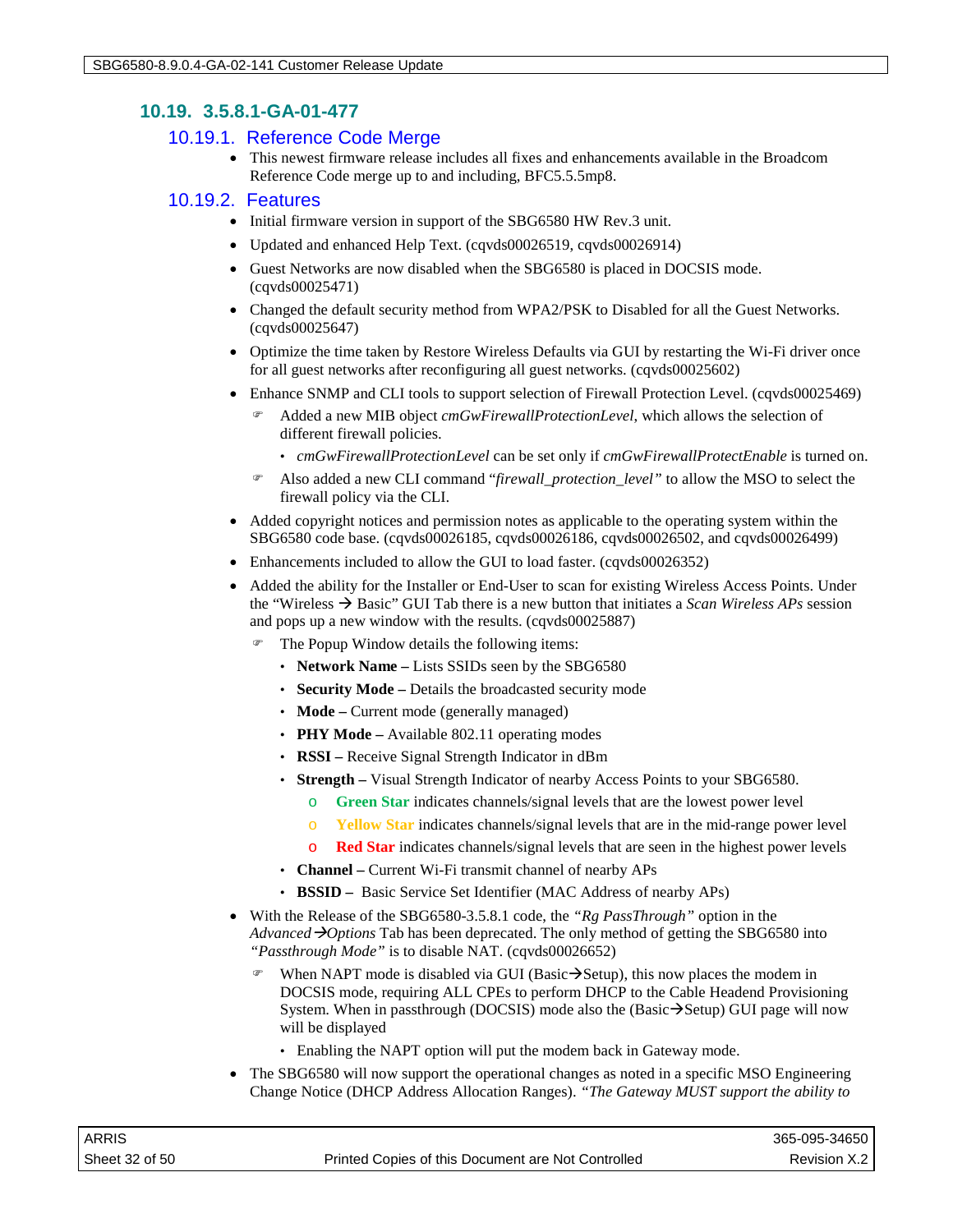*change the DHCP allocation address range, and lease time values, for all subnets via the XML configuration"* (cqvds00026664, ECN#0022)

- The SBG6580 will now support the operational changes as noted in a specific MSO Engineering Change Notice (Wireless Radio Control). (cqvds00027198, cqvds00025651, and ECN#0010)
- The SBG6580 will now support the operational changes as noted in a specific MSO Engineering Change Notice(s) (Subnets and UPnP) for the Intelligent Home Service. (cqvds00026885, cqvds00027046, ECN#0018.4, and ECN#0019.2)
- The SBG6580 will now support the operational changes as noted in a specific MSO Engineering Change Notice (WPS Pairing Feature Control). (cqvds00027251, ECN#0021)
- The SBG6580 will now support the operational changes as noted in a specific MSO Engineering Change Notice(s) (Subnets and UPnP). (cqvds00026912, ECN#0018.4, and ECN#0019.2)
	- When the specific MSO customers provisions with an XML file and if the logical interface environmental control tag is locked, then the following inputs on the GUI will be grayed out.
		- RgSetup GUI page NAPT mode and LAN IP address
		- RgDhcp GUI page DHCP Server, Starting Local Address, Number of CPEs, and Lease Time
		- RgAdvanced GUI page UPnP Enable
- A Motorola Private MIB *cmConfigGuiRootLanAccessEnable* is implemented to disable LAN access to the SBG6580 GUI for the "root" user. For a specific Customer ID, by default, this setting is "false(2)". For all other units, by default, this object is set to "true(1)". (cqvds00026474).
- A new Motorola Private MIB object *cmConfigExtendedUsTxPowerCapability* was introduced. (cqvds00026535)
	- *MIB Description:* Specifies the maximum extended upstream transmit power of which this device is capable. A value of zero indicates that the device has no extended upstream power capability. The value specified in this object will be advertised in TLV 5.40 of the CM's modem capability message.
		- *Reference:* Data-Over-Cable Service Interface Specifications DOCSIS 3.0 MAC and Upper Layer Protocols Interface Specification CM-SP-MULPIv3.0-I15-110210 section 6.4.28.1.15
- Added support for the Motorola Private MIBs *cmGwAdvCfgIpsecPassThroughEnable* and *cmGwAdvCfgPptpPassThroughEnable* for control of the "Ipsec Passthrough" and "PPTP Passthrough" settings found on the "*Advanced*  $\rightarrow$  *Options*" internal HTML page. (cqvds00026633)
- Added first phase TR-069 support. (cqvds00026487, cqvds00027032, SBG-1383, SBG-1270, SBG-1340, SBG-1229, SBG-1380, SBG-1239)
	- Added support for Motorola Private MIB *cmTR69*. (cqvds00026991)

#### 10.19.3. Defects Fixed

- An issue in which the SBG6580 would attempt ranging on an A-TDMA or S-CDMA upstream prior to ranging on a stored favorite upstream UCID configured for TDMA has been resolved. (SBG-1427)
- The *docsIf3CmMdCfgIpProvMode* MIB can now be set to "honorMDD(4)". (SBG-1419)
- The SBG6580 will now successfully download an XML configuration file. (SBG-1416)
- Patches have been added to resolve a wireless issue in which a buffer over-run condition would occur when four or more wireless clients were attached and continuously transmitting/receiving large amounts of data. (SBG-1404, SBG-1405).
- Resolved an issue in which RIP routes are not established when the routes are configured through SNMP or the SBG6580 configuration file. (SBG-1255)
- The SBG6580 no longer reboots due to an XML implementation bug when comparing XML file settings with current non-vol settings. (SBG-1375)
- A potential timing issue has been eliminated that would result in data not flowing through the Ethernet interface. (SBG-1368)

| ARRIS          |                                                    | 365-095-34650 |
|----------------|----------------------------------------------------|---------------|
| Sheet 33 of 50 | Printed Copies of this Document are Not Controlled | Revision X.2  |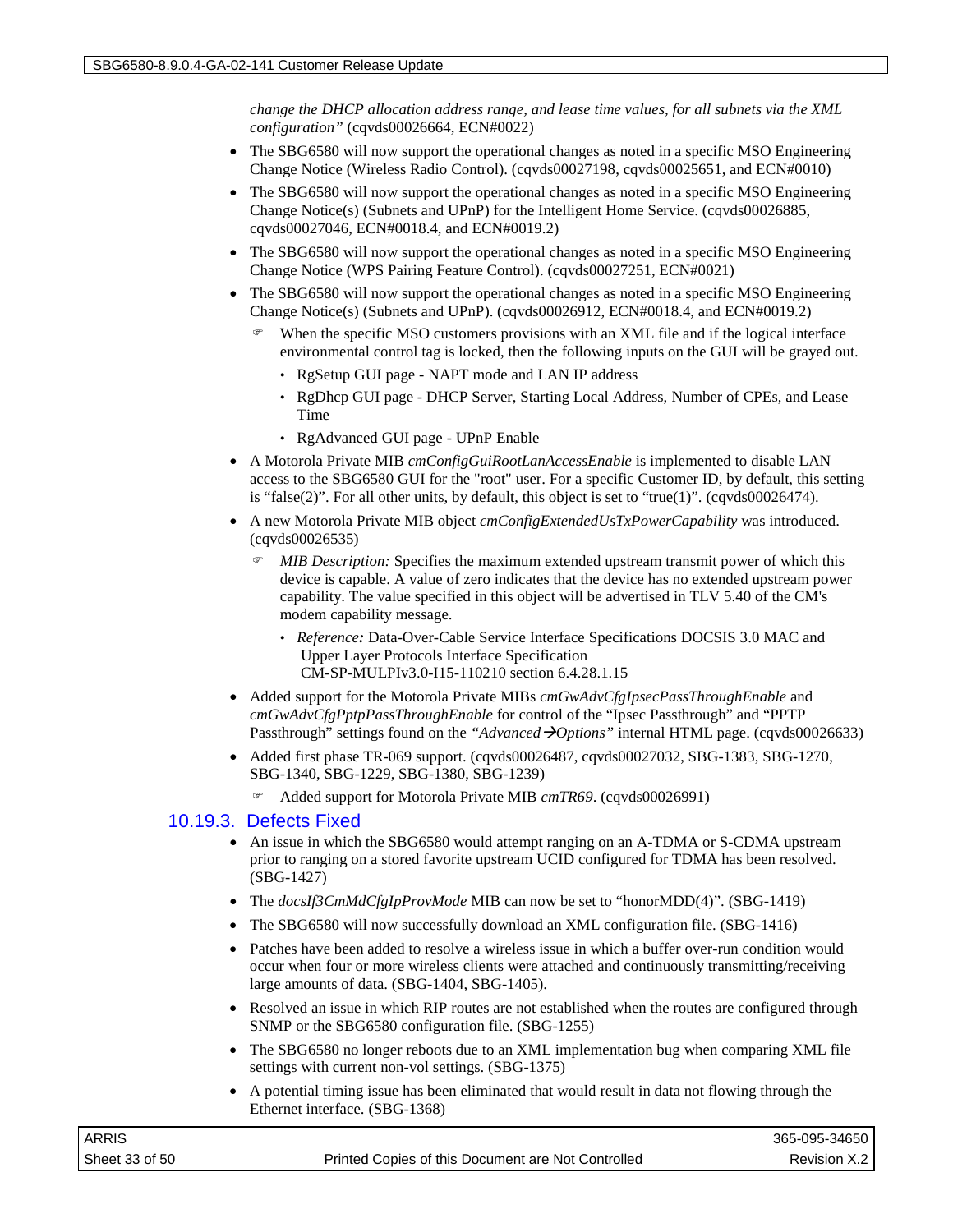- Clicking the "Release WAN Lease" or "Renew WAN Lease" button on the "Setup  $\rightarrow$  Basic" HTML page will no longer cause the unit to crash when the provisioned in eRouter Dual or IPv6 mode. (SBG-1358)
- The NAPT mode displayed on the "Setup  $\rightarrow$  Basic" HTML page is now reporting properly based upon the eRouter provisioning mode. (SBG-1354)
- A reset will not occur when setting the *cmdot11ResetToDefaults* MIB to "true(1)" by SNMP access through the HFC interface address. (SBG-1337)
- An intermittent reset will no longer occur when wireless changes are made to the SBG6580 via SNMP and the internal HTML pages simultaneously. (SBG-1195)
- Changing the LAN IP Address via an XML configuration file download will not cause the SBG6580 to reset. (SBG-1336)
- An intermittent crash that could occur when downloading an XML configuration file has been resolved. (SBG-1335)
- The SBG6580 will now register on a CMTS configured for IPv6 Alternative Provisioning Mode. The modem will now be able to register successfully with an IPv4 address. (SBG-1316)
- The SBG6580 will check the result from the XML parser function to avoid a crash due to an invalid closing tag in the XML configuration file. (SBG-1313)
- The DHCP Configuration HTML page will display an error message and no longer allow improper input. (SBG-1312)
- The password can now be changed as expected by using XML configuration file. (SBG-1311, PI38598)
- With MDD override MIBs in the configuration file, the modem would first register in IPv4 then reinitialize and get an IPv6 address as expected. With a modem power cycle, this process would complete every time without issue. However, when the modem is reset from the CMTS *"clear cable modem <mac> reset"*, the modem would reset but then only register with IPV4 address. Power cycle would again register modem to IPV6. The SBG6580 now comes up in the correct mode after a CMTS *"clear cable modem <mac> reset"*. (SBG-1396)
- Pings from the WAN side interface to the Routed Subnet Gateway Address are now successful. (cqvds00025599, cqvds00025973)
- When in 802.11n mode, setting *cmdot11BssSecurityMode* to *wpapsk* does not change the *cmDot11BssWpaAlgorithm* to *tkip*. (cqvds00025472)
- The SBG6580 now correctly formats the DHCPv6 Information Request Reply it sends in response to a LAN side CPE sending an Information Request. Windows 7 now accepts the Reply. (cqvds00025652, cqvds00025600)
- When operating in dual-stack or IPV6 mode, the IPV6 DNS server entries are not being displayed in GUI. (cqvds00026268)
- The eRouter IPv6 Delegated Prefix on the GUI disappears after a DHCPv6 RECONFIGURE is sent to the eRouter WAN interface. (cqvds00026272)
- A Reconfigure sent for the IPv6 lease attached to the eRouter will now result in the eRouter sending DHCPv6 Renew messages for both its IA\_NA and its IA\_PD. 9 (cqvds00025989)
- University of New Hampshire InterOperability Laboratory (UNH Interop Testing)
	- The SBG6580 now sends a Router Solicitation message prior at the beginning of its IPv6 provisioning process. (cqvds00025802)
	- The eRouter now includes the Domain Search List option in RA messages sent to the LAN interfaces. (cqvds00025799)
	- The eRouter no longer advertises itself as the default router if its delegated prefix has been deprecated. (cqvds00025830)
	- The eRouter now includes the Route Information Option in its RA messages. (cqvds00025816)

| ARRIS          |                                                    | 365-095-34650 |
|----------------|----------------------------------------------------|---------------|
| Sheet 34 of 50 | Printed Copies of this Document are Not Controlled | Revision X.2  |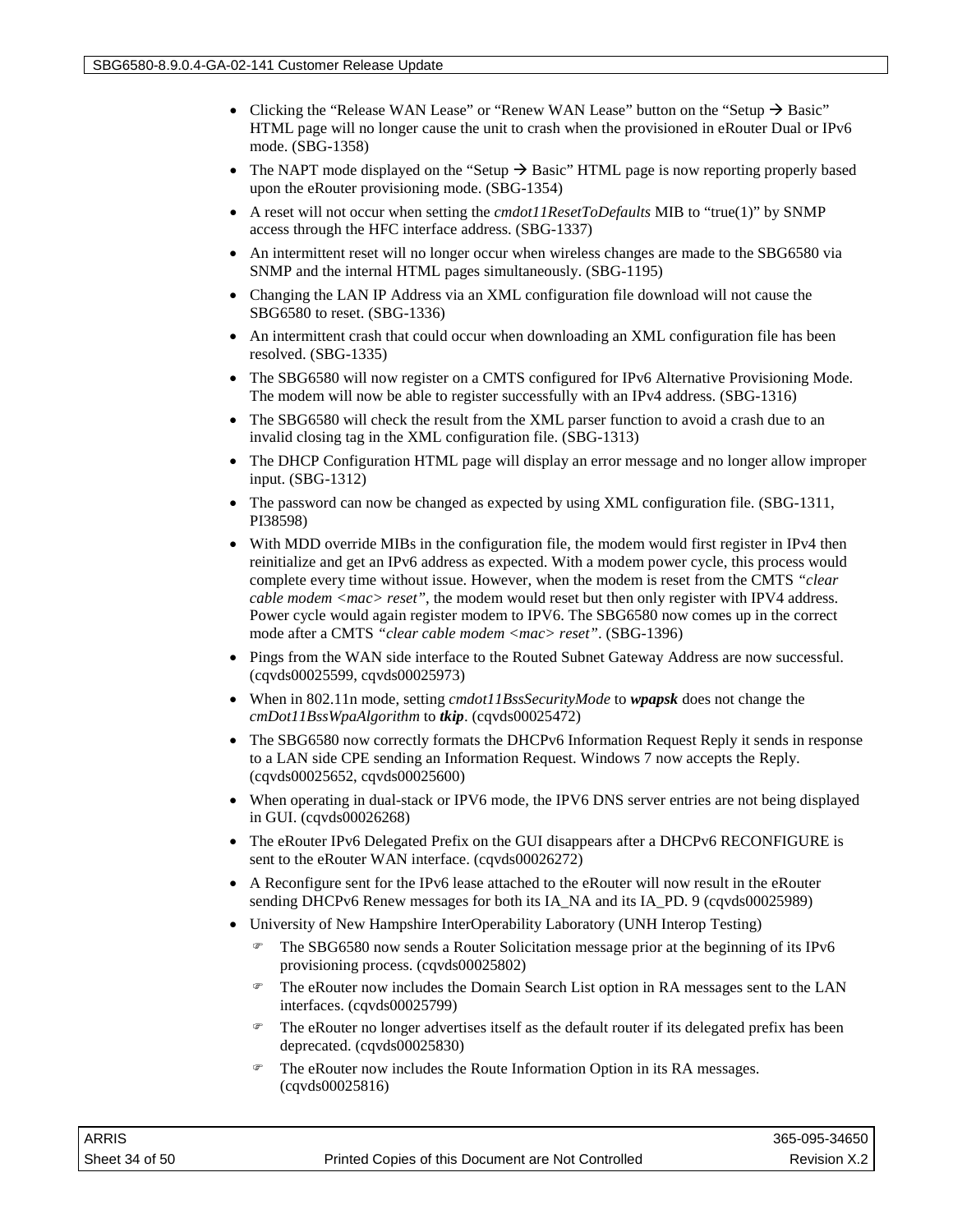- The eRouter should now respond with an NA when a device on its LAN interface sends an NS for the globally routable IPv6 address it assigned to its LAN interface. The eRouter will now send an NS for its globally routable IPv6 address that it assigns to its LAN interface, and should fail provisioning if it receives an NA response for this address. The eRouter will also not respond to a ping sent to the globally routable IPv6 address that it would have assigned to its LAN interface, if it had not detected it was a duplicate address. (cqvds00025814)
- The eRouter now sends any Domain Search Lists it receives during its WAN DHCPv6 provisioning to the CPEs on the LAN via the DHCPv6 Information Request Reply. (cqvds00025813)
- The eRouter should now respond with an NA when a device on its LAN interface sends an NS for the link-local address already assigned to the eRouter LAN interface. The eRouter will now send an NS for its link-local address when it comes up, and should fail provisioning if it receives an NA response for its link-local address. The eRouter will also not respond to a ping sent to its link-local address under these conditions. (cqvds00025812)
- The eRouter should now release both the IA-NA and IA-PD when an ipv6config release is performed from the *ip\_hal* directory on the CLI. (cqvds00025800)
- No ICMP Destination Unreachable message sent by eRouter when the prefix is deprecated. (cqvds00026868)
- SBG6580 fails RFC-6204 G-5 Router Requirement. (cqvds00026878)
- The eRouter should now be included the Advertised Delegated Prefix in the DHCPv6 Request message it sends to the DHCPv6 server. (cqvds00025765)
- The eRouter will now send new DNS Server information to CPEs on the LAN interfaces via DHCPv6 Information Request Replies and in the RA, if the DNS server information is updated during an eRouter WAN DHCPv6 renewal. Renewal(s) can be due to a Reconfigure or due to the timer, firing that would trigger a Renew message to be sent. (cqvds00025698)
- When the Current Channel is set to "Auto", disabling wireless does not turn off the WLAN LED. (cqvds00025944)
- The eRouter WAN interface will no longer respond to NS messages with NA messages when the NS message target address is not one of the eRouter's WAN interface IPv6 addresses, or it is not for an address that has a prefix that matches the eRouter's delegated prefix. (cqvds00026023)
- When the SBG6580 is provisioned in Dual-Stack or IPV6 mode, it crashes while accessing the web page. (cqvds00026569)
- When setting up Port Forwarding *(Advanced*  $\rightarrow$  *Forwarding)*, if the end-user populates the Internal IP Address & Start/End Port and nothing is entered for the External settings, the incoming traffic is not forwarded to the assigned internal IP Address. (cqvds00026193)
- An issue has been resolved, in which Ping Delay's could occur while the SBG6580 is in Motorola Partial Service mode. (cqvds00026755)
- When the SBG6580 Cable Modem was set to IPv6 only provisioning mode and the end-user attempted to release the WAN IP address by pressing the "*Release WAN Lease"* button on the Basic page, it return an error message "Error Converting one or more entries" on the page. (cqvds00026667)
- Resolved and issue where depressing the *"Release WAN Lease"* and "*Renew WAN Leas"'* buttons just released and renewed the SBG6580's IPV4 addresses. Also, when the *"Release WAN Lease"*  is pressed, it clears the IPv4 address, but still displays the IPv6 address. (cqvds00026275)
- When the SBG6580 is provisioned in eRouter IPv6 mode, upon a reset of the unit, the DHCPv6 Release messages are not seen at the DHCP server. (cqvds00025971, cqvds00026872)
- Secondary SSID's will drop connection when the Primary SSID is disabled via the SBG6580 internal HTML "Wireless" page. (cqvds00026406, PI38236)
- The SBG6580 now reports the proper TFTP block size for IPv4 (1428) and IPv6 (1448) when performing a Secure Code Download. (cqvds00026770, cqvds00026972)
- Similar names can now be added in the Parental Control ToD Filter Policies. (cqvds00026908)

| ARRIS          |                                                    | 365-095-34650 |
|----------------|----------------------------------------------------|---------------|
| Sheet 35 of 50 | Printed Copies of this Document are Not Controlled | Revision X.2  |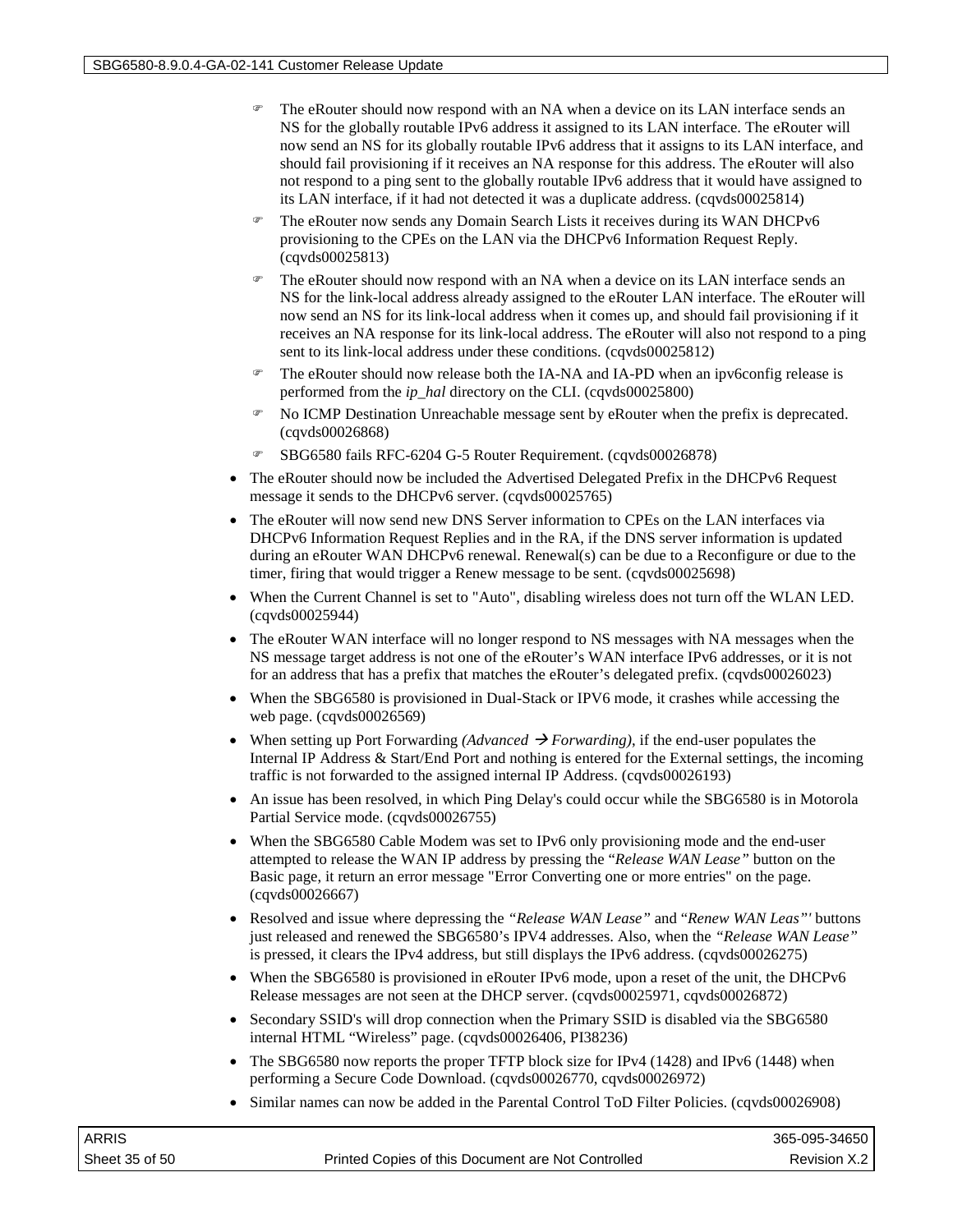- When the end-user logged in as root, and then re-login as admin; the admin user will only have the one Guest Network. (cqvds00027174)
- Resolved an issue where the SBG6580 would not come up in *partial service* on the BSR 64000 running Rel5.2. Since the BSR 64000 with Rel5.2 does not support DOCSIS 3.0 partial service, the CM will no longer send the *CM-STATUS* to the CMTS while the downstream has lost lock and if the *cmConfigPartialServiceAction* MIB is set to 'docsis20' (cqvds00027285)
- Setting TKIP encryption should not be allowed from an XML config file when 802.11n mode is set to "auto". (cqvds00027175)
- The MIB object "*cmFreqPlanType*" is reset to factory settings when reset-to-defaults is performed via the Hardware Reset button. (cqvds00027139)

## **10.20. 3.3.1.0-GA-11-070**

#### 10.20.1. Features

• None

## 10.20.2. Defects Fixed

- To resolve a WAN connectivity issue when in "Gateway" mode, the SBG6580 now drops all IPv6 packets in the upstream and downstream directions. IPv6 and Dual eRouter provisioning modes are not supported in this firmware release. In addition, a Service Provider will not be able to provision the eRouter in IPv6 or Dual Modes via a TLV202 setting in the modem configuration file or a CLI command. Any attempt to do so will be ignored. When the modem is upgraded to this firmware release, the eRouter provisioning mode will automatically be switched to IPv4RG (factory default setting) if it was previously set to IPv6 or Dual Mode. (SBG-1332)
- The SBG6580 will no longer reset when an upstream modulation type is changed between ATDMA and TDMA. (SBG-1317)
- A patch has been incorporated that prevents a timing issue, which causes data to stop flowing through the Ethernet interface. (SBG-1243)
- A spelling error has been corrected in an internal HTML warning message generated when a user attempts to change the wireless band from 5 GHz to 2.4 GHz. (SBG-1299)

## **10.21. 3.3.1.0-GA-10-065**

## 10.21.1. Features

• None

## 10.21.2. Defects Fixed

- An issue has been resolved, in which a factory reset when executed by the hardware reset button, could cause the Downstream Frequency Plan to change from "Japan" to "North America" in the "Status  $\rightarrow$  Configuration" HTML page. (cqvds27086)
- A Reset to Defaults will now properly restore the correct country wireless domain setting from permanent non-volatile memory. In addition, a pop-up screen has been added to force an "Apply" when changes have been made to the "802.11 n-mode" and "802.11 Band" fields on the "Wireless  $\rightarrow$  Basic" HTML page. (cqvds00026973)
- On units in which the Wireless Country Domain is set for "Worldwide", additional 5 GHz channels are now available. The 5 GHz channels now available are: 36, 40, 44, 48, 52, 56, 60, 64, 149, 153, 157, 161, and 165. Those channels in blue were previously unavailable. (cqvds00027031)

#### **10.22. 3.3.1.0-GA-09-058 (Released to United States Wireless Domain Customers Only)**

## 10.22.1. Features

• The SBG6580 will now support the operational changes as noted in a specific MSO Engineering Change Notice (WAN-side Access Control). (cqvds00026758, cqvds00026392, ECN#0020.3, PI38159)

| ARRIS          |                                                    | 365-095-34650 |
|----------------|----------------------------------------------------|---------------|
| Sheet 36 of 50 | Printed Copies of this Document are Not Controlled | Revision X.2  |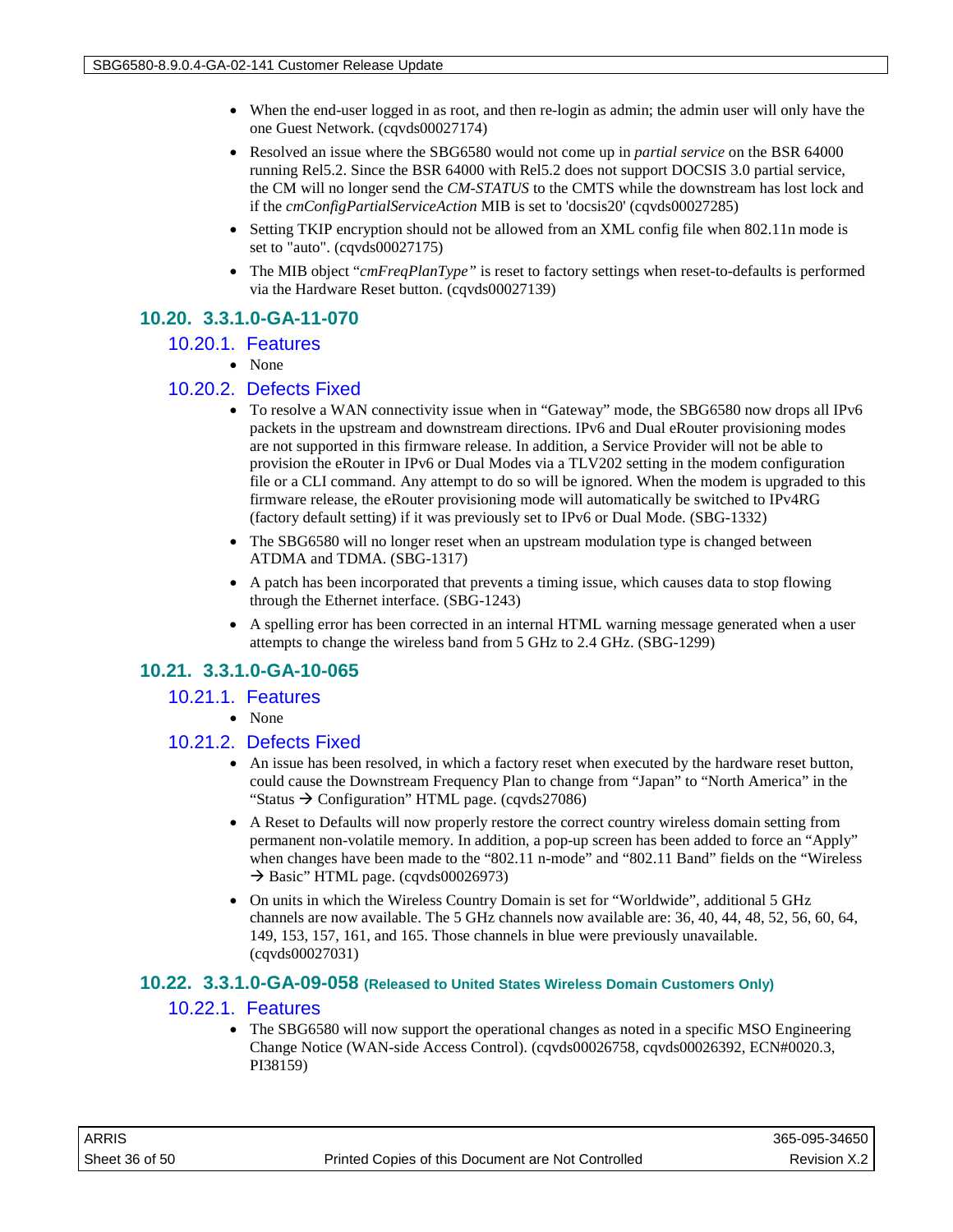• TACACS+ Authentication support has been added for Telnet, SSH, and "technician/root" GUI logins via the WAN connection. (cqvds00026611, cqvds00025593, cqvds00024802, cqvds00026366, cqvds00026214, and ECN-002)

#### 10.22.2. Defects Fixed

- Resolved an issue where the SBG6580 was unable to Port Forward to more than one session with multiple sessions configured. (cqvds00026663, PI38897)
- The HFC DHCP Discover message will now have option 43.2 with a value of "ECM" and the WAN MAN DHCP Discover message will have option 43.2 with a value of "EROUTER". Previously, both Discover messages had a value of "ECM" for 43.2, which could cause the WAN MAN port to not get an IP address on certain CMTS environments that parsed option 43 prior to forwarding the Discover message to the DHCP server. (cqvds00026772, cqvds00026816)
- An issue has been resolved, in which Ping Delay's could occur while the SBG6580 is in Motorola Partial Service mode. (cqvds00026583)
- Due to a change in the latest DOCSIS3.0 PHY Specification, the SBG6580 will transmit at DOCSIS 3.0 power levels after registration if MTC (Multiple Transmit Channel) is disabled; i.e.; the SBG6580 is registered on a DOCSIS 2.0 CMTS. (cqvds00026577)
- The "Status  $\rightarrow$  Diagnostics" HTML page containing the "Ping" and "Traceroute" utilities is now available. (cqvds00026578)
- For units with a specific Customer ID setting , the SBG6580 WPS Setup AP functionality was added to the *admin* user's access rights (cqvds00026709, cqvds00026606, PI38791)
- A reporting issue has been resolved where refreshing of the SBG6580 internal HTML pages would cause the Downstream Correctables count to increment. (cqvds00026479)
- Upstream traffic no longer halts during extended TCP bidirectional tests. (cqvds00026476)
- For units with a specific Customer ID setting, the *sysDescr* OID has been modified for consistency across multiple hardware revisions. (cqvds00026423, cqvds00026484)
- The copyright information on the internal HTML screens now displays "2011 Motorola Mobility, LLC.". (cqvds00026414, cqvds00026483)
- The Taiwan country code has been added to the 802.11 wireless support lists. (cqvds00026481, cqvds00026274, and cqvds00026971)
- With L2VPN and DUT configured, downstream CDP packets were wrongly forwarded to IP Stack1 instead of the Ethernet interface causing CDP packets to be lost. (cqvds00025836)
- Corrected the implementation of the *docsDevSTPControl* MIB Object and its ability to filter traffic. Previously with *docsDevSTPControl* set to "2" (NOSTFILTERBPDU) the modem discarded all non-Ethernet II packets including CDP packets. This MIB setting now discards only STP packets (identified by  $DSAP = SSAP = 0x42$ ). (cqvds00026211)
- The firmware has been modified to mitigate upstream issues that may occur with upstream modulation changes between TDMA and ATDMA. (cqvds00026320)
- An issue has been resolved where an SBG6580 in Upstream Channel Bonded mode may make large bandwidth requests when there is a small amount of data to transmit causing mini-slot utilization to be artificially high. (cqvds00026273)
- The time to complete a "Restore Wireless Defaults" from the SBG6580 internal HTML page has been improved. (cqvds00026196)
- The default security method for all of the Guest Networks has changed from "WPA2/PSK" to "Disabled". (cqvds00026212)
- The "NAPT" pull-down will no longer be available on the internal HTML page when the SBG6580 is operating in IPv6 mode. In addition, when NAPT is "Disabled" on a unit, the UPnP service will automatically be disabled. (cqvds00026242)
- Performance enhancements have been made to increase upstream throughput under certain throughput test conditions. (cqvds00026218)

| ARRIS          |                                                    | 365-095-34650 |
|----------------|----------------------------------------------------|---------------|
| Sheet 37 of 50 | Printed Copies of this Document are Not Controlled | Revision X.2  |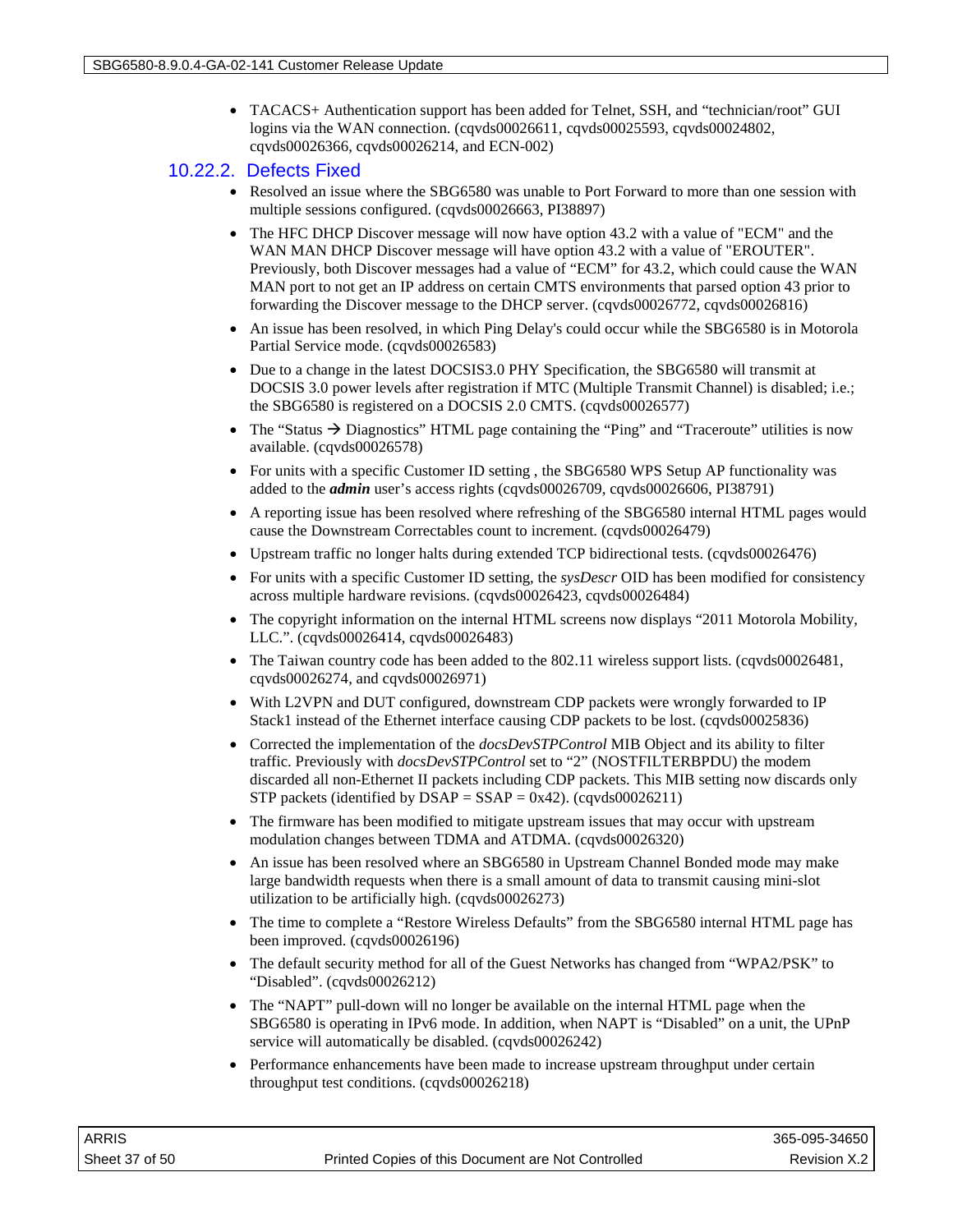• The SBG6580 internal HTML pages are now accessible from the SBG6580's HFC IPv6 address. (cqvds00025590)

## **10.23. 3.3.0.0-GA-06-022**

- 10.23.1. Features
	- None

#### 10.23.2. Defects Fixed

- Packets from attached CPEs that are part of a RIPv2 subnet are now sent with the HFC MAC address as their source address and not the WAN MAC. Previously, in CPR mode the SBG6580 would fail "cable source-verify" on the Arris C4 CMTS. (cqvds00026124, PI37839)
- For units with a specific Customer ID setting, *ifIndex* "5" is assigned to the USB interface. The SBG6580 will no longer reject a modem configuration file in which the i*fAdminStatus* mib is set to "down" for index "5". (cqvds00026111, PI37811)

## **10.24. 3.3.0.0-GA-05-020**

## 10.24.1. Reference Code Merge

- This newest firmware release includes all fixes and enhancements available in the Broadcom Reference Code merge BFC5.5.3mp1. (cqvds00023993)
	- Key features in BFC5.5.3 code are listed below.
		- eRouter
		- L2TPv3
		- Routing throughput enhancements
		- Wi-Fi Performance Improvements
		- Wi-Fi Miscellaneous
		- 8 SSIDs
		- Enable 20/40 co-existence
		- Enable AP isolation
		- QoS tie-up to US Service Flow

## 10.24.2. Features

- The value of the *cmdot11ChannelSetting* can be set to "auto" and the Control Channel can be set to "auto" via the internal HTML page when the unit is configured to operate in 2.4GHz wireless mode. This will also be the default setting when in 2.4GHz wireless mode. (cqvds00025313)
- When reset-to-default, UPnP and Firewall Port Scan are enabled; WAN Blocking and Block Fragmented IP Packets are disabled, for units with a specific Customer ID setting. (cqvds00025668, ECN-0012)
- By default, the Wi-Fi Guest Network security is disabled and the LAN GUI access is disabled for units with a specific Customer ID setting. (cqvds00025362)
- The CLI command "port\_stat" in the "Console/ethernet" directory will now display the port status and statistics for each of the Ethernet LAN ports "1-4". (cqvds00025497)
- A "SIP ALG Enable" checkbox has been added to the "Advanced  $\rightarrow$  Options" HTML page. This will allow a user to disable/enable the SIP ALG. A reboot is required for the change to take effect. (cqvds00025649, ECN-0012)
- AckCel® is disabled by default and a Reset-To-Defaults sets AckCel® to disabled for units with a specific Customer ID setting. In addition, AckCel® will be disabled when the SBG6580 is upgraded with this firmware release the first time for units with a specific Customer ID setting. (cqvds00025728)
- In order to prevent interoperability issues with the newest CableLabs MIB Object *docsIf3CmMdCfgIpProvMode* in the <*DOCS-IF3-MIB-110210.mib>*, support for the Motorola Private MIB *cmMotVendorMDDHonorIp* has been removed (Deprecated). (cqvds00025645)

| <b>ARRIS</b>   |                                                    | 365-095-34650  |
|----------------|----------------------------------------------------|----------------|
| Sheet 38 of 50 | Printed Copies of this Document are Not Controlled | Revision X.2 I |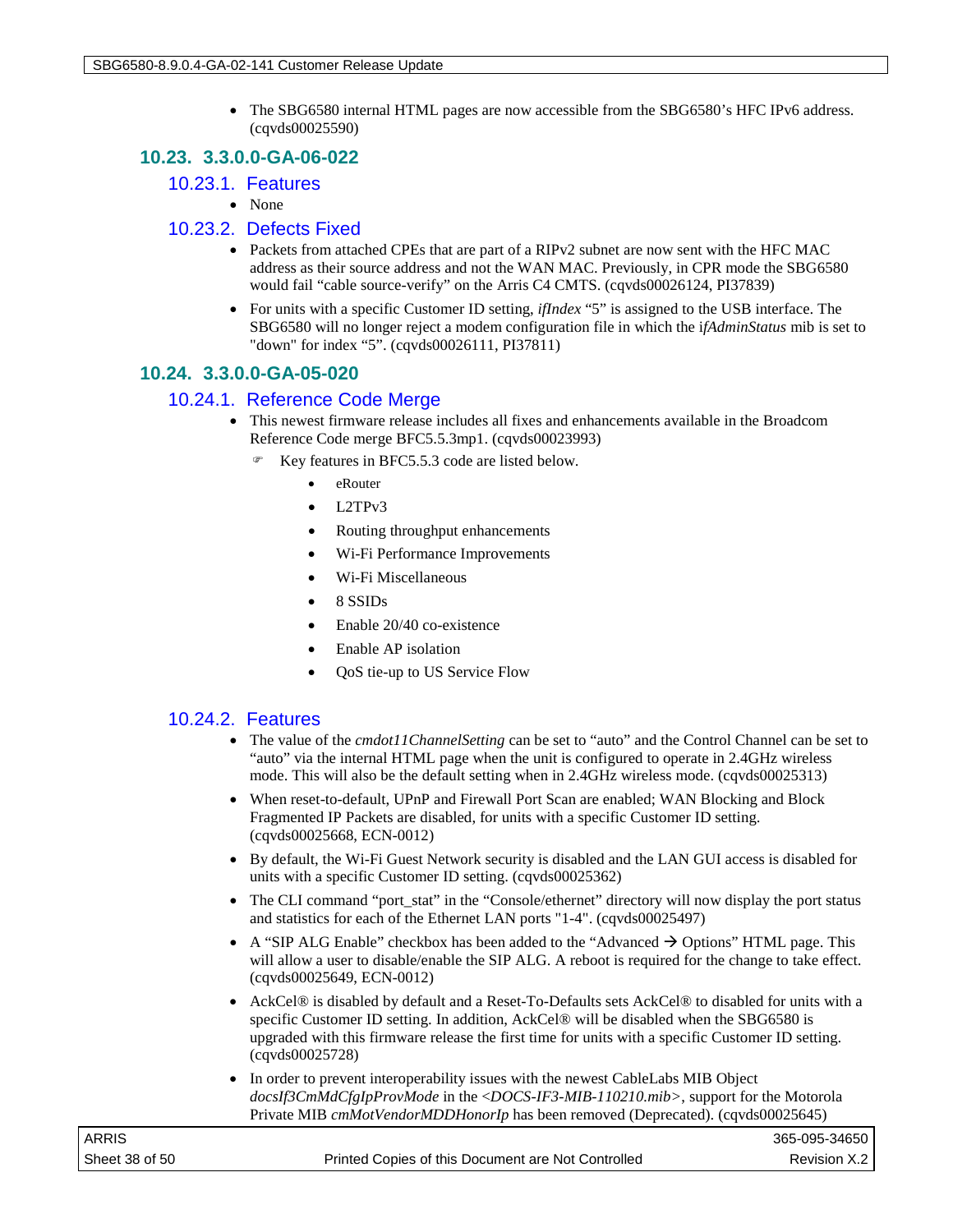- A mechanism to block the Primary Wireless Network by XML, modem configuration file, or SNMP has been implemented for units with a specific Customer ID setting. (cqvds00024734, cqvds00025311)
- IP Port Forwarding is now supported on all of the configured 192.168.x.x networks. (cqvds00024999)
- The Wireless LED is turned ON and the WPS button is enabled when both the Wireless Interface and the Primary Network are enabled. When either the Wireless Interface or the Primary Network is disabled, then the Wireless LED is turned OFF and the WPS button is disabled. (cqvds00025235, ECN-0006)
- Broadcast video, via Multicast, will now pass to CPE devices when the SBG6580 is running in Gateway mode. The requirement is to run an IP video service using the SBG6580 in conjunction with a Cisco 10k and the Multicast Attribute set to force traffic over a specific bonded group. This feature is also known as Multicast DSID Forwarding (MDF) or Cisco's Video over DOCSIS (VDOC). (cqvds00023527, PI35964)

#### 10.24.3. Defects Fixed

- An issue has been resolved in which lost link was observed every 15 min with 10/100 based firewall products. Now when ARPing for Routed Subnet Addresses the source protocol address changes from 192.168.0.1 to the Routed Subnet Gateway address. (cqvds00025860, cqvds00025768, cqvds00025547, cqvds00025562, PI37691)
- After an SNMP set on the *cmGwPredefinedEnable* MIB, the values will be stored across a power cycle. (cqvds00025850)
- An exception crash will no longer occur when attempting to open the "Configuration File" from the "Basic  $\rightarrow$  Connection" HTML page available when logged in as "root" or "technician". (cqvds00025801, cqvds00025442)
- The SBG6580 eRouter WAN interface no longer modifies the IA\_NA IAID when sending a Request message after receiving an Advertise containing a Preference option with a value of 255. (cqvds00025766)
- The Key Values displayed by *cmdot11BssWep128bitKeyValue* are now correct for the Guest Networks. (cqvds00025648)
- Two simultaneous SIP calls using the same RTP port will now have a voice path for the second call. (cqvds00025639, PI36799)
- The SBG6580 will now respond to DHCPv6 Reconfigure messages. (cqvds00022883)
- The L2TPv3 implementation has been updated so that when an L2TPv3 tunnel is configured specifying an Ethernet interface, traffic from all Ethernet ports is forwarded through the tunnel. In addition, the "l2tp\_tunnel\_enable" CLI command has been added to configure the L2TPv3 tunnel. (cqvds00025688)
- The DHCPv6 Reply message sent by the SBG6580 now includes the Server ID information resolving Windows 7 IPv6 interoperability issues. (cqvds00025600)
- If the "SW Upgrade IPv6 TFTP Server" (TLV58) is configured to be all zeros (all 128-bit settings are zeros) in the modem configuration file, the SBG6580 will use the same TFTP server that was designated for the configuration file download (obtained from the DHCP Offer) for the firmware download process. (cqvds00025587)
- The SIP ALG can be disabled using the *cmGwAlgPredefinedEnable* OID found in the *cmGw* Motorola MIB branch. (cqvds00025488)
- The SBG6580 will no longer lock up when the restore feature is used. (cqvds00025473)
- Changing the *cmdot11BssSecurityMode* to "wpapsk" will no longer change the *cmDot11BssWpaAlgorithm* to "tkip" even though *cmdot11NMode* was set to "auto". (cqvds00025472)
- Wireless Guest Networks are now disabled when the SBG6580 is in RG Passthrough mode or with NAT Disabled. (cqvds00025471)

| ARRIS          |                                                    | 365-095-34650 |
|----------------|----------------------------------------------------|---------------|
| Sheet 39 of 50 | Printed Copies of this Document are Not Controlled | Revision X.2  |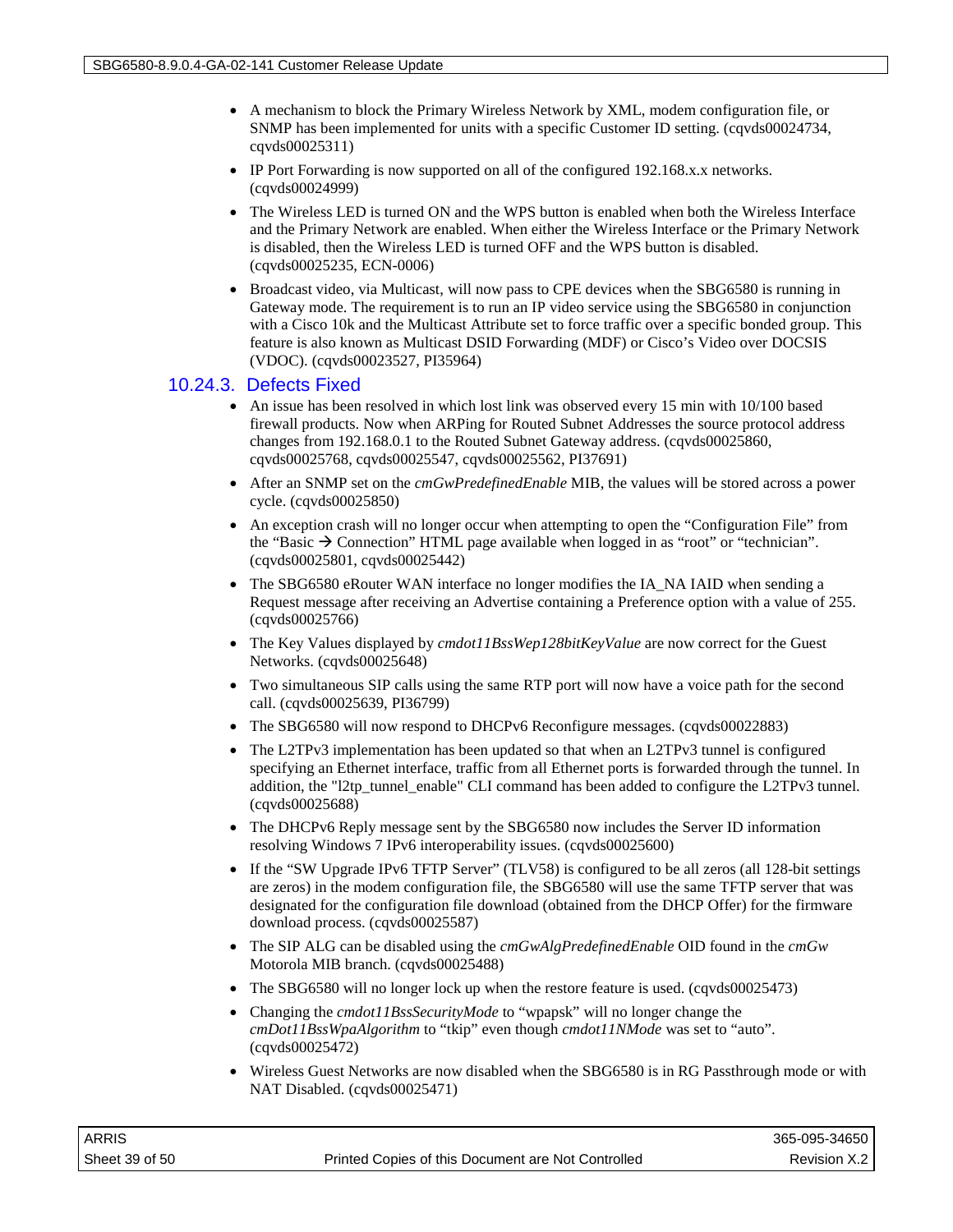- The SBG6580 eRouter will now always advertise a 64 bit prefix to CPEs on the LAN interface, regardless of whether the Delegated Prefix it receives via DHCP is 64 bits, or less than 64 bits. (cqvds00025356)
- The SBG6580 DHCPv6 Client will now properly renew the Delegated Prefix lease. (cqvds00025355)
- The maximum number of characters for the Primary and Guest Network SSID is now 31 to resolve an issue where if the Wireless SSID is 32 characters long and a client is connected to the SBG6580 via wireless, the "Wireless  $\rightarrow$  Access Control" HTML page does not show "Connected Clients" information. The "Help" text has also been changed to state a maximum number of characters to 31. (cqvds00025320)
- The SBG6580 internal Upstream and Downstream Throughput tests will now work using a Sun-OS ftp server. (cqvds00025287)
- The SBG6580 will now respond to pings from the WAN to the Routed Subnet Gateway Address. (cqvds00025000)
- MAC OS/hardware will no longer cause the SBG6580 to lose IP connectivity when it enters sleep mode. (cqvds00024866, PI34796)
- Multiple Xbox game consoles are now able to connect to Xbox LIVE with full capability when the SBG6580 in NAPT/DHCP mode. (cqvds00023573, PI36965)
- The Cable Modem FTP Downstream Speed Test using a very large file will now execute properly. (cqvds00025097)
- Wireless Guest Networks are no longer available when the SBG6580 is placed in RG Passthrough mode or with NAPT disabled. (cqvds00024522)
- The NAPT mode will now only change to "Disabled" when RIP is enabled and the "Enable DHCP" option is set to "Enabled" on the "Advanced  $\rightarrow$  RIP" HTML page, and not when applying other features on the RIP page. (cqvds00025006)
- The "Parental Control  $\rightarrow$  User Setup  $\rightarrow$  Trusted Computers" now states that there is a maximum of 3 entries allowed. (cqvds00025112)
- Help text is now available on the "VPN" HTML page. (cqvds00025092)
- With NAPT enabled and RIP enabled and configured with a Static IP, the SBG6580 will no longer crash. (cqvds00025019)
- The "Show Key" option for "WPA Pre-Shared Key" is now available on the Guest Network HTML page. (cqvds00025141)
- An issue has been resolved that caused a user that had logged into the SBG6580 HTML page via the HFC IP address was unable to login again if they closed the browser or left the SBG6580 internal HTML page without logging off of the screen previously. (cqvds00025137)
- The unit will now do a full reset instead of just a re-init of the MAC layer on a T4 timeout if *cmConfigFullResetOnT4* is set to "true". (cqvds00025204)
- If the SBG6580 is switched to "DOCSIS" mode via SNMP and IP Flood Detection was previously enabled in "Gateway" mode, IP Flood Detection will now be disabled automatically. (cqvds00025096)
- The "Generate WEP Key" button on the internal SBG6580 Wireless pages will now properly generate a network keys for the Primary and/or Guest Wireless Networks. (cqvds00025142)
- The Parental Control HTML pages no longer appear when the SBG6580 is in "DOCSIS" mode, or "RG-Passthrough" mode. (cqvds00025163)
- The "Basic  $\rightarrow$  DHCP  $\rightarrow$  Reserve new IP address" box will only accept a maximum of 16 reserved DHCP leases. (cqvds00025093)
- The SBG6580 internal Upstream and Downstream Throughput tests now will show the correct Transfer Status after canceling the Speed Test. (cqvds00024852)
- The unit will no longer allow a user to configure WEP or TKIP using SNMP when the SBG6580 wireless is in 802.11n mode. (cqvds00024786)

| <b>ARRIS</b>   |                                                    | 365-095-34650 |
|----------------|----------------------------------------------------|---------------|
| Sheet 40 of 50 | Printed Copies of this Document are Not Controlled | Revision X.2  |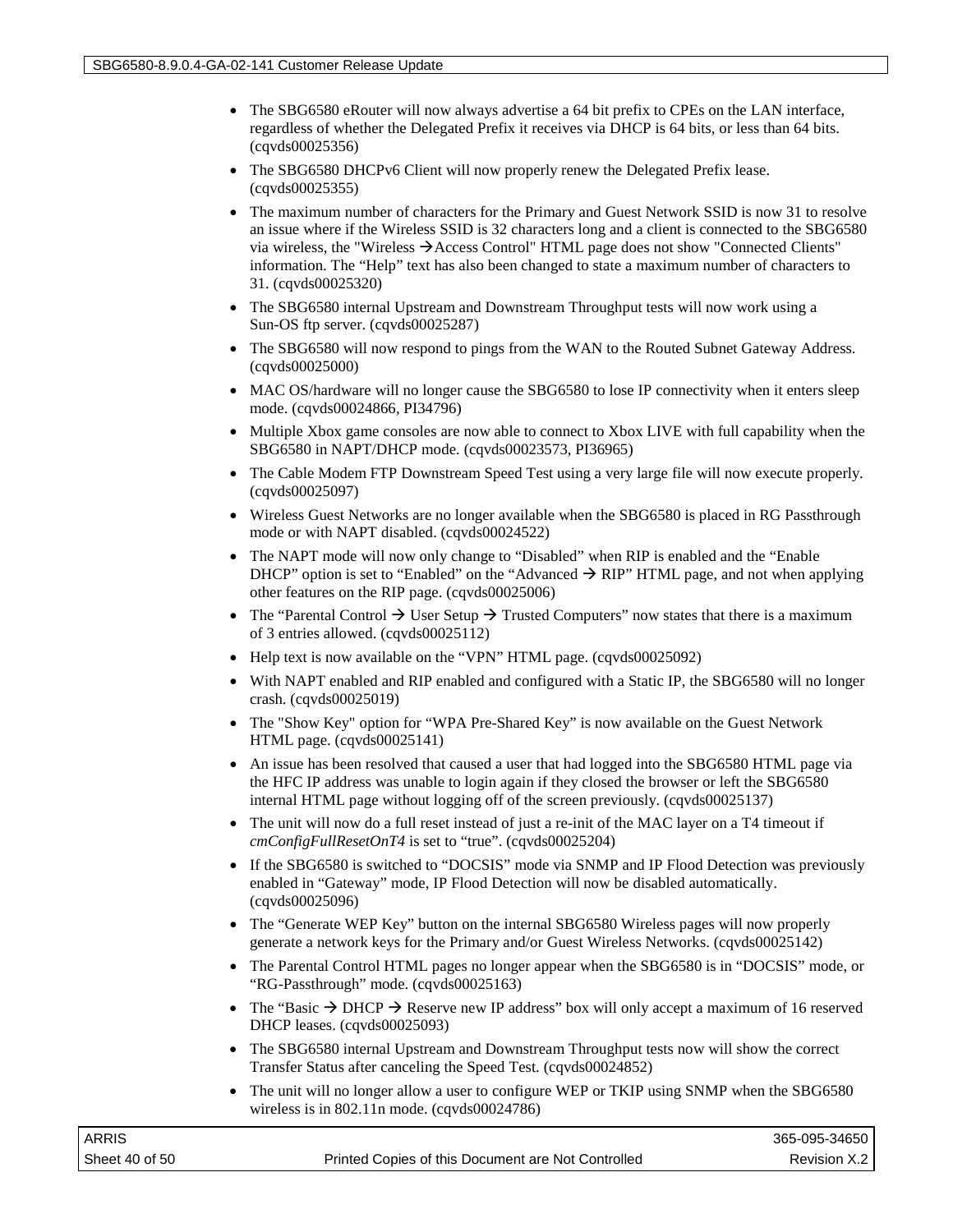- An attached CPE will no longer be able to renew its DHCP address if "Basic  $\rightarrow$  DHCP  $\rightarrow$  DHCP Server" is set to "No" or if the MIB *cmDhcpServerEnable* is set to "2" (false). (cqvds00025049)
- RIPv2 Advertisements will now be properly transmitted by the SBG6580 when the units WanMan IP address is statically assigned. (cqvds00025024, cqvds00025139, cqvds00024910)
- An issue has been resolved in which the SBG6580 lost sync resulting in lost MDD messages causing the unit to be unable to recover. Changes have been made to the firmware to ensure added RF robustness when encountering certain RF anomalies that caused the lost MDD messages. In addition, a mechanism has been put in place to have the SBG6580 reset instead of re-initializing mac if the modem encounters a re-init MAC condition because of "T1 NO UCD timeout" before the modem comes back online. (cqvds00024970, cqvds00025806, PI35891)
- Fixed a NAT SIP header address translation problem which caused a SIP ATA call leg to drop after 30 seconds due to a "keepalive" message being blocked on an outgoing call. (cqvds00025131)
- Due to reported connection, browser and speed related CPE performance issues; the default setting for "IP Flood Detection" is changed to 'Disabled'. A Reset to Defaults will also disable IP Flood Detection. Once the unit is upgraded to this firmware version, IP Flood Detection will get disabled once the unit boots up for the first time. (cqvds00025095, PI36388, PI36619)
- The Wi-Fi LED will no longer turn off when the Motorola MIB *cmdot11ApplySettings* is set to "1" when the SBG6580 is in DOCSIS mode. (cqvds00025140)
- The Wi-Fi LED will no longer remain off after enabling the wireless from a previously disabled state. (cqvds00025154)
- The SBG6580 will now accept a RIP Network of "xxx.xxx.255.xxx" via the internal HTML page. The first three partial Subnet Gateway IP Addresses can accept the value 0~255, and the fourth can accept the value 0~254. (cqvds00024763)
- The WPS button is now disabled when Wi-Fi is disabled. (cqvds00024842)
- The "Basic  $\rightarrow$  DHCP" HTML page correctly displays the correct Public Subnet IP addresses. (cqvds00024850)
- The precedence order when a domain is present in the "Blocked" and "Allowed" lists in the "Parental Control Policy" is checked to generate an error message. (cqvds00018623)
- Correct error messages will now be displayed on the GUI for incorrect parameters entered by the end user. (cqvds00024849)
- The XML Configurator Module has been modified to extend the number of Guest Networks supported from 3 to 7. (cqvds00024839)

## **10.25. SBG6580-3.2.1.0-GA-06-007 (Released to Targeted Customers Only)**

#### 10.25.1. Features and Enhancements

- This firmware release does not contain the Dual-Forwarder and Multicast DSID Forwarding (MDF) enhancements introduced in the SBG650-3.2.1.0-GA-05-6 firmware release. The following Customer issue is not present in this build:
	- PI35964: The Motorola SBG6580 is advertising the wrong IP address with firmware release SBG6580-3.2.1.0-GA-05-6.

#### 10.25.2. Defects Fixed

• None

## **10.26. SBG6580-3.2.1.0-GA-05-6**

#### 10.26.1. Features and Enhancements

- Implemented an FTP client based application for upstream throughput measurement testing. This localized FTP test mechanism is configured and executed through the cmTestFtpUpstreamSpeed MIB. (cqvds00021761)
	- *cmTestFtpUpstreamSpeed* (Sample Configuration)
		- Set cmTestFtpUpstreamServerAddressType to 1 *<ipv4>*

| <b>ARRIS</b>   |                                                    | 365-095-34650 |
|----------------|----------------------------------------------------|---------------|
| Sheet 41 of 50 | Printed Copies of this Document are Not Controlled | Revision X.2  |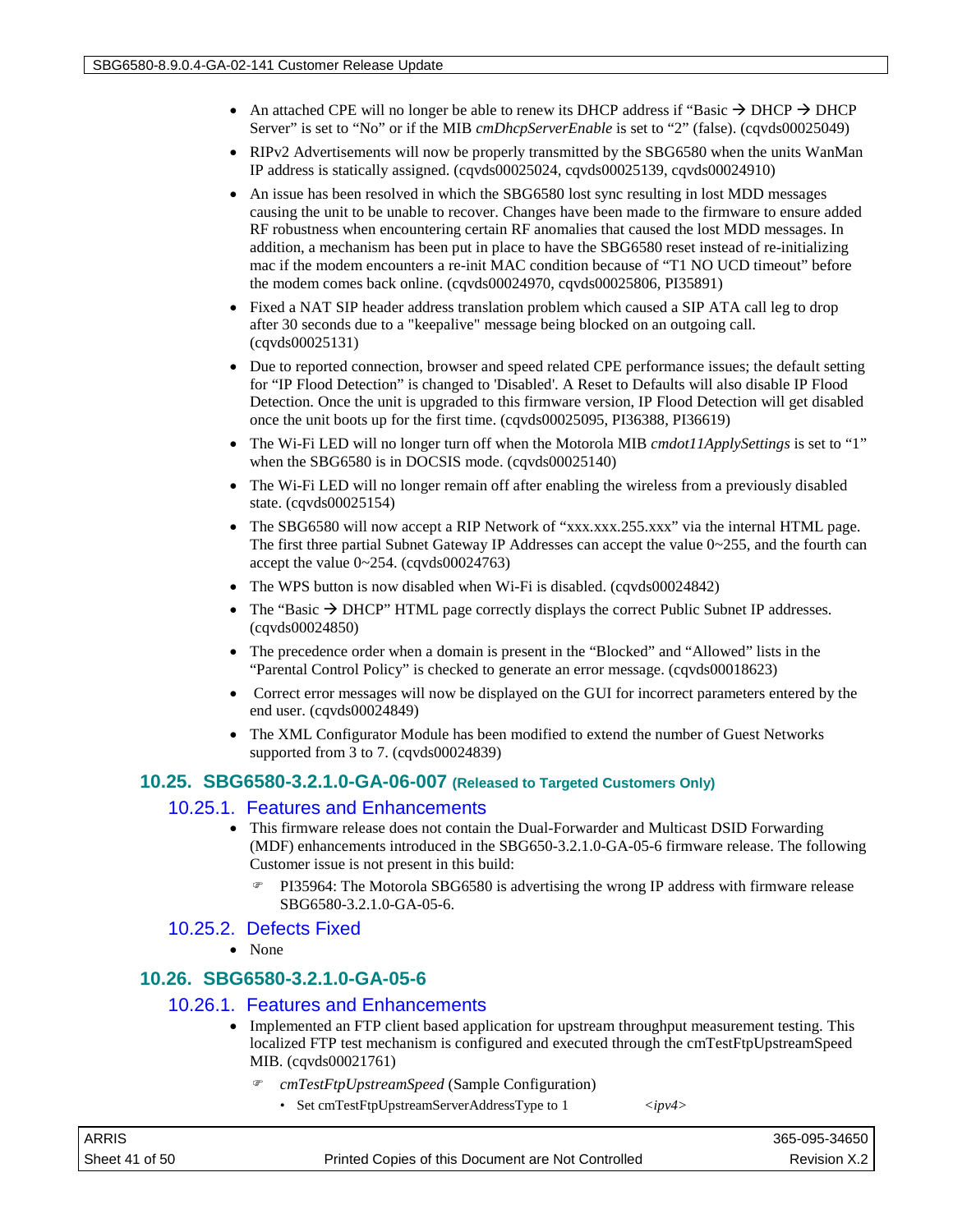- Set cmTestFtpUpstreamServerAddress to 10.17.0.50 <Server IP Address>
- Set cmTestFtpUpstreamServerPort to 21 < Server Port>
- Set cmTestFtpUpstreamUserName to admin *<FTP Username>*
- Set cmTestFtpUpstreamPassword to motorola *<FTP Password>*
- Set cmTestFtpUpstreamFilename to tftpboot/file70m *<Filename of File to Transfer>*
- 
- Set cmTestFtpUpstreamCommand to 1 *<Start the FTP Transfer (put)>*
	- o cmTestFtpUpstreamTransferStatus <Status of the file transfer>
	- o cmTestFtpUpstreamTransferPayloadBytes <Payload data bytes transferred>
	- o cmTestFtpUpstreamTransferTotalBytes <Total data and control Bytes>
	- o cmTestFtpUpstreamTransferElapsedTime <Transfer elapsed time>
	- o cmTestFtpUpstreamTransferThroughput <Calculated throughput>
- The SBG6580 will implement a proprietary algorithm that detects when the Standard RCP is issued and the channel spacing exceeds the allowable range of the capture bandwidth per the Standard RCP. Since the SBG6580 is actually capable of handling this scenario, the CM will simply "override" the issuance of the Standard RCP and configure the device based on the Manufacturer RCP. (cqvds00023460)
	- Channels in the bonding group MUST be grouped within two subsets of channels, and the channels within a subset MUST be within 32MHz (edge-to-edge) of one another. Meaning, each receive module is only capable of a maximum capture bandwidth of 32MHz, but each receive module can be spaced. Spacing between Receive Modules must be in increments of 6MHz (DOCSIS) and 8MHz (EuroDOCSIS).
		- Examples of valid channel spacing are: 411, 435, 645 and 669 MHz (The first two channels are on one RM and the last two are on another RM)

453, 465, 471 and 603 MHz (The first three channels are on one RM and the last one is on another RM)

An example of invalid channel spacing is: 411, 441, 549, and 561 MHz (The first and second channels are greater than 32 MHz edge-to-edge

and the second and third channels are greater than 32 MHz edge-toedge as well)

- If the Remote Config Management checkbox is enabled in the Advanced Tab, the SBG6580 now provides a warning message. (cqvds00023086)
- The SBG6580 now has additional/updated drop-down options to change the username and password. Actions to change the username and/or password are no longer grouped into one section. (cqvds00023780)
- The SBG6580 Parental Control  $\rightarrow$  Basic  $\rightarrow$  Override Duration data entry box now indicates the duration in minutes. (cqvds00022409)
- For specifically configured customer units, the SBG6580 will now reboot instead of re-init the MAC while the modem continuously has T1 timeouts. (cqvds00024882)

## 10.26.2. Defects Fixed

- Resolved an issue where upstreams other than the first are reported as TDMA instead of ATDMA in upstream bonded mode. (cqvds00023992)
- Resolved an issue preventing the SBG6580 from accepting various RIP Network or Sub-Network IP address schemes via the CLI Configuration Toolkit. (cqvds00024763)
- The WPS button is now disabled when Wi-Fi is disabled. (cqvds00024842)
- If you reset the modem while SmartBits is still sending both downstream and upstream traffic, SBG6580 will come up online and U/S traffic is passing through, but downstream traffic will completely stop. The downstream will not recover without a reboot. (cqvds00023645)

| ARRIS          |                                                    | 365-095-34650 |
|----------------|----------------------------------------------------|---------------|
| Sheet 42 of 50 | Printed Copies of this Document are Not Controlled | Revision X.2  |

• Set cmTestFtpUpstreamFileSize *<Size of file to be created in MB>*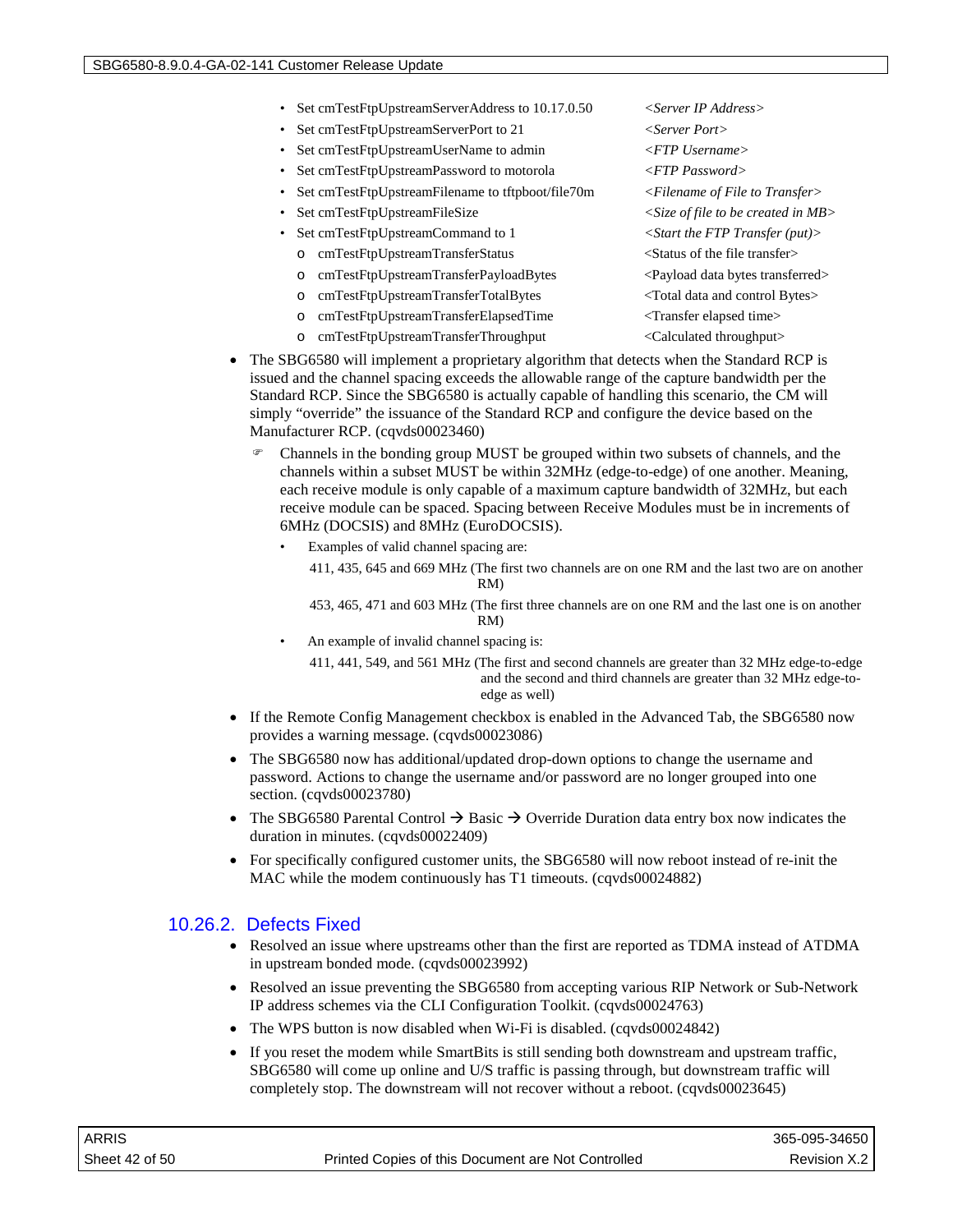- The *Basic*  $\rightarrow$  *DHCP* page does not clear/update the entry for DHCP clients when the client's IP is changed. Information about static (manually configured IP addresses) was removed from the DHCP Clients section of the GUI in order to avoid confusion. (cqvds00021371)
- Telnet/SSH connection(s) via the HFC IP address are disabled by default, unless preconfigured in the factory for specific customers. (cqvds00023768)
- The SBG6580 will not perform bonding recovery until the traffic on the LAN/WLAN interfaces is less than the specified value of *cmConfigBondingRecoveryTrafficPacketCountThreshold* in the interval specified on *cmConfigBondingRecoveryTrafficIdlePeriod*. (cqvds00023524)
- Updated and enhanced the SBG6580 Parental Controls for URL Filtering, Blocked Keywords, Blocked Domains, and White List Only Access. (cqvds00023103)
- Fixed an issue where the SBG6580 could lose connectivity if a passthrough CPE had an active SIP client running. (cqvds00022383)
- Fixed an issue where the SBG6580 does not recover properly when a downstream frequency is muted on an EQAM and then is restored. (cqvds23764)
- The SBG6580 should not allow setting of wireless security settings via SNMP for WEP or WPA/WPA2 TKIP when in 802.11 N mode. (cqvds00023512)
- A reset to factory defaults is no longer needed to enable Telnet/SSH or the *Technician* account. (cqvds00024248)
	- If Telnet/SSH have not been enabled, Telnet/SSH will be enabled when the new firmware is loaded to the SBG6580 without need to implement reset-to-default. The admin GUI username/password and Telnet/SSH username/password will be defaulted to the customer specific default username/password.
- The default settings were modified for the Wi-Fi primary network; Encryption is set to AES and Authentication set to WPA2-PSK when 802.11n mode is set via CLI. (cqvds00024223)
- Resolved an issue preventing the request for an XML Configuration File download after loss of RF and subsequent recovery. (cqvds00024227)
- Fixed an issue where the SBG6580 did not reboot after a Downstream Modulation (256QAM  $\rightarrow$ 64QAM or 64QAM  $\rightarrow$  256QAM) change on the Arris C4 CMTS. (cqvds00024433)
- Broadcasted video, via Multicast, will not pass to CPE devices when the SBG6580 is running in Gateway mode. This setup is to run an IP video service using the SBG6580 with the Cisco 10k and the Multicast Attribute to force traffic over a specific bonded group. This feature is also known as Multicast DSID Forwarding (MDF) or Cisco's Video over DOCSIS (VDOC). (cqvds00023527, PI35964)

Note: This implementation has been removed from the SBG6580-3.3.0.0-GA-05-020 firmware release.

- SSH access through the LAN IP Address 192.168.0.1 is now allowed. (cqvds00023588)
- An issue was corrected that allowed a Windows Vista PC to create a wireless connection without initiating pairing mode from SBG6580. (cqvds00023772)
- The following GUI settings are not overwritten by the XML Configurator, once the end user has made a change to any parameter for Primary Network SSID 0: (cqvds00024594, Customer Bug #PI35417)
	- Control Channel
	- Primary Enable/Disable
	- Primary SSID Name
	- Primary Close Network
	- Any Primary Security Value, i.e. WEP, WPA, WPA-PSK
		- *Note:* There is an exception with Primary Enable/Disable. This setting can be *Disabled* by the MSO, in which case the user cannot re-enable it again until MSO enables it.

| ARRIS          |                                                    | 365-095-34650 |
|----------------|----------------------------------------------------|---------------|
| Sheet 43 of 50 | Printed Copies of this Document are Not Controlled | Revision X.2  |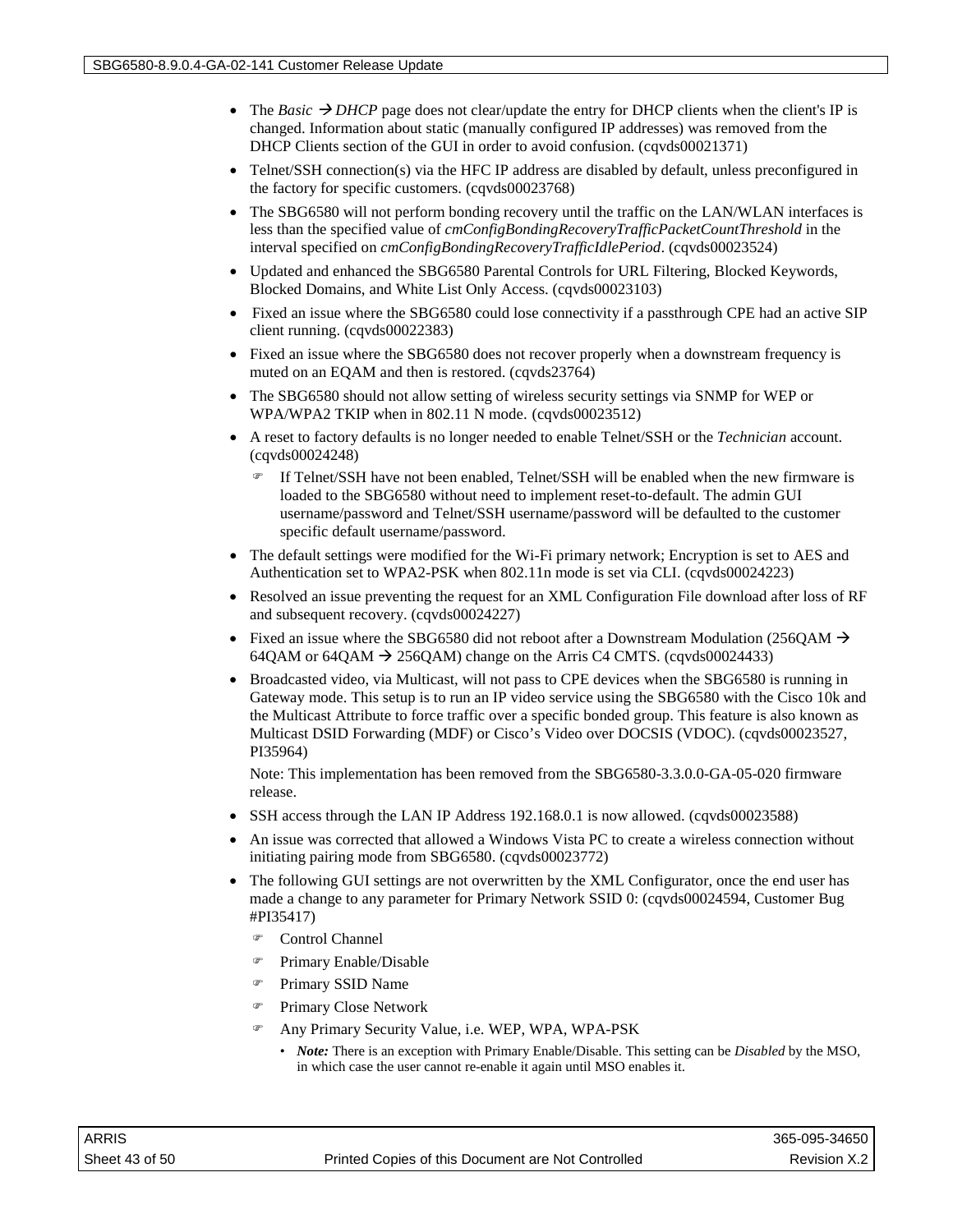## **10.27. SBG6580-3.2.1.0-GA-03-249**

- 10.27.1. Features
	- None

#### 10.27.2. Defects Fixed

- After performing a firmware update on the SBG6580 to enable the change of the "root" user level login to "*technician*" for a specific Customer ID, a reset-to-defaults is no longer required to initialize these changes. (cqvds00024248)
	- The above fix also enables Telnet/SSH functionality by default without requiring a reset-todefaults.
- Fixed an issue where users were unable to connect to AOL sponsored Chat rooms when ports 6666-6669 were used for the chat communications. (cqvds00023575)
- An issue was resolved where the SBG6580 did not attempt to download the XML Configuration File after a loss of RF and subsequent recovery of the RF. (cqvds00024227)

## **10.28. SBG6580-3.2.1.0-GA-02-249**

## 10.28.1. Features

- Partial Service Workaround for Motorola SBG6580 modems as documented in SURFboard® Technical Bulletin STB# 09-003 has now been implemented. (cqvds00022796)
- The *sysDescr* MIB will now be prefixed with additional MSO specific information when the unit is configured with a unique Customer ID. (cqvds00023483)
- Support for three Routed Subnets has been added to the RIP configuration feature. In addition, support for RIP/Routed Subnets in Pass-through mode (NAPT disabled) has also been added. (cqvds00023338, cqvds00023273)
- A "Help" link is now available on the "Status->Configuration" HTML page. (cqvds00021960)
- A GUI Web Page Hiding feature providing a method to hide designated pages, show only a predefined Splash Page or to let the GUI behave as usual has been implemented. Each GUI page has been assigned a unique page ID and two new MIB objects *cmConfigGuiAdminList* and *cmConfigGuiRootList* have been added in order to control this feature. The *cmConfigGuiAdminList* and *cmConfigGuiRootList* MIB objects control the exposure of GUI pages for the "admin" and "root" user logins respectively. These MIB objects can be configured to display all pages, hide all pages, or hide a list of pages. (cqvds00022482)
- The *cmdot11WpsEnable* MIB object has been implemented in order to enable/disable WPS via SNMP or a configuration file TLV11 statement. (cqvds00022733, cqvds00023475)
- Implementation of MSO specific private MIBs have been added for a unique Customer ID setting. (cqvds00022802)
- The following MIB objects have been implemented to control Telnet & SSH access via the HFC  $\&$ CPE interfaces. A reset-to-defaults is required to initialize the default Telnet/SSH settings based upon a Customer ID setting. (cqvds00022800, cqvds00023447)
	- *cmConfigHfcInterfaceEnable*
	- *cmConfigCpeInterfaceEnable*
- CLI commands have been added for configuring miscellaneous Gateway, Wireless, Ethernet port control, and RIP/Routed Subnet functions. (cqvds00022865, cqvds00022801, cqvds00023201, cqvds00023181, cqvds00023453, cqvds00023454, cqvds00023431, cqvds00023541)
- A new Motorola Private MIB object has been developed to enable/disable Broadcom's TCP ACK suppression algorithm. This object enables/disables the AckCel® feature that implements TCP ACK suppression as described in RFC3449. (cqvds00022867)
	- Added the MIB Object *cmAckCelEnable*
		- DESCRIPTION

Setting this object to true(1) enables TCP ACK suppression which will reduce the number of TCP ACKs sent on the upstream link. *(Default)*

| ARRIS          |                                                    | 365-095-34650 |
|----------------|----------------------------------------------------|---------------|
| Sheet 44 of 50 | Printed Copies of this Document are Not Controlled | Revision X.2  |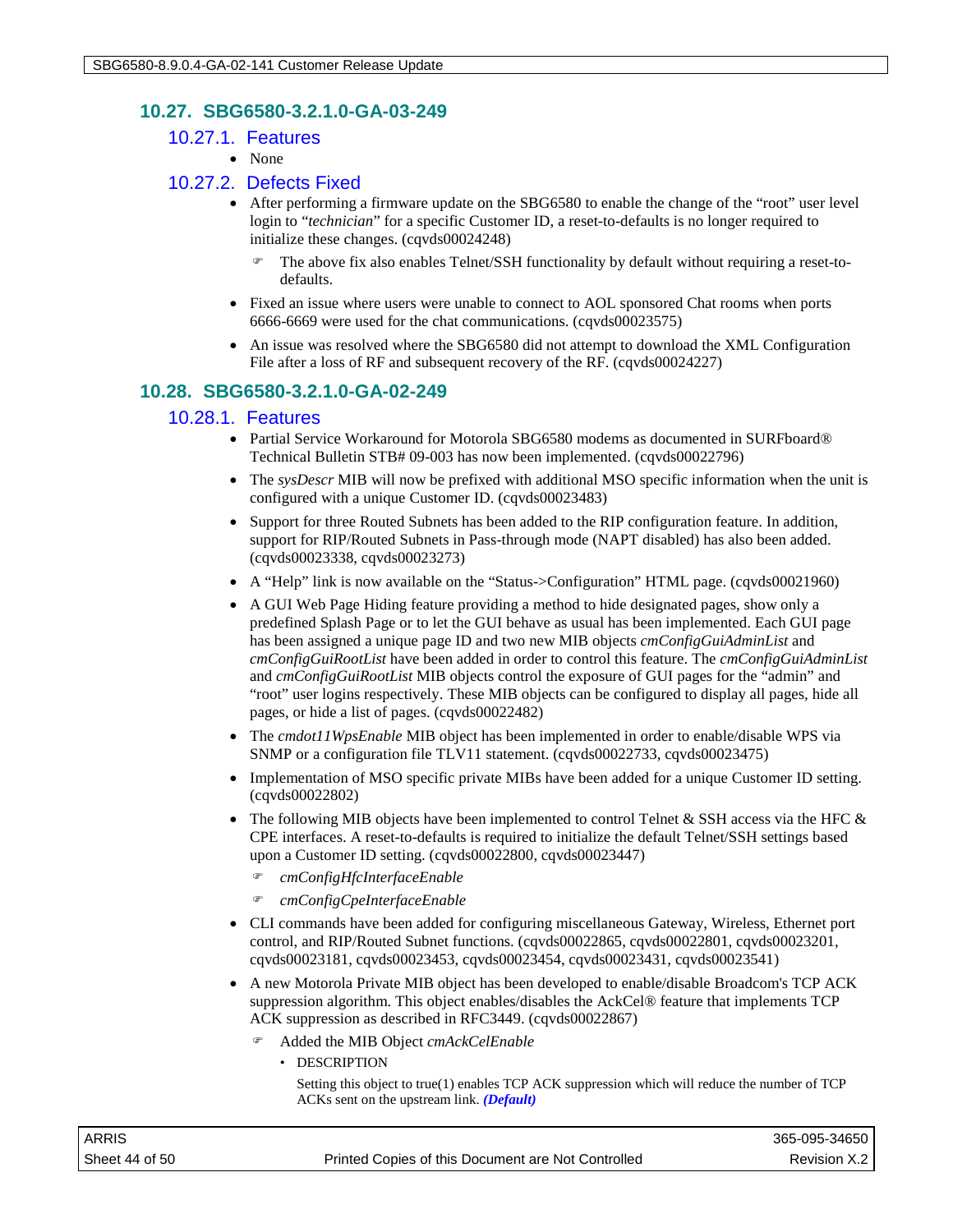Setting this object to false(2) disables TCP ACK suppression.

- The SBG6580 will only allow LAN side HTML access for the "admin" user for a specific Customer ID setting. (cqvds00022850)
- The "root" user level login has been changed to "*technician*" for a specific Customer ID setting. A reset-to-defaults is required to initialize this change. (cqvds00022851)
- The MAC Filter list on the "Advanced->MAC Filtering" HTML page has been moved under the 'root' login for a specific Customer ID setting. (cqvds00022937)

#### 10.28.2. Defects Fixed

- When the LAN IP address is changed, the DHCP starting and ending addresses are changed accordingly. (cqvds00023494)
- The code has been modified so that public DHCP and NAPT cannot be enabled at the same time. (cqvds00023584)
- An issue where poor downstream throughput was reported when tested using IXIA's IxLoad FTP or HTTP Layer 7 traffic generator has been resolved. (cqvds00022247)
- A Channel ID of "0" will be displayed in the "Downstream Bonded Channels" and "Upstream Bonded Channels" tables for "Not Locked" channels on the "Status->Connection" GUI page. (cqvds00023491)
- The SBG6580 will no longer get stuck in init(o) when parsing a config file which contains a TLV11 statement setting the *cmStandbyCapable* OID. (cqvds00023397)
- An issue was resolved where the SBG6580 modem may crash when configured for a specific Customer ID and toggling between NAPT disabled/enabled on "Basic->Setup" GUI page took place. (cqvds00023498)
- A message "Warning root user is already connected." will display if a user attempts to log in via the HFC while another user is currently logged in. (cqvds00021962)
- Enhancements were made to the Motorola Partial Service feature to address interoperability issues with the Motorola BSR 64000 code release v5.2. (cqvds00023497, cqvds00023467)
	- The SBG6580 will now reinitialize the MAC instead of a full reboot when the modem loses secondary channels in DOCSIS 3.0 mode. In this mode, the CM will not lose its previous bonding information and will not rely on the bonding information updates sent from CMTS to recover from DOCSIS 2.0 to DOCSIS 3.0 mode.
	- There is a counter used by the Motorola Partial Service feature that is increased while the CM checks MDD Alive Status every 6 seconds. The CM would re-init MAC if the counter reached "4" (lost signal for 24 seconds). This counter was reset to "0" when BSR64K Rel5.3.0.P17 is used but not reset to "0" when BSR64K Rel5.3.0.P10 is used. Modifications to the CM firmware were made to allow for a more robust interaction and make sure the counter only gets reset if the lost downstream is available.
- SBG6580 binary file backed up by an end-user will no longer display the Wireless SSID's and passwords in clear text when viewed by certain editors. (cqvds00022910)
- Primary SSID settings changed by an end user will no longer be overwritten by a downloaded XML file. (cqvds00022825)
- The "SES" option has been removed from the "Automatic Security Configuration" pull-down on the "Wireless -> Primary Network" HTML page. (cqvds00022872)
- A "pop up" box has been added, warning a user that a reboot of the SBG6580 is required for any RIP configuration changes to take effect. (cqvds00021650)
- For an SBG6580 configured to download an XML configuration file, an XML request will only occur upon a reboot, and not during every IP binding. (cqvds00021664)
- A Wi-Fi LED issue has been resolved where the LED would remain "off" if the SBG6580 Wi-Fi capability was set from "disabled" to "enabled" via a TLV11 statement in the modem's configuration file. (cqvds00022379)

| ARRIS          |                                                    | 365-095-34650 |
|----------------|----------------------------------------------------|---------------|
| Sheet 45 of 50 | Printed Copies of this Document are Not Controlled | Revision X.2  |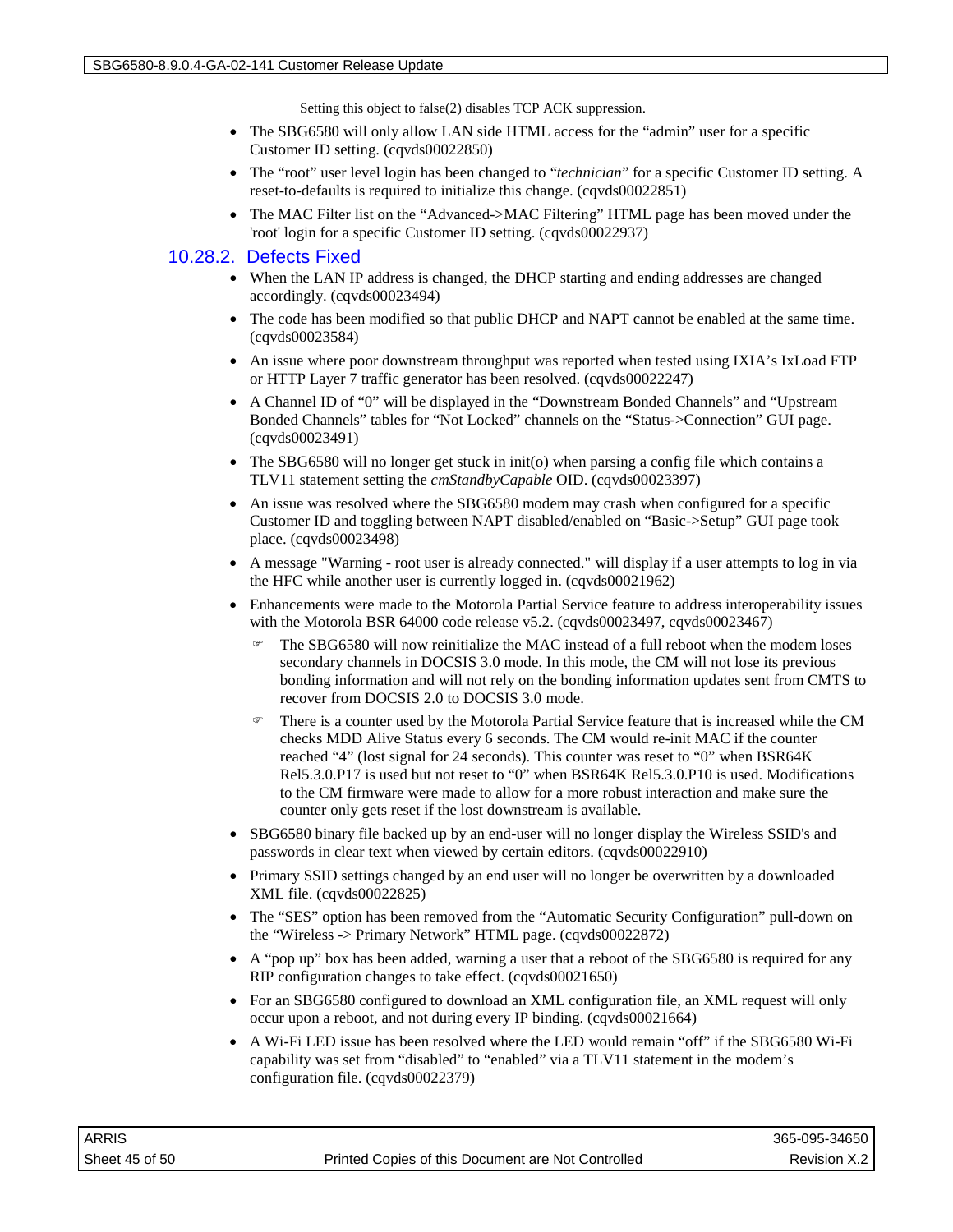- The IPSec VPN end-point configuration option has been removed from the "VPN" tab on the SBG6580 GUI. (cqvds00022680)
- The "VPN" HTML tab for configuration of L2TP and PPTP VPN end-point support is now only available when logged in at the "root" level. (cqvds00022681)
- Static DNS entries may now be configured via TLV11 statements in modem configuration file. (cqvds00022704)
- WEP encryption is no longer allowed on the Guest Networks when the SBG6580 is operating in 802.11n mode. (cqvds00022728)
- A patch has been added which sets any IP Filters designated in the cable modem configuration file correctly based upon the UDC capability of a CMTS. (cqvds00022746)
- North America frequencies have been eliminated from the scanning plan if *cmFreqPlanType* is set to "Japan". (cqvds00022578)
- On the "Firewall->Local Log" page, the user will now have to enter a ["alphanumeric@alphanumeric.alphanumeric"](mailto:alphanumeric@alphanumeric.alphanumeric) formatted address to be accepted as the email string for 'Contact Email Address'. (cqvds00018710)
- An issue has been resolved allowing the modem to now support up to 300 varbinds from an SNMP Get-Bulk request. (cqvds00017984)

## **10.29. SBG6580-3.2.0.0-GA-02-201**

#### 10.29.1. Features

• None

#### 10.29.2. Defects Fixed

• Modified the code to make sure that permanent non-volatile values are initialized first before they are used by dynamic non-vol. (cqvds00022938)

## **10.30. SBG6580-3.2.0.0-GA-01-201**

#### 10.30.1. Features

- Support for special characters (\*&#\$@-) in the RIP Authentication Key based upon the SBG6580 Customer ID setting has now been added. (cqvds00022265)
- Syslog messages have been implemented for the most relevant modules that constitute the XML Configurator feature. (cqvds00020867)

## 10.30.2. Defects Fixed

- When logged into the SBG6580 HTML pages as the "admin" user, changes to the "Wireless-> Basic" page will now take effect after the "Apply" box is clicked. (cqvds00022266)
- *cmPasswordOfDaySeed* is no longer allowed to be set via SNMP. The "Password of the Day" feature is only allowed to be enabled/set from the SBG6580 configuration file. (cqvds00022347)
- An issue has been resolved wherein configuration control of the Wireless settings was lost if the SBG6580 was configured in passthrough/DOCSIS mode. (cqvds00022380)
- The SBG6580 will now support TKIP+AES with 802.11n wireless enabled. (cqvds00022090)
- The *cmFreqCustomList* settings will now return to their default factory values after a "reset-todefault" has occurred. (cqvds00020590)
- Execution of an Upstream DCC with init tech 1 through 4 will no longer fail in the presence of upstream traffic. (cqvds00022120)
- The XML Configurator has been modified to accept only specified protocols in URL. If the protocol is not acceptable, an error code corresponding to unsupported protocol is sent through syslog and a retry will take place. (cqvds00022408)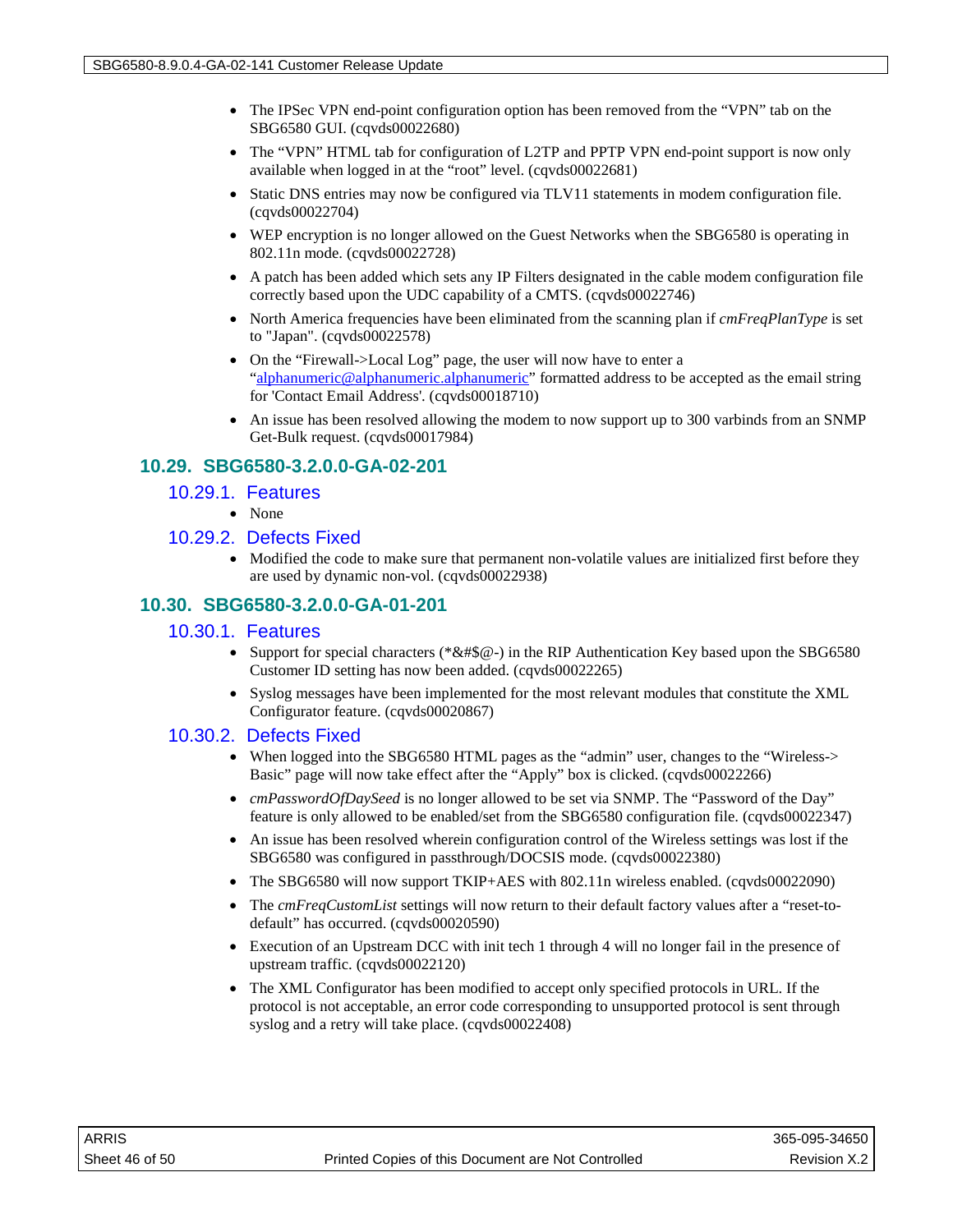#### **10.31. SBG6580-3.1.0.0-GA-08-184 (Released to Targeted Customers Only)**

#### 10.31.1. Features

• The ability to remove the "Restore Wireless Defaults" button from the Wireless->Basic page based upon the SBG6580 Customer ID setting has now been added. (cqvds00021373)

#### 10.31.2. Defects Fixed

• None

## **10.32. SBG6580-3.1.0.0-GA-07-180**

#### 10.32.1. Features

• Xpress™ Technology, which improves the efficiency of data traveling over a wireless network to increase overall throughput, is now enabled by default. (cqvds00021254)

#### 10.32.2. Defects Fixed

- An issue was resolved where the *cmdot11plus* MIB objects did not show the updated values after an XML configuration file download. (cqvds00021441)
- The SBG6580 internal DHCP Server functionality has been modified to ensure wireless clients receive an IP Address from the correct address pool. (cqvds00021448)
- Text is now highlighted for deletion/over-writing when moving between "IP Address Fields" using the "." key. Previously, existing text was not cleared and could lead to inaccurate field entries. (cqvds00021651)
- The SBG6580 now has the ability to disable UDC processing based upon a specific Co-signed CVC in the configuration file downloaded during the modem registration process. (cqvds00021680)
- The SBG6580 Favorite Frequencies *(cmConfigFreq1, cmConfigFreq2 and cmConfigFreq3)* can now be set to values up to 999Mhz. (cqvds00021748)
- The GUI no longer locks up after selecting 'Restore Wireless Defaults' on the 'Wireless Basic' page (cqvds00021870)

## **10.33. SBG6580-3.1.0.0-GA-05-165**

#### 10.33.1. Features

- Introduced a new MAC addressing schema were in the MAC address for the Gateway WAN Management interface is one number higher that the MAC address for the HFC interface. (cqvds00021153)
- Added support for the *cmCfgMulticastPromiscuous* MIB Object. (cqvds00017214)
- Added the MIB Object *cmConfigGwMsoManagementType*, allowing the MSO to define configuration parameters that are controlled via configuration file vs. the end-user. (cqvds00019999)
- All the SBG6580 Ethernet ports will be controlled via one "index value" if the *cmConfigGwMsoManagementType* MIB Object is enabled for support of specific MSO configurations. When enabled, the *ifAdminStatus.1* modifies the status of all Ethernet interfaces. (cqvds00020895)
- In support of specific MSO requirements, the Primary Wi-Fi Network will be listed as ifIndex=12 instead of its default value and will only impact these specific units. The default for all other units ifIndex=32. (cqvds00020727)
- Enhanced the MIB Object *cmdot11Plus* to include support for 802.11n Wi-Fi control. (cqvds00020744, cqvds00018618)
- In support of specific MSO requirements, the Guest Networks page and references to Guest Networks in the GUI can be hidden. (cqvds00020896)
- In the current SBG6580 implementation, Wireless->Basic->Wireless [Enabled/Disabled] setting will enable or disable the entire access point, including all four SSIDs. In support of specific MSO requirements, end-users will not be able to turn *OFF* the Guest (or MSO Managed) SSIDs on MSO Managed units. (cqvds00020916)

| <b>ARRIS</b>   |                                                    | 365-095-34650 |
|----------------|----------------------------------------------------|---------------|
| Sheet 47 of 50 | Printed Copies of this Document are Not Controlled | Revision X.2  |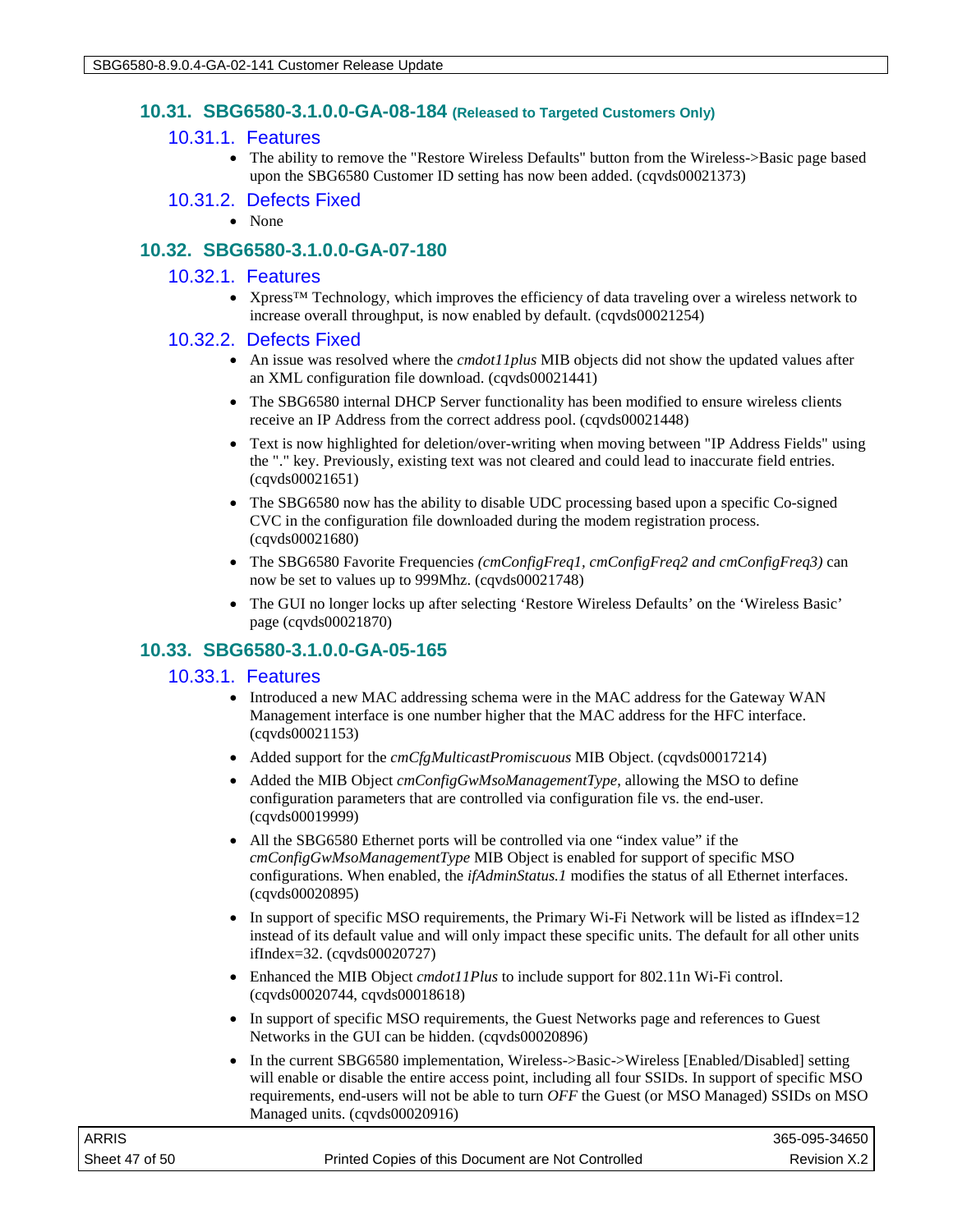- Access to GUI via HFC interface is disabled by default for MSO managed units. (cqvds00020953)
- Enhancements were made to the Wireless-Access Control page to only display clients associated with the selected SSID. For MSO specific units, only allow Primary SSID related information to be displayed. For a MSO managed unit, the SBG6580 will only display clients associated with the Primary SSID on the Wireless Access Control page on the GUI. (cqvds00020990, cqvds00021331)
- The SBG6580 now supports setting up to "64" Favorite Frequencies. Enhancements have been made to add *three new banks of 16* addresses each. The favorite frequencies can be configured using the following MIBs. Values can be added as a factory configuration option. (cqvds00013530)
	- *cmFreqCustomList*
	- *cmFreqCustomListBank2*
	- *cmFreqCustomListBank3*
	- *cmFreqCustomListBank4*
- The Wireless Basic Page will not display Wireless Interfaces associated with Guest SSIDs when the unit is managed by the MSO. (cqvds00021120)

#### 10.33.2. Defects Fixed

- When the SBG6580 is setup for specific MSO configurations, modifying any settings on the Basic Page disables wireless interface. (cqvds00021305)
- For some specific MSO configurations, the default wireless settings were modified to match the Product Requirements Documentation (PRD). (cqvds00021347)
	- Closed Network *disabled*
	- WPS *enabled*
- Fixed an issue where the SBG6580 GUI Connection Page failed to show all eight downstream channels. The Downstream Channel Table will now show all eight rows, whether the channels are locked or not. (cqvds00020847)
- The SBG6580 incorrectly displayed the upstream modulation type in GUI Connection page. The Upstream Table will no longer display the modulation type, but will display the correct channel type. (cqvds00021258)
- The SBG6580 Favorite Frequencies *(cmConfigFreq1, cmConfigFreq2 and cmConfigFreq3)* need to be able to be set to values over 860Mhz. (cqvds00031204)
- The SBG6580 will parse a TLV21 =  $0.0.0.0$  in the modem configuration file, allowing secure code download from provisioning server, even when TFTP server (TLV21) is set to"0.0.0.0" in CM config file. (cqvds00020626)
- Fixed an issue where the Power LED did not come on at the appropriate time. (cqvds00019787)
- Fixed an issue where the *Xpress Technology* available within the Gateway, operating 802.11n mode, cannot be enabled. (cqvds00020831)
- Resolved and issue where the SBG6580 GUI Connection Page did not correctly display the downstream lock status. Previously, the downstream lock would be shown on the root login and not on the admin login. (cqvds00020832)

## **10.34. SBG6580-3.1.0.0-GA-02-125**

## 10.34.1. Features

• None

## 10.34.2. Defects Fixed

• Resolved an issue where the SBG6580 can not come up in bonding mode when registered on the Cisco 10k CMTS (with Cisco IOS - BC7). (cqvds00020626)

## **10.35. SBG6580-3.1.0.0-GA-01-125**

#### 10.35.1. Features

• XML processing modified to allow SSID tags without Security settings. (cqvds00020412)

| ARRIS          |                                                    | 365-095-34650 |
|----------------|----------------------------------------------------|---------------|
| Sheet 48 of 50 | Printed Copies of this Document are Not Controlled | Revision X.2  |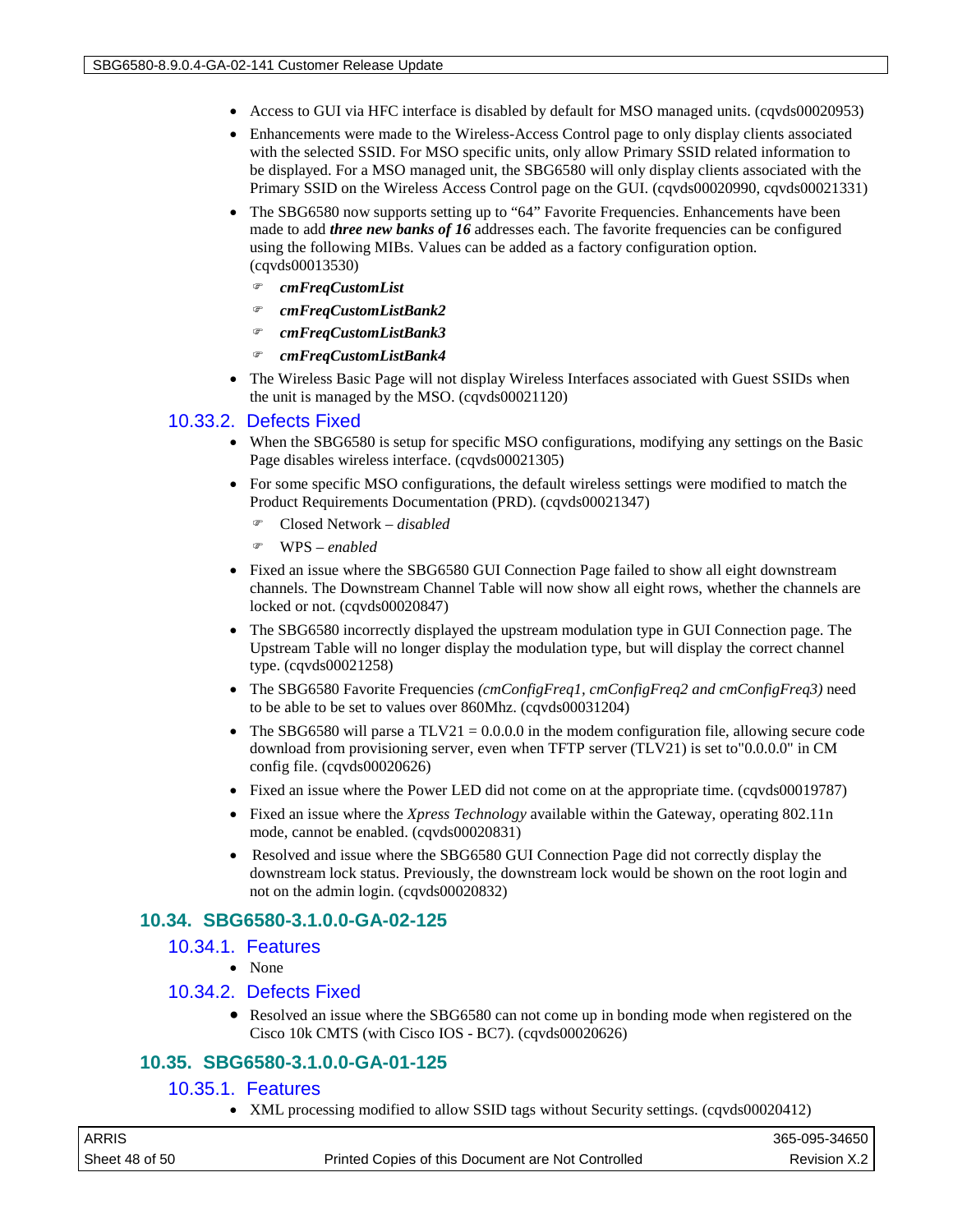## 10.35.2. Defects Fixed

- The 'Wireless->Advanced' internal HTML page is modified to gray out/disable the following settings when the SBG6580 Wireless is in 802.11n mode: (cqvds00020441)
	- Basic rate set
	- 54g protection
	- $\circ$  b/g rate

Similarly when the device in not in 802.11n mode, the following setting is disabled:

- 802.11n Protection
- Changed defaults for Guest Networks to have the DHCP Server enabled and use WPA2-PSK with AES encryption. (cqvds00020431)
- Modified the firmware in order to disable 802.11n mode when TKIP, AES+TKIP or WEP is enabled by the XML Configurator. (cqvds00020393)
- Resolved an issue with the Time-of-Day Filter on the 'Parental Control' page. (cqvds00018627)
- Outbound traffic on TCP/UDP ports 137 to 139 and TCP port 445 have been blocked by adding Port Filters for a specific customer id. (cqvds00020355)
- The 'Help' page for the RIPv2 setup in the 'Advanced' tab has been updated. (cqvds00018714)
- Customized support for IPv6/IPv4 stack on the SBG6580. (cqvds00020237)
	- Added the MIB Object *cmMotVendorMDDHonorIp cmConfigGwMsoManagementType MIB*
		- DESCRIPTION
			- 0 indicates that the device MUST honor the IP Mode MDD TLV transmitted by the CMTS on the access network.
			- 1 indicates that the device MUST only attempt initialization IPv4 mode.
			- 2 indicates that the device MUST only attempt initialization in IPv6 mode.
			- 3 indicates that the device MUST attempt initialization using APM.
			- 4 indicates that the device MUST attempt initialization using DPM.
				- The default value for the MddIpModeOverride TLV is not specified. This value is stored in NVRAM
- Change Primary Network defaults to WPA2-PSK authentication with AES encryption. (cqvds00019707)
	- Disallow WEP from the internal 'Wireless' HTML page when configured for 802.11n mode.
	- Switch to 802.11 a/b/g mode when TKIP is selected.
- Allow the ability to enable/disable Wireless Networks via tags not containing security configuration tags in the XML configuration file. (cqvds00020412)

## **10.36. SBG6580-3.0.0.0-GA-00-113**

## 10.36.1. Features

- XML Configurator support for a specific MSO environment. (cqvds00019402)
- Static Lease Reservation for LAN Clients has been added. This feature allows fixed IP addresses to be assigned on the local LAN. A pair of MAC addresses can be reserved and/or deleted through the SBG6580 GUI (Basic->DHCP web page). (cqvds00018756)

## 10.36.2. Defects Fixed

- The Parental Control Policy Name has been increased from 17 characters to 32 characters.. (cqvds00018626)
- An issue has been resolved where the SBG6580 could not register with a DOCSIS 1.0 Configuration file. (cqvds00019334)
- The SBG6580 will now scan the upper frequencies from 858MHz to 999 MHz when configured for the "*North American Standard/HRC/IRC"* Channel Plan*.* (cqvds00019786)
- Changes were made to the Motorola Private MIBs and Internal HTML pages to ensure DFS related wireless channels are no longer shown. (cqvds00019553)

| <b>ARRIS</b>   |                                                    | 365-095-34650 |
|----------------|----------------------------------------------------|---------------|
| Sheet 49 of 50 | Printed Copies of this Document are Not Controlled | Revision X.2  |